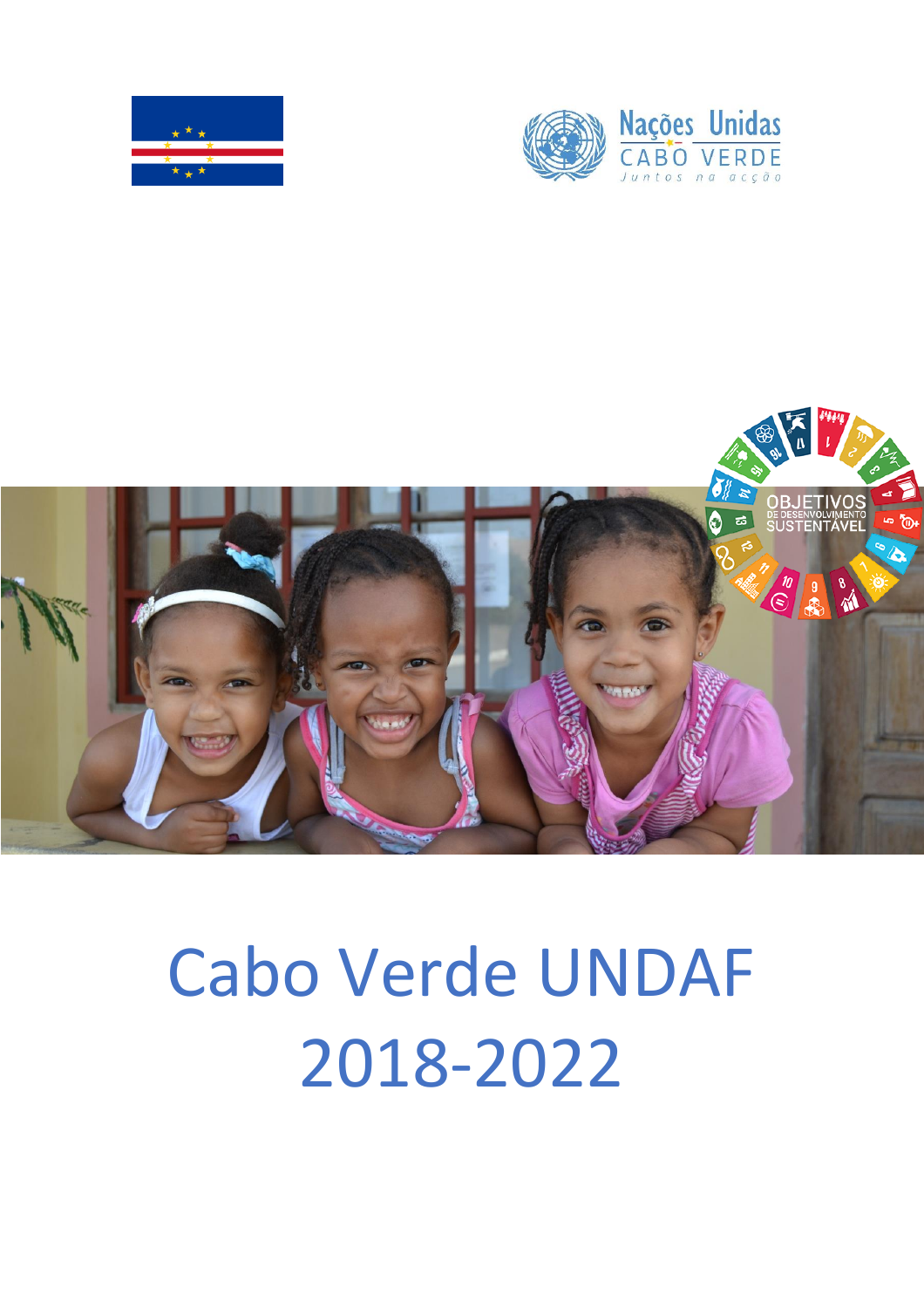# **Contents**

|                                                                                                                                                                                                                                                                                                                                                           | Page                             |
|-----------------------------------------------------------------------------------------------------------------------------------------------------------------------------------------------------------------------------------------------------------------------------------------------------------------------------------------------------------|----------------------------------|
| <i>i</i> Foreword                                                                                                                                                                                                                                                                                                                                         | 3                                |
| <b>ii Executive Summary</b>                                                                                                                                                                                                                                                                                                                               | 4                                |
| <b>iii Abbreviations</b>                                                                                                                                                                                                                                                                                                                                  | 5                                |
| Section 1 - Introduction                                                                                                                                                                                                                                                                                                                                  | 6                                |
| 1.1. National context                                                                                                                                                                                                                                                                                                                                     | 6                                |
| 1.2 The United Nations in Cabo Verde                                                                                                                                                                                                                                                                                                                      | 8                                |
| 1.3 UNDAF Cabo Verde 2018-2022                                                                                                                                                                                                                                                                                                                            | 8                                |
| Section 2 – The UNDAF and its programming principles                                                                                                                                                                                                                                                                                                      | 11                               |
| 2.1. Programming principles                                                                                                                                                                                                                                                                                                                               | 11                               |
| 2.1.1. Human rights, gender equality and women empowerment 11                                                                                                                                                                                                                                                                                             |                                  |
| 2.1.2. Sustainability and resilience                                                                                                                                                                                                                                                                                                                      | 12                               |
| 2.1.3. Accountability                                                                                                                                                                                                                                                                                                                                     | 13                               |
| Section 3 - Areas of partnership<br>3.1. Sustainable development of human capital<br>3.2. Sustainable management of natural resources and biodiversity<br>3.3. Economic transformation, and sustainable and inclusive growth<br>3.4. Governance, public policy and justice<br>3.5. Mobilization, coordination, and efficiency<br>of development resources | 14<br>14<br>15<br>16<br>17<br>18 |
| Section 4 - Risks and assumptions                                                                                                                                                                                                                                                                                                                         | 20                               |
| Section 5 - Initiatives outside the results matrix                                                                                                                                                                                                                                                                                                        | 20                               |
| Section 6 – Financing strategy and resources requirements                                                                                                                                                                                                                                                                                                 | 21                               |
| Section 7 - Implementation arrangements                                                                                                                                                                                                                                                                                                                   | 24                               |
| Section 8 - Monitoring and evaluation                                                                                                                                                                                                                                                                                                                     | 25                               |
| 8.1. Monitoring and evaluation calendar                                                                                                                                                                                                                                                                                                                   | 26                               |
| Section 9 - Communicating results                                                                                                                                                                                                                                                                                                                         | 27                               |
| Annex I - UNDAF results and resources matrix                                                                                                                                                                                                                                                                                                              |                                  |

**Annex II – Legal clauses**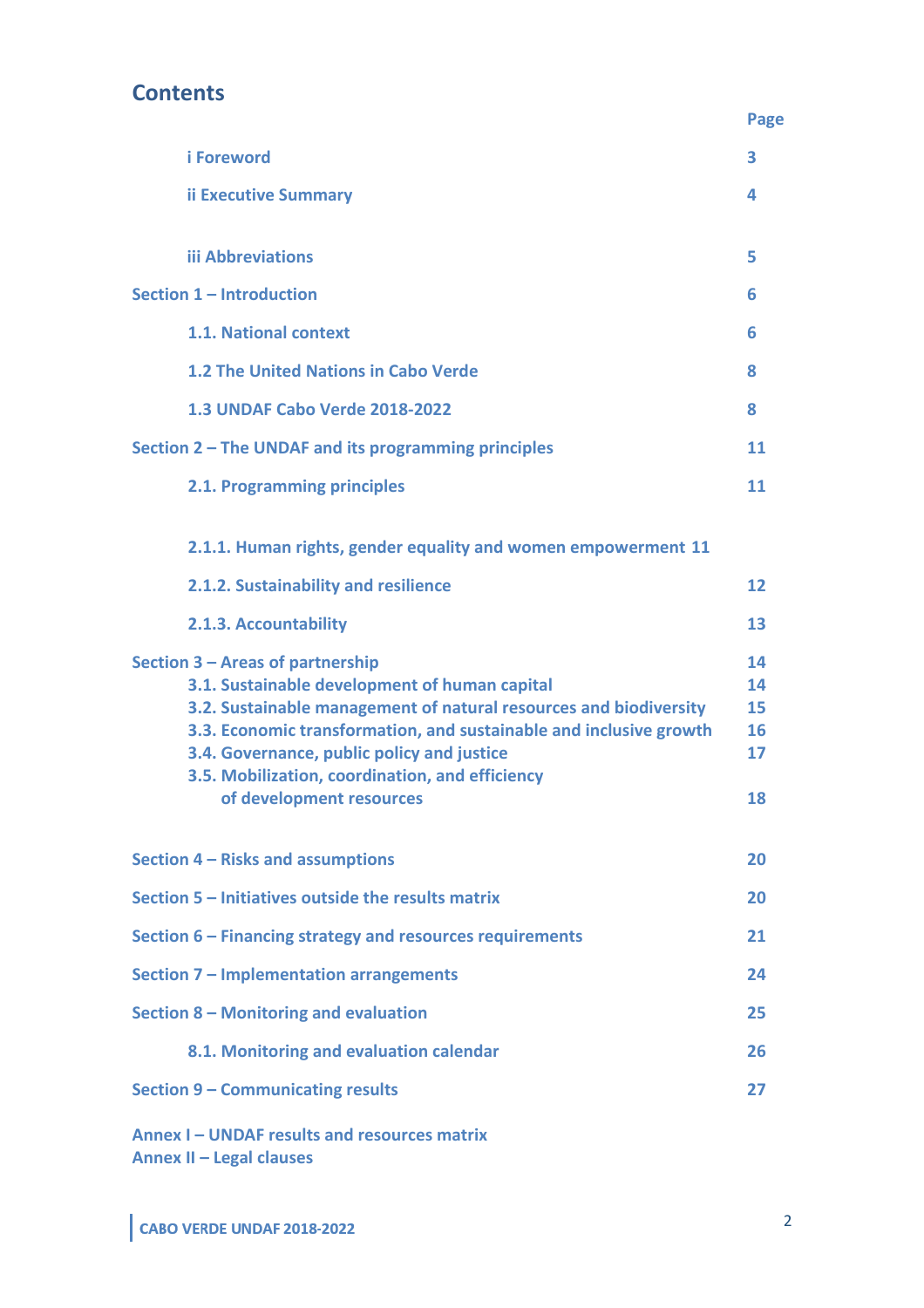## **Foreword**

Cabo Verde faces natural vulnerabilities related to its insular and archipelagic nature, its location in the Sahel region and consequent scarcity of rain, lack of mineral resources, its small territorial dimension and economic market, its isolation in relation to the African continent, its recurrent experience of volcanic activity, circumstances that condition and limit its sustainable development. Despite its relatively privileged location on the main routes of the Atlantic, which could potentially facilitate a dynamic relationship with the economic spaces of Africa, Europe and America, the country has not yet established itself as a platform for economic circulation and service provision in the Mid-Atlantic.

As a Small and Middle-Income Country, one of the greatest challenges for Cabo Verde is to build an economy capable of sustainable and inclusive growth, able to overcome some of its structural vulnerabilities: external dependence, inequality, unemployment, poverty and regional asymmetries. Cabo Verde is still a country with a high degree of economic vulnerability and low income compared to most small island economies.

The country is currently experiencing a demographic transition, whose social and economic implications could provide an opportunity for inclusive economic growth and social well-being. The increase in the working age population is an opportunity for socio-economic progress, since the economically active population has access to quality education, health and training, and the guarantee of finding a decent, safe and productive job.

The United Nations Development Assistance Framework in Cabo Verde (UNDAF) 2018-2022 reconfirms the commitment of the United Nations System to accompany Cabo Verde's socioeconomic progress through contributions from United Nations agencies, funds and programs of the United Nations Team, in a joint, integrated and coherent manner, aligned with the National Plan for Sustainable Development and the vision of the Global Agenda 2030 and its Sustainable Development Goals (SDGs).

The challenges of the country's development agenda - the PEDS (Strategic Plan for Sustainable Development) and the 2030 and 2020 Agendas - represent the need to work simultaneously, in an integrated and coordinated way, inter- and intra sectorally to achieve the stated goals. Special attention is devoted to strengthening respect for human rights, civic participation and the integration of gender equality as a central factor to ensure socio-economic progress, reduce social inequalities and asymmetries at island level, as well as towards the consolidation of democracy.

The new UNDAF is the result of a consultative process and an exhaustive joint government-led review, with the active participation of civil society organisations, the private sector and international development partners represented in the country, whose implementation implies the engagement and participation in partnership of all actors, especially those who will be the direct beneficiaries of the implementation of this UNDAF.

The new UNDAF aims to ensure better alignment and integration of the 2030 Agenda and the SGDs in the framework of national objectives, reinforcing the interconnections with the global and regional agendas to which Cabo Verde has committed itself.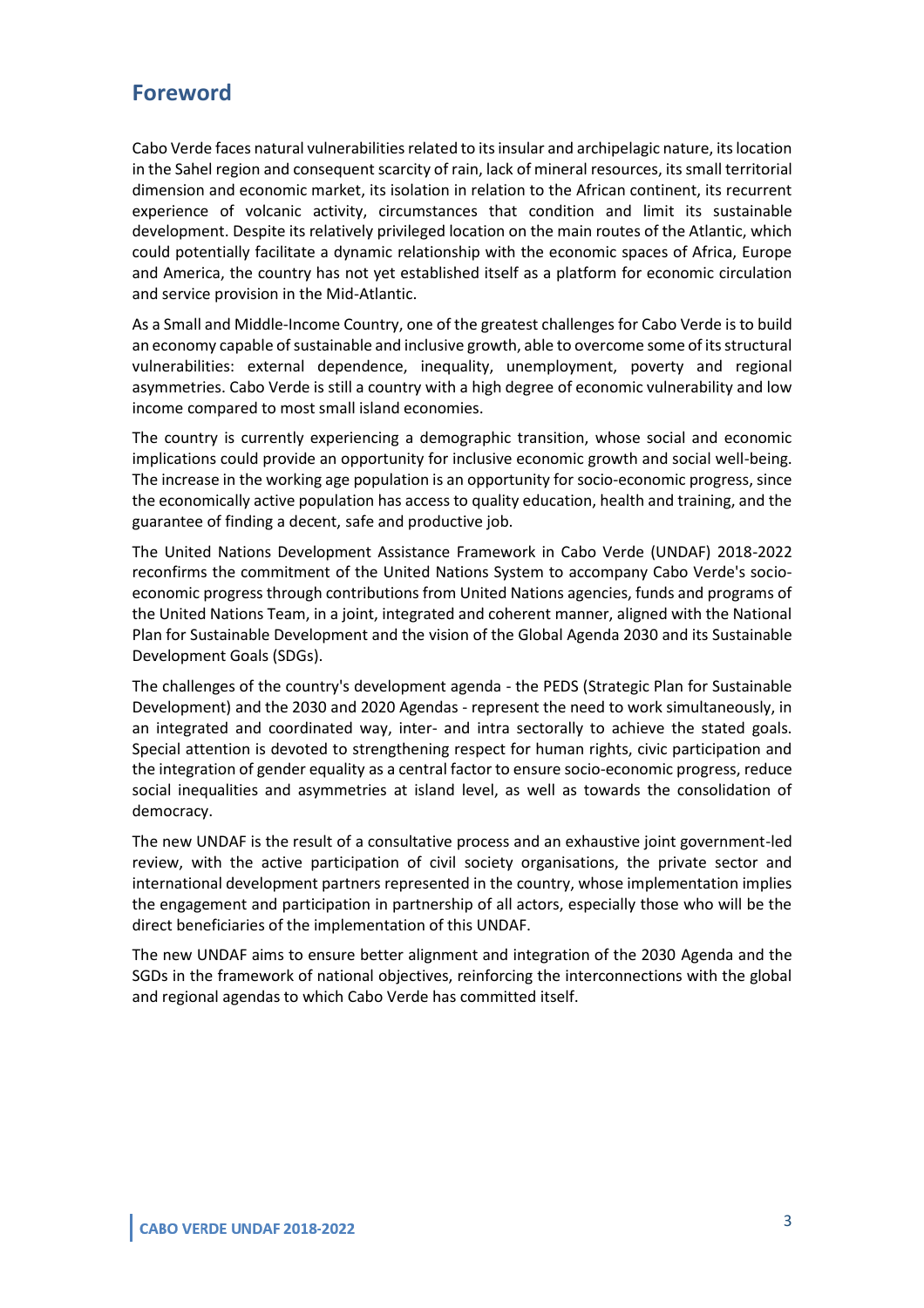## **Executive Summary**

The new United Nations Development Assistance Framework (UNDAF) covering 2018-2022 builds on Cabo Verde's aspirations and vision as expressed in the country's commitment to the Global Agenda 2030 for Sustainable Development. As such, it is aligned with Government's Programme for the  $9<sup>th</sup>$  legislative term and the country's Strategic Plan for Sustainable Development (PEDS 2017-2021) and responds to jointly identified national strategic priorities where the UN system has a comparative advantage.

This new UNDAF for Cabo Verde belongs to a new generation of UNDAFs; strategic, responsive and firmly anchored in the integrated vision of Agenda 2030 while also pursuing the guiding vision of Agenda 2063 "An integrated, prosperous and peaceful Africa, driven by its own citizens and representing a dynamic force in international arena", and the Samoa Pathway responding to the specificities of a Small Island Development State.

Cabo Verde anticipated at an early stage the UN reform aiming at greater coherence and effectiveness of UN development cooperation with the country with the establishment of the only existing Joint Office in 2006<sup>1</sup>, comprising UNDP, UNFPA, UNICEF<sup>2</sup>, and, two years later in 2008, becoming one of the initial eight Delivering as One pilot countries. Building on these experiences and combining the joint competencies and interventions of the 17 UN resident and non-resident agencies, funds, and programmes, the new UNDAF represents a coherent and integrated framework for the UN System cooperation in Cabo Verde during the next five years. It integrates lessons learned from past experiences while incorporating the central principle of Agenda 2030 of "leaving no one behind", as well as the principles of human rights, gender equality and women's empowerment; sustainability and resilience; and accountability.

The present UNDAF is the result of an extensive joint analysis and a consultative process, conducted with the leadership of the Government of Cabo Verde and counting on the active participation of civil society organisations, private sector, and international development partners represented in the country. Inspired by Agenda 2030, the UNDAF is organised around the five key themes of the 2030 Agenda: People, Planet, Prosperity, Peace, and Partnerships; and comprises the following five areas of cooperation:

- Sustainable development of human capital
- Sustainable management of natural resources and biodiversity
- Economic transformation, and sustainable and inclusive growth
- Governance, public policy and justice
- Mobilization, coordination, and efficiency of development resources

To support the implementation of this new UNDAF (2018-2022), its Common Budgetary Framework estimates a total amount of US\$96,106,908**,** which includes the combined UN projected available programme resources as well as the expected resources to be mobilized jointly by the UN System and the Government of Cabo Verde. Operationally, the UNDAF implementation mechanism is composed of a joint Cabo Verde-UN Steering Committee, the UNCT, four Results Groups (regrouping the 5 Ps according to the three pillars of the PEDS: Social, Economy, and Sovereignty) and the Cross-cutting Groups (Monitoring and Evaluation, Operations Management, Communications, and Human Rights and Gender Equality).

 $1$  GA resolution A/RES/59/250 of 17 December 2004

<sup>&</sup>lt;sup>2</sup> Initially WFP also participated although with the closure of its presence in the country, it exited the Joint Office in 2010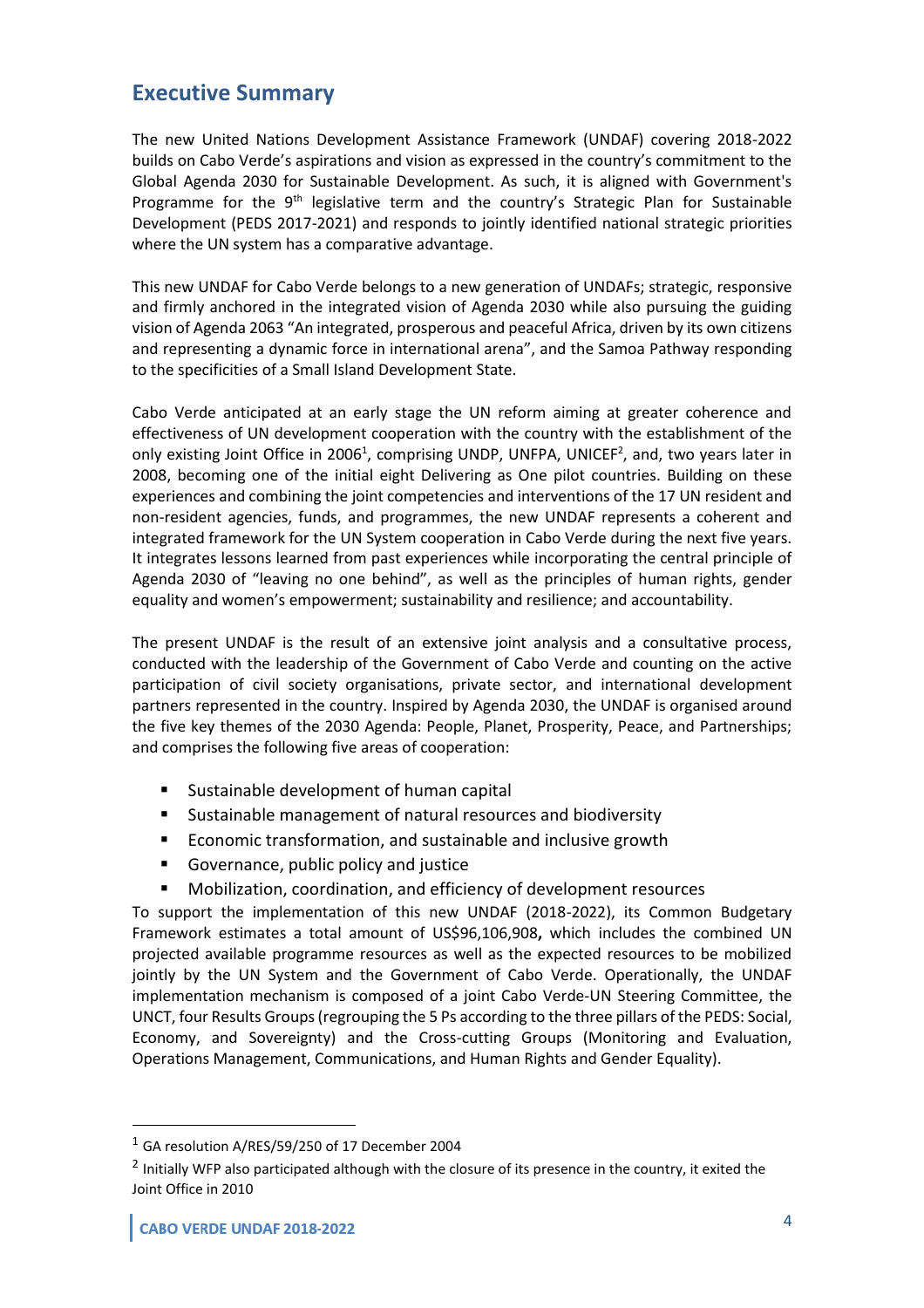# **Abbreviations**

| C <sub>4</sub> D | <b>Communication for Development</b>                                   |
|------------------|------------------------------------------------------------------------|
| <b>CEDAW</b>     | Committee on the Elimination of Discrimination against Women           |
| <b>CPLP</b>      | <b>Community of Portuguese Speaking Countries</b>                      |
| <b>CSO</b>       | <b>Civil Society Organizations</b>                                     |
| Da <sub>O</sub>  | Delivering as One                                                      |
| <b>FAO</b>       | Food and Agriculture Organization                                      |
| GBV              | Gender-Base Violence                                                   |
| <b>GDP</b>       | <b>Gross Domestic Product</b>                                          |
| GoCV             | Government of Cabo Verde                                               |
| ICT              | Information and Communications Technology                              |
| IFI(s)           | International Financial Institutions                                   |
| <b>ILO</b>       | International Labour Organization                                      |
| <b>INE</b>       | National Institute of Statistics                                       |
| <b>IOM</b>       | International Organization for Migration                               |
| <b>LDC</b>       | Least Development Countries                                            |
| M&E              | Monitoring and Evaluation                                              |
| MIC              | Middle Income Country                                                  |
| <b>NGO</b>       | Non-governmental Organizations                                         |
| <b>OHCHR</b>     | Office of the United Nations High Commissioner for Human Rights        |
| OMT              | <b>Operations Management Team</b>                                      |
| <b>PALOP</b>     | African Countries of Portuguese Official Language                      |
| <b>PEDS</b>      | Strategic Plan for Sustainable Development                             |
| <b>SDG</b>       | Sustainable Development Goals                                          |
| <b>SIDS</b>      | Small Island Development State                                         |
|                  | SIDSAMAfrican Small Island Developing States and Madagascar            |
| <b>SWAP</b>      | System-wide Action Plan                                                |
| UN-HABITAT       | United Nations Human Settlements Programme                             |
| UN Women         | United Nations Entity for Gender Equality and the Empowerment of Women |
| <b>UNWTO</b>     | United Nations World Tourism Organization                              |
| <b>UNCG</b>      | United Nations Communication Group                                     |
| <b>UNCT</b>      | <b>United Nations Country Team</b>                                     |
| <b>UNCTAD</b>    | United Nations Conference on Trade and Development                     |
| <b>UNDAF</b>     | United Nations Development Assistance Framework                        |
| <b>UNDG</b>      | United Nations Development Group                                       |
| <b>UNDP</b>      | United Nations Development Programme                                   |
| <b>UNEP</b>      | United Nations Environment Programme                                   |
| <b>UNESCO</b>    | United Nations Educational, Scientific and Cultural Organization       |
| <b>UNFPA</b>     | <b>United Nations Population Fund</b>                                  |
| <b>UNHRGG</b>    | United Nations Human Rights and Gender Group                           |
| <b>UNICEF</b>    | United Nations Children's Fund                                         |
| <b>UNIDO</b>     | United Nations Industrial Development Organization                     |
| <b>UNODC</b>     | United Nations Office on Drugs and Crime                               |
| <b>UNS</b>       | <b>United Nations System</b>                                           |
| <b>UNV</b>       | <b>United Nations Volunteers</b>                                       |
| <b>USD</b>       | <b>United States Dollar</b>                                            |
| <b>WFP</b>       | World Food Programme                                                   |
| <b>WHO</b>       | World Health Organization                                              |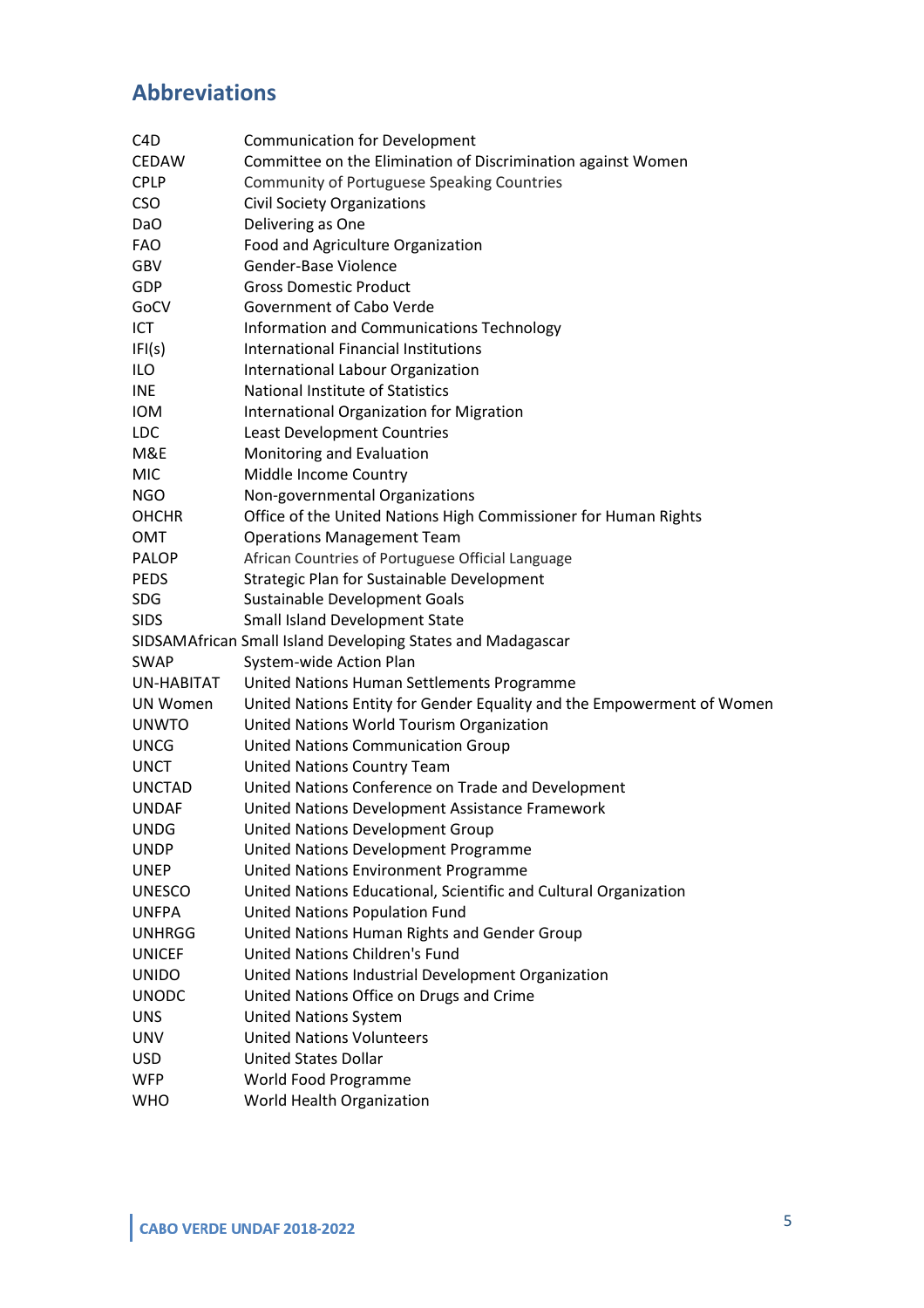# **SECTION 1 - INTRODUCTION**

Cabo Verde's United Nations Development Assistance Framework (UNDAF) 2018-2022 is the new programme of the United Nations System in Cabo Verde developed in close collaboration with the Cabo Verdean Government. In line with previous processes, it was developed through a high quality participatory process, involving civil society organizations, the private sector and international development partners represented in the country.

The elaboration of the present UNDAF has been inspired by the integrated vision of Agenda 2030 for sustainable development and its key premise of "leaving no one behind", as well as by the principles of human rights, gender equality and women's empowerment; sustainability and resilience, and accountability. The Government's Programme for the 9th legislative term and the country's Strategic Plan for Sustainable Development (PEDS)<sup>3</sup> are the key references in terms of national priorities to which the UNDAF is fully aligned. The UNDAF preparation process included engagement mechanisms through which the comparative advantages of the United Nations system and priority areas of this partnership in the country were identified in a joint and inclusive manner.

#### **National context**

Cabo Verde is a Small Island Developing State (SIDS) in the Sahelian eco-climatic zone, situated off the coast of Senegal and within easy reach of Europe and the Americas with a population projected to be 537,661 for 2017 of which 267,570 are female (49.8 percent), and 28.6 percent are children under 14 years.<sup>4</sup> The Cabo Verdean population is extremely young, with an average age of about 28.3 years in 2016, compared to a world average of 30 years. Poor in traditional natural resources and with only 10 percent of land arable, Cabo Verde's locational, structural and geophysical characteristics substantially contribute to its economic, social and environmental vulnerability and determine its strategic choices and development pathway. According to data from the third Survey on Household Expenditures and Income (III IDRF) of 2015, in Cabo Verde about 35% of the population lived in poverty, while 10.6% lived in extreme poverty, more intensely in rural areas. The Gini Index is 0.46, more intense in urban zone (0.45), and it's projected to be 0,438 and 0,481 in 2021, for consumption and income, respectively.

Cabo Verde is recognized by its solid political governance and impressive development trajectory, which inspires trust among development partners. The country graduated from Least Developed Countries (LDCs)<sup>5</sup> at the end of 2007 due its positive performance in human development and economic growth. However, as a result of graduation, official development assistance and access to concessional lending fell drastically, and coinciding with the global financial crisis, Cabo Verde economic growth slowed down to an average of 1.3 percent from 2010 to 2015. Despite this, Cabo Verde impressively achieved most of the Millennium Development Goals (MDGs) in 2015 and there are signs of economy recovery with 3.2 percent growth achieved in 2016<sup>6</sup> and equally positive prospects for 2017 and 2018. However, being an archipelagic SIDS spread over nine populated islands, Cabo Verde faces considerable structural challenges, such as a reduced fiscal base, a small and fragmented market, and limited economic diversification. It is both disproportionally exposed to climate-related risks and security risks related to organised crime such as drug trafficking. With an economy dependent on tourism,

<sup>&</sup>lt;sup>3</sup> The UN system has accompanied the elaboration of the PEDS to ensure its alignment with Agenda 2030 and the SDGs. The PEDS is expected to be finalized third quarter of 2017 and cover the period up to 2021.

<sup>4</sup> INE (2017), Cabo Verde demographic projections 2010-2030

<sup>5</sup> UN-OHRLLS

<sup>6</sup> World Bank (2015), World's Development Indicators, and African Economic Outlook: Cabo Verde, 2017, AfDB, OECD, UNDP.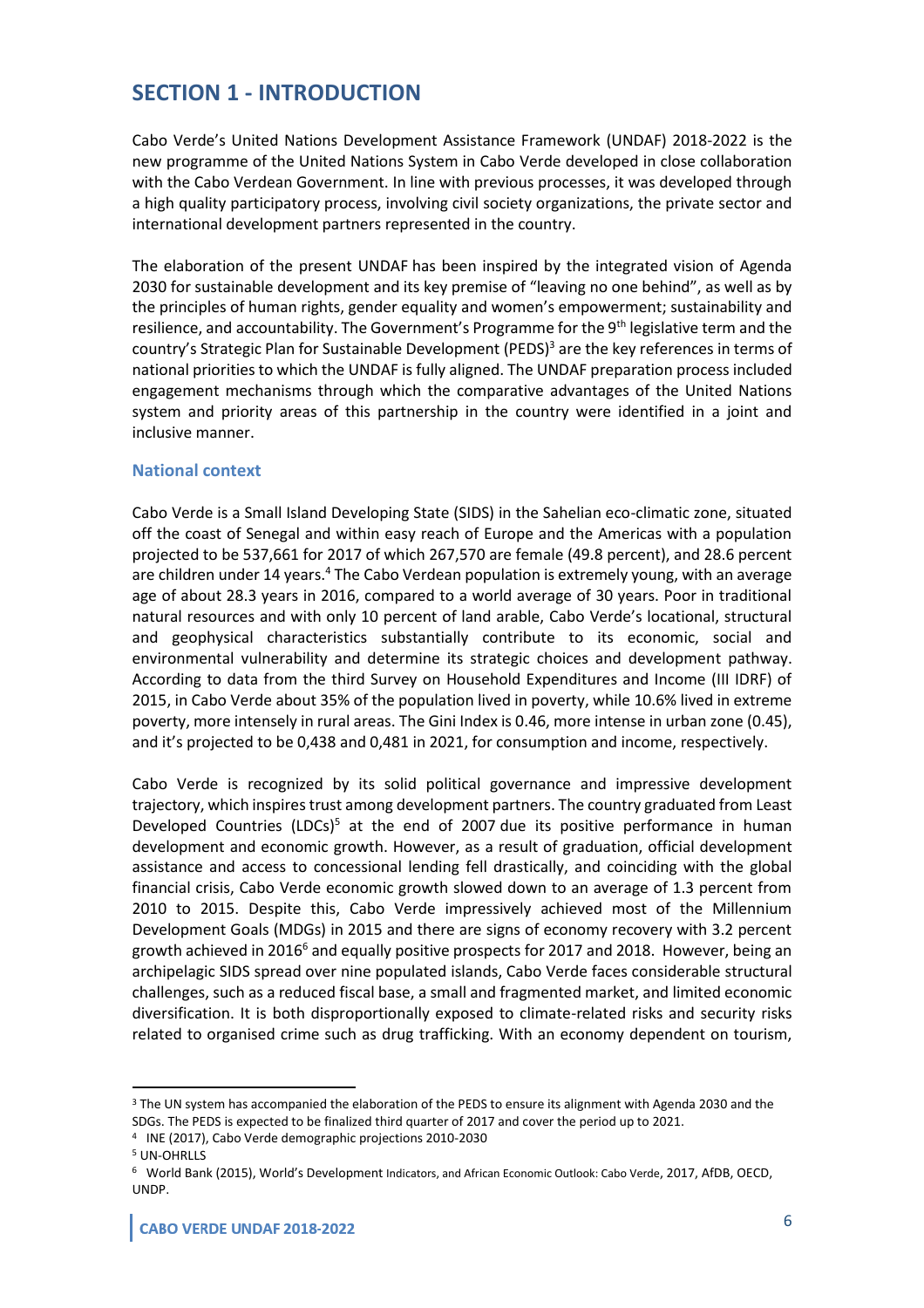remittances and concessional finance, Cabo Verde is extremely vulnerable to both global economic shocks and natural hazards.

Against its strong development performance, Cabo Verde now faces the challenge to protect its development gains, particularly in the social arena and respond to the needs of its large population of young people (with 46.4 per cent being below 25 years of age and 37.1 per cent between 15 and 34<sup>7</sup>), while accelerating economic growth and mitigating social and environmental risks, to continue progress on a sustainable development path in line with the Agenda 2030. The demographic transition of the country shows a decrease in the overall rate of fertility with a population pyramid where 66% are between the ages 15 to 64. This fact, along with limited social spending, will have significant medium-term social and economic implications, which requires an urgent review of public policies. In addition, Cabo Verde, a country with emigration tradition, has also become a country of immigration and domestic migration, which brings new challenges and opportunities. In this scenario, an inclusive economic growth model with continued focus on the development of human capital and social inclusion can contribute to reduce poverty as well as inequalities, including gender inequalities, particularly through improvements in access to and quality of education, health, food security, housing, employment and social protection.

In terms of the economic strategy, the country's ambition puts the tourism sector and related service sectors in the centre as the main driver for economic growth, representing almost 22% of the GDP in 2016. The vision for economic transformation of the country will also rely on investments for a sustainable oceans economy, agribusiness, renewable energy, culture and creative industries, and ICT, while strengthening commerce, industrial development, innovation, vocational training and entrepreneurship. The economic transformation still has to combine an agriculture sector which occupies a significant number of active population (19% of the population, of which 34% women and  $66\%$  men)<sup>8</sup> with the challenge of promoting full employment and ensure decent jobs to overcome regional asymmetries. In addition, and for the country to fully benefit from the demographic transition, policies will have to increasingly promote the participation of women and youth in the labour force, reducing both gender inequalities in employment and high rates of unemployment among young people (41% among 15-24 years old, considerably higher for women: 52.6%<sup>9</sup>).

Cabo Verde is known for its solid governance, transparent electoral processes, democratic institutions, free press and respect for human rights. The country remains committed to strengthen citizens' participation in democratic processes institutions, particularly that of women (who currently represent 24% of elected parliamentarians), and young people, and the efficiency and effectiveness of its public administration, including the reforms for improving the rationalization and transparency of public finances management system. The Government is also investing in a more efficient and effective mobilization of domestic revenues and strengthening decentralisation aiming at reducing regional disparities. Violence linked to organised crime and drug trafficking in recent years, particularly in urban centres, in addition to the incidence of gender based violence and sexual violence against women and girls, and the persistence of situations of sexual abuse and exploitation of children, require the country continuous commitment to strengthen human security, rule of law and justice systems as well as combat drug and other substance abuse.

Due to reduction of official development assistance and concessional lending, Cabo Verde is oriented towards strengthening and diversifying partnerships and investments to promote mobilisation of new resource flows and technical capabilities, including public institutions and

<sup>7</sup> INE, Cabo Verde demographic projections by sex and age group 2010-2030

<sup>8</sup> INE (2016)

<sup>9</sup> INE (2016), Employment and labour market statistics in Cabo Verde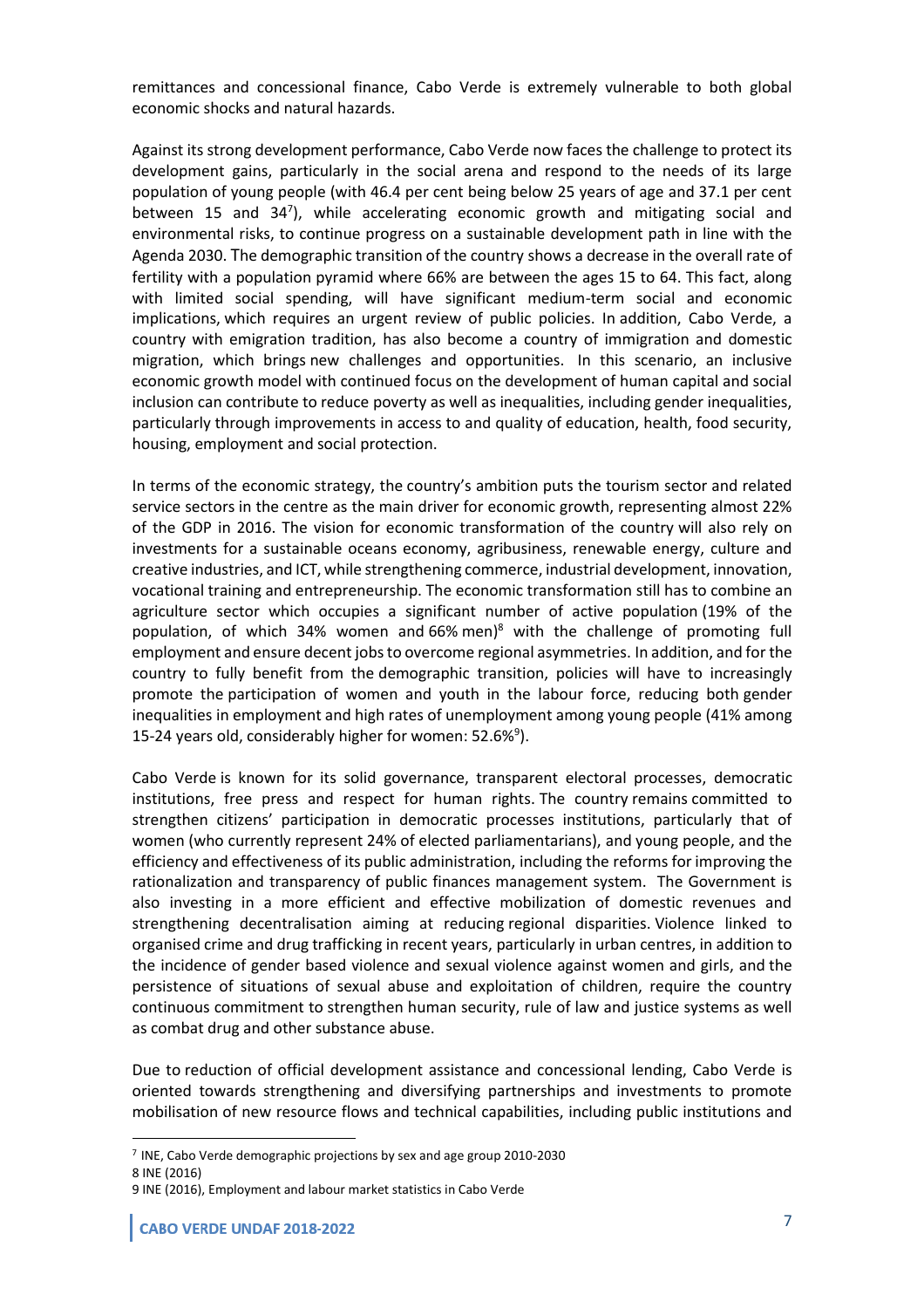civil society organizations capacities as key actors to stimulate inclusive economic growth and position Cabo Verde at global level. The country has a history of successful initiatives in South-South and Triangular Cooperation, particularly with the African Countries of Portuguese Official Language (PALOP), the Community of Portuguese Language Countries (CPLP), and other SIDS and middle-income countries (MICs). In 2015 Cabo Verde with support from the UN system hosted a sub-regional SIDS Conference on the Global Agenda 2030 and the First Ministerial Conference of African SIDS and Madagascar (SIDSAM) in 2016. These meetings have facilitated common positions in relation to international and regional organizations and agendas, particularly in relation to the implementation of African Union and its 2063 Agenda, and 2030 Agenda on sustainable development, and identified common sources of funding and mutual support in defence of more favourable policies to support socio-economic progress. Cooperation with the European Union is defined by a Special Partnership that has strengthened in past years, and political efforts are under way to further strengthening the economic and political integration in the ECOWAS region.

#### **1.2. The United Nations in Cabo Verde**

In response to global UN Reform initiatives, and particularly improving UN presences in small country contexts, Cabo Verde was the first country in the world to establish a Joint Office in 2006 (formally known as the Office of Funds and Programs of the United Nations in Cabo Verde<sup>10</sup>), comprising UNDP, UNFPA, UNICEF<sup>11</sup>. Shortly thereafter in 2008, the country became also one of the initial eight Delivering as One (DaO) pilots with the aim of increasing the coherence, effectiveness and efficiency of the UN System in the country to better support its development challenges. This vision of "Together in Action", establishes the guidelines for the reform, including "One Program", "One Leader", "One Budget framework", and "One Common Premises and Services" that inspired previous UNDAF cycles in Cabo Verde.

In the current era of the integrated and ambitious Global Agenda 2030 for sustainable development and the multidimensional and indivisible nature of the SDGs, Cabo Verde's experience with the Joint Office and Delivering as One will inspire and continue to serve to further strengthen the UN System position and capacity to support, accompany and partner with the government and other actors to implement the joint priorities identified in this UNDAF and accelerate progress towards achieving the SDGs. In responding to the national priorities identified, the UNDAF will benefit from the combined capacities, functions and mandates of currently 16 different participating UN agencies, Funds and Programmes, that constitute the UN Country Team's resident and non-resident members  $12$ .

#### **1.3. UNDAF Cabo Verde 2018-2022**

The preparation of this new UNDAF is anchored in the global Agenda 2030 for sustainable development and its central principle of "leaving no one behind", as well as the principles of human rights, gender equality and women's empowerment, sustainability and resilience, and accountability. The UNDAF is aligned with the Government's Program for the 9<sup>th</sup> legislative term and the National Strategic Plan for Sustainable Development (2017-2021), which in turn is also aligned with the 2030 Agenda and its SDGs. The present UNDAF is structured around the five main pillars of the Agenda 2030, namely People, Planet, Prosperity, Peace and Partnerships and adopts an integrated programming approach that combines interventions from different

<sup>10</sup> Ref GA/RES/

<sup>11</sup> With WFP forming part of the initial set up until it exited the country in 2010

<sup>&</sup>lt;sup>12</sup> UN resident entities: UNDP, UNFPA and UNICEF (which are a part of the Joint Office), FAO and WHO. UN nonresident entities with liaison structures in the country: IOM, ILO, UN-HABITAT, UNIDO, UNODC and UN-WOMEN. UN non-resident entities with only interventions in the country: OHCHR, UNCTAD, UNEP and UNESCO.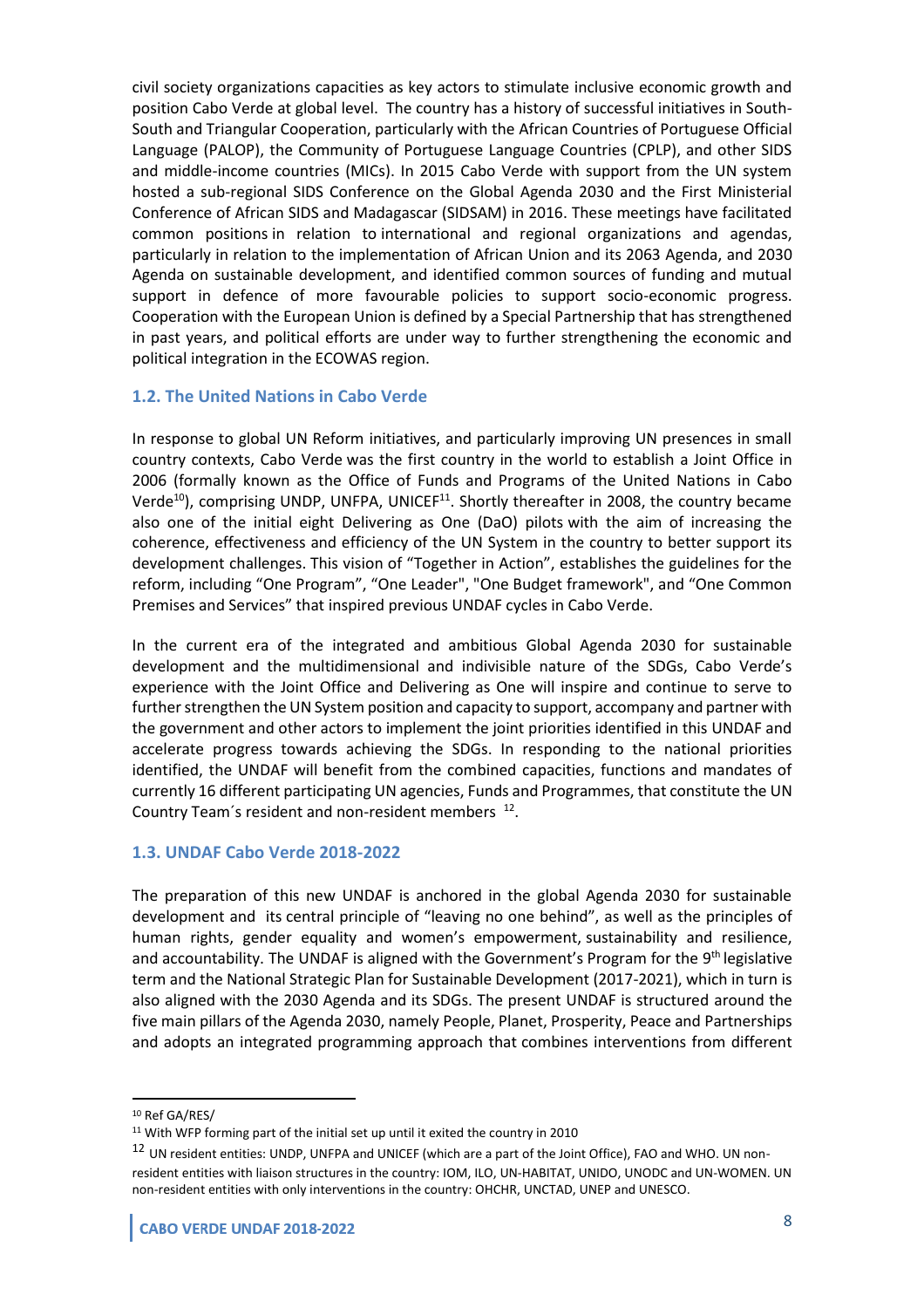sectors, and government and non-government stakeholders both at national and local level. In the 2030 Agenda these 5 Ps are described<sup>13</sup> as follows:

**People:** "We are determined to end poverty and hunger, in all their forms and dimensions, and to ensure that all human beings can fulfil their potential in dignity and equality and in a healthy environment."

**Planet:** "We are determined to protect the planet from degradation, including through sustainable consumption and production, sustainably managing its natural resources and taking urgent action on climate change, so that it can support the needs of the present and future generations."

**Prosperity: "**We are determined to ensure that all human beings can enjoy prosperous and fulfilling lives and that economic, social and technological progress occurs in harmony with nature."

**Peace:** "We are determined to foster peaceful, just and inclusive societies which are free from fear and violence. There can be no sustainable development without peace and no peace without sustainable development."

**Partnership: "**We are determined to mobilize the means required to implement this Agenda through a revitalised Global Partnership for Sustainable Development, based on a spirit of strengthened global solidarity, focussed in particular on the needs of the poorest and most vulnerable and with the participation of all countries, all stakeholders and all people."

| 2030 Agenda<br>Pillars "5P" | <b>UNDAF Outcomes</b>                                                                                                                                                                                                                                                                                                                                             | <b>PEDS Pillars</b>                                                                                | <b>SDGs</b>                                      |
|-----------------------------|-------------------------------------------------------------------------------------------------------------------------------------------------------------------------------------------------------------------------------------------------------------------------------------------------------------------------------------------------------------------|----------------------------------------------------------------------------------------------------|--------------------------------------------------|
| <b>People</b>               | By 2022, the population of Cabo<br>Verde, particularly the most<br>vulnerable, have improved access to,<br>and use more, quality health,<br>education, food security and<br>nutritional services, and benefit more<br>from social and child protection<br>services, that are inclusive and gender<br>sensitive, throughout life cycle.                            | Social pillar<br>The Social State, Human<br>Capital, Quality of Life and<br>combating inequalities | 1, 2, 3,<br>4, 5, 8,<br>10, 11,<br>12            |
| <b>Planet</b>               | By 2022, the population of Cabo<br>Verde, particularly the most<br>vulnerable, benefit from enhanced<br>national and local capacity to apply<br>integrated and innovative approaches<br>to the sustainable and participative<br>management of natural resources<br>and biodiversity, climate change<br>adaptation and mitigation, and<br>disaster risk reduction. | <b>Economy pillar</b><br>New model of Economic<br>Growth                                           | 1, 2, 3,<br>6, 7, 9,<br>11, 12,<br>13, 14,<br>15 |

The outcomes of the new UNDAF are organized according to this structure, with indication to the national priorities as stated in the PEDS and to the respective SDGs:

<sup>13</sup> Transforming our world: the 2030 Agenda for Sustainable Development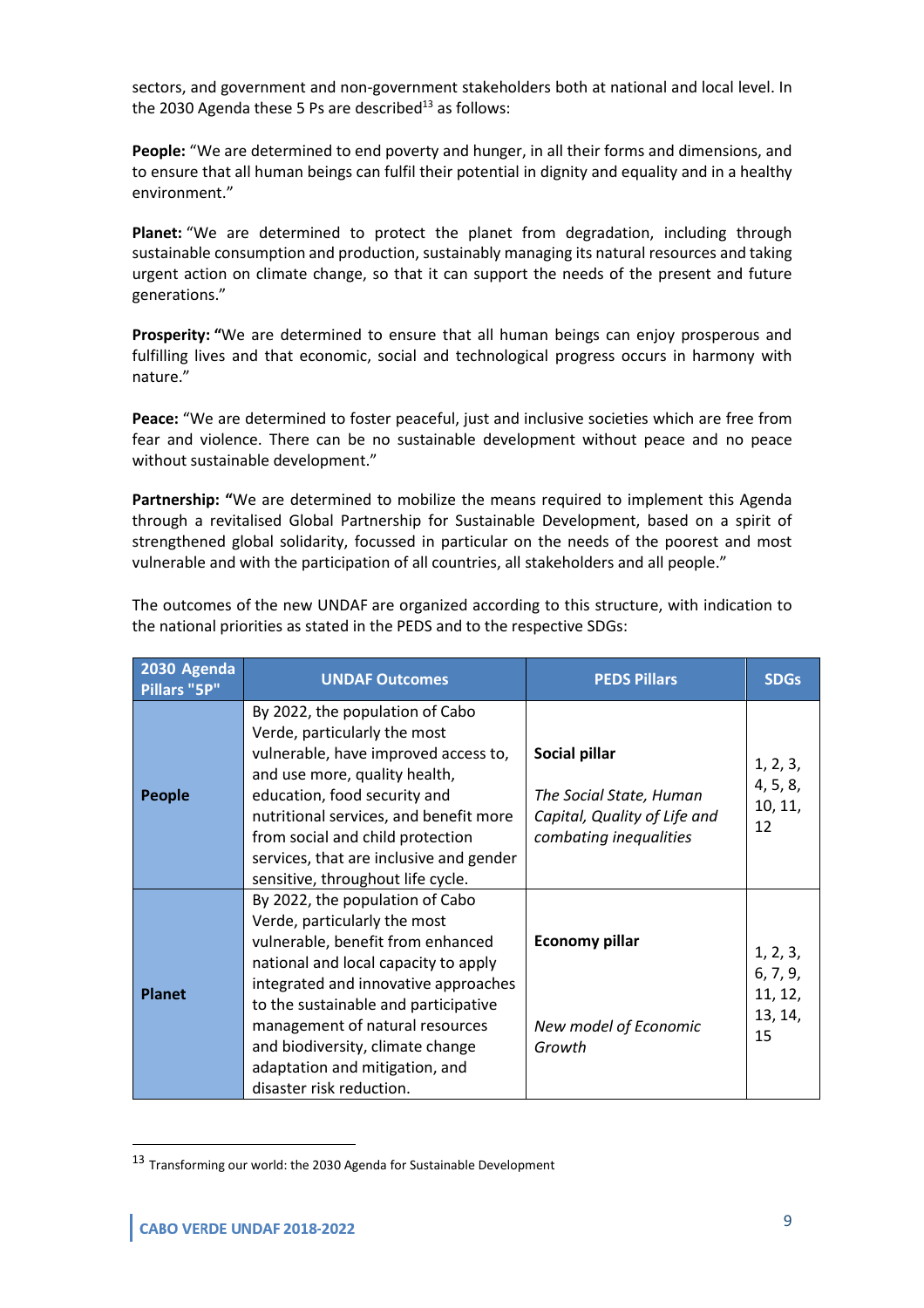| 2030 Agenda<br>Pillars "5P" | <b>UNDAF Outcomes</b>                                                                                                                                                                                                                                                                                                                               | <b>PEDS Pillars</b>                                      | <b>SDGs</b>                         |
|-----------------------------|-----------------------------------------------------------------------------------------------------------------------------------------------------------------------------------------------------------------------------------------------------------------------------------------------------------------------------------------------------|----------------------------------------------------------|-------------------------------------|
| <b>Prosperity</b>           | By 2022, the population of Cabo<br>Verde of working age, particularly<br>women and youth, benefit from<br>decent work through economic<br>transformation in key sectors, that<br>leads to more sustainable and<br>inclusive economic development.                                                                                                   | <b>Economy pillar</b><br>New model of Economic<br>Growth | 2, 5, 8,<br>9, 10,<br>11, 12,<br>14 |
|                             | By 2022, the population of Cabo<br>Verde benefit from a system of<br>democratic governance and public<br>administration that is more effective,<br>transparent, participative, and gender<br>sensitive.                                                                                                                                             | <b>Sovereignty Pillar</b><br>A New State Model           |                                     |
| Peace                       | By 2022, the population of Cabo<br>Verde population, particularly<br>women, youth and children, benefit<br>from increased human security,<br>improved social cohesion, and a<br>responsive and inclusive justice<br>system and law application<br>institutions, that lead to the                                                                    | <b>Sovereignty Pillar</b><br>A New State Model           | 5, 11,<br>16, 17                    |
| <b>Partnerships</b>         | fulfilment of human rights.<br>By 2022, Cabo Verde has improved<br>national and local capacities for the<br>mobilization, coordination and<br>efficient management of partnerships<br>and funding for development,<br>including South-South, triangular, and<br>decentralized cooperation, and that<br>contribute to the achievement of the<br>SDG. | <b>Sovereignty Pillar</b><br>A New State Model           | 17                                  |

# **SECTION 2 - THE UNDAF AND ITS PROGRAMMING PRINCIPLES**

The UNDAF is the guiding and strategic framework for cooperation and partnership between the Government of Cabo Verde and the United Nations System. In the framework of the Global 2030 Agenda, the UNDAF is based on the idea "One Country, One UN Framework". The UNDAF also represents an instrument for continuous learning that promotes change, encourages action, measures progress and, identifies and empowers partners in the pursuit of sustainable development.

#### **2.1. Programming principles**

To effectively support the national efforts to achieve the Agenda 2030 and its Sustainable Development Goals (SDG), the UN System needs to adopt an integrated approach to programming which combines actions in different areas and involves all stakeholders. In this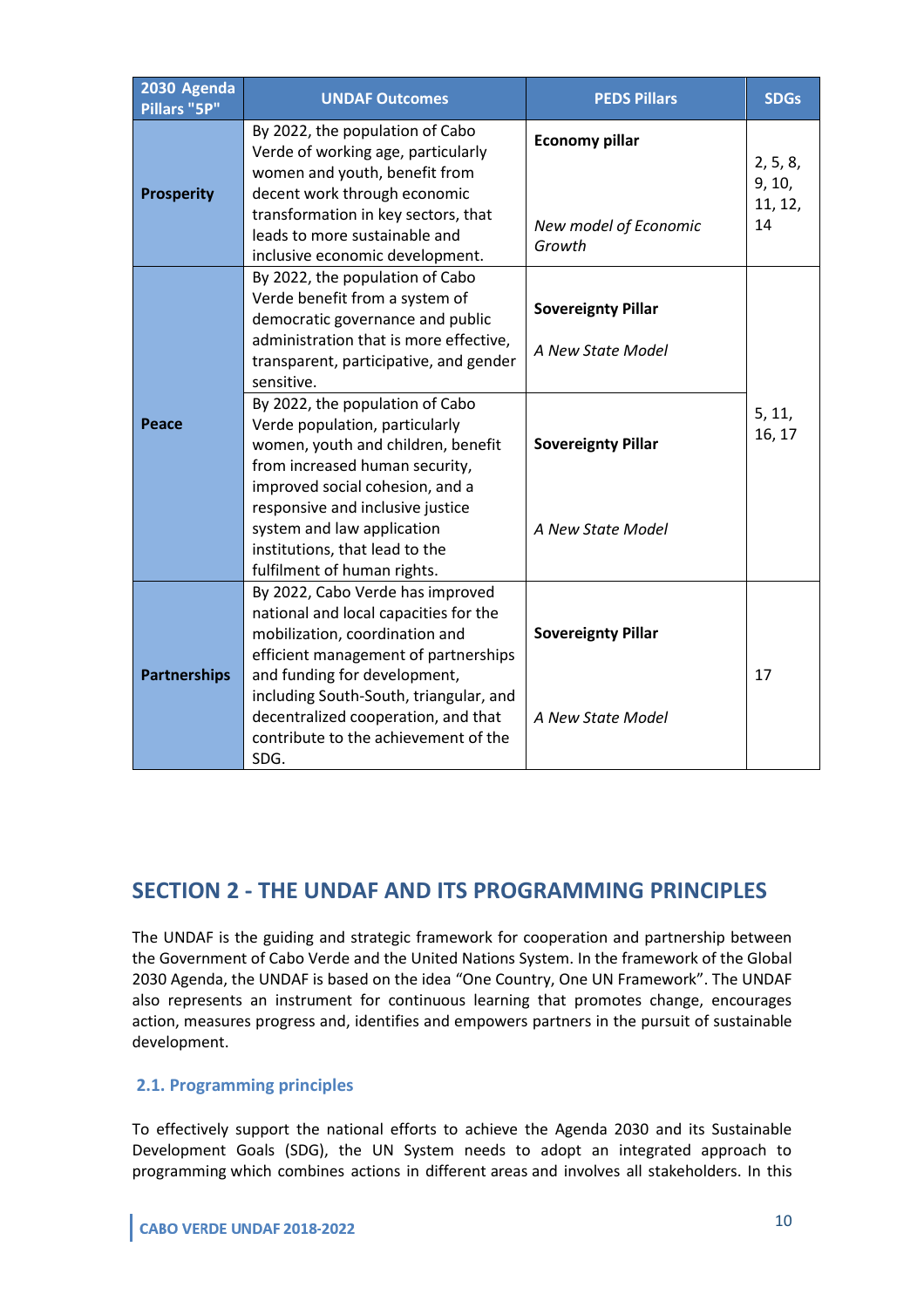sense, the United Nations Development Group (UNDG)<sup>14</sup> identified four programming principles that are included in the UNDAF, under the central motto of "leave no one behind", in which the focus is on attending the most vulnerable populations in favour of equal opportunities and a balanced development. The other three programming principles underpinning this motto that are also mainstreamed in the UNDAF are: human rights, gender equality and women's empowerment of women, sustainability and resilience, and accountability. These principles are reflected in the 2030 Agenda and are timely grounded in the United Nations Charter and international treaties and standards.

#### *2.1.1. Human rights, gender equality and women's empowerment*

The 2030 Agenda has as its central objective "to realize the human rights of all and to achieve gender equality and the empowerment of all women and girls", which necessarily implies a focus on the most discriminated and excluded. This new UNDAF was developed based on a human rights approach, and grounded in the international normative framework, and with the government will hence support joint efforts to achieve a better enforcement of fundamental human rights, as captured in UNDAF results. It will support the strengthening of national capacities for the protection of human rights, reporting to international human rights bodies, and mainstreaming the results of such processes in sectoral planning, with the involvement of institutions and civil society. The government's efforts towards human rights education, training and communication initiatives will also be supported through strategies (Communication for Development) linked to the UN System programs, as well initiatives to empower the most discriminated groups, and civil society actors that represent them. Consequently, there will be more qualified and enhanced capacities to enable effective participation, engage and influence planning processes and monitor the country's development results.

The 2030 Agenda and SDGs reflect an understanding that countries will not be able to achieve sustainable development if women and girls are left behind. For this reason, gender equality, the respect of women's human rights and women's empowerment are crosscutting topics in the UNDAF. Gender equality is mainstreamed not only as a fundamental right, but as a solution to achieve sustainable development. Therefore, gender equality is crosscutting in the UN System work in line with national priorities in this area, which include the institutionalization of a gender approach, the economic and political empowerment of women, consolidating the combat against Gender-Based Violence (GBV), reinforcing a culture of equality and non-violence and sexual and reproductive rights. The recommendations resulting from the national review of the implementation of the Beijing Declaration and Platform of Action, in 2014, as well as the recommendations received by Cabo Verde from the Committee of the Convention for the Elimination of Discrimination against Women (CEDAW) in 2013 are fundamental references. Cabo Verde's  $9<sup>th</sup>$  periodic report to the CEDAW Committee will be submitted, as well as the new recommendations from the CEDAW Committee<sup>15</sup> are also a main reference for the UNCT and the government. The PEDS integrated gender equality in all its pillars - social, economic and sovereignty and, at the same time, a gender sensitive budgeting maker is being developed for the State Budget. In this context, the country must build endogenous capacities at various levels and the UNS will support capacity development in different sectors with whom each UN entity works, focusing particularly on efforts to mobilize South-South partnerships, on strategic planning processes supported by the UNS and on consolidating gender statistics and analyses and reflecting them in the design of public policies that are gender sensitive. It is important to highlight the challenges in areas where, traditionally, gender issues have not been mainstreamed, such as economic matters, competitiveness, finance, internal administration, disabilities, lesbian, gay, bisexual, transgender, and intersex (LGBTI) human rights, and others.

<sup>&</sup>lt;sup>15</sup> Which are expected to be received by Cabo Verde in the middle of the UNDAF cycle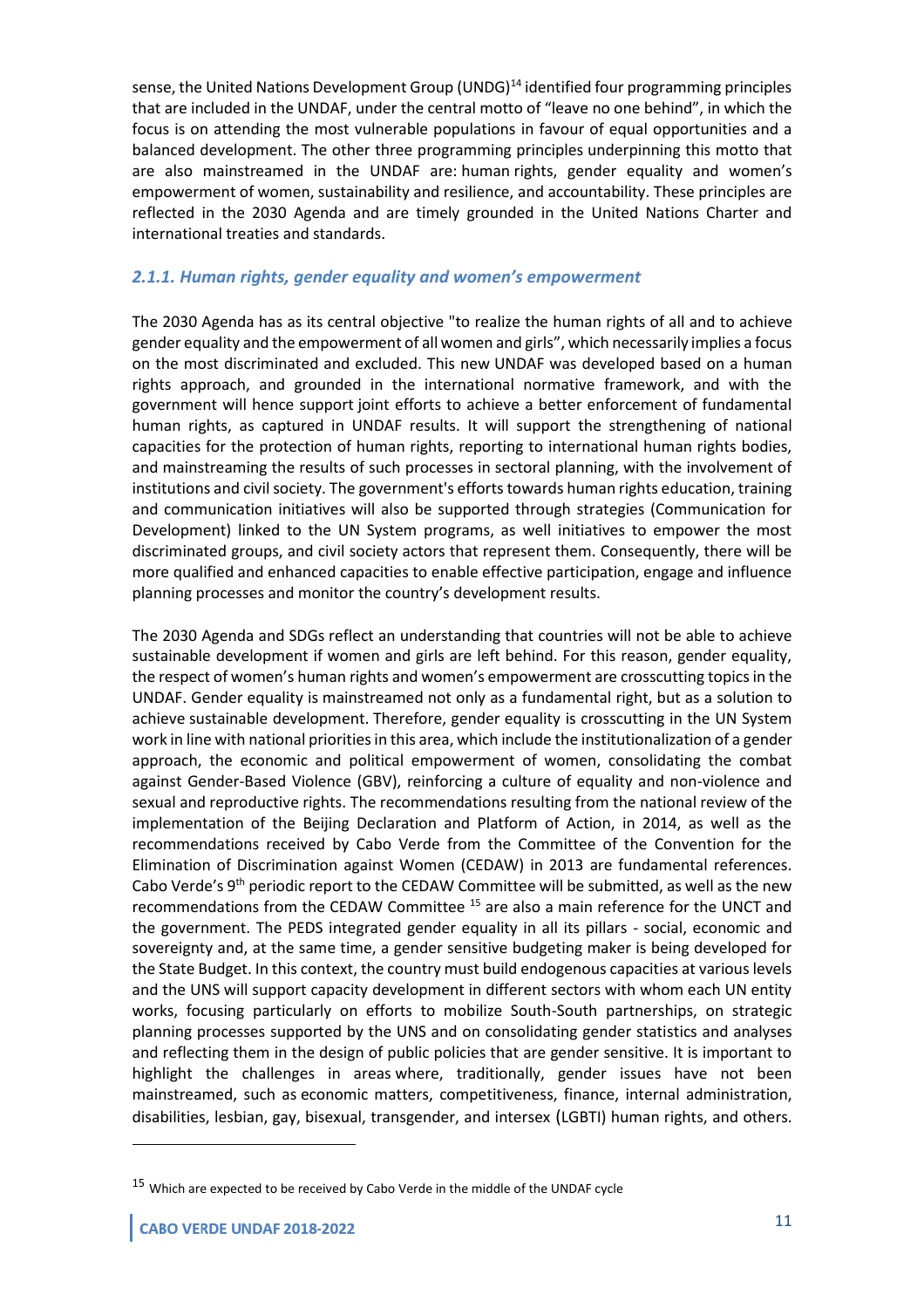The UNS will work with institutions in charge of coordinating gender policies and with civil society organizations committed to the promotion of gender equality.

#### *2.1.2. Sustainability and resilience*

With the establishment of 2030 Agenda and its 17 SDGs, the international community has reaffirmed its commitment to sustainable development in order to ensure sustainable economic growth and environmental protection, in harmony and peace.

The Agenda 2030 is universal and based on fundamental rights, and provides for an ambitious action plan for the countries, the UNS, and other partners in sustainable development. Its implementation requires looking at the challenges of sustainability in today's world in an innovative and creative manner to be able to create partnerships and make the right decisions.

Sustainable development can be seen through three main aspects: economic growth, social inclusion and environmental protection. Nevertheless, it is important to remember that these aspects are not only categories, but are inter-connected and have elements in common. For this reason, the UNDAF will address sustainable development in a crosswise manner given its paramount importance to support the 5 Ps of the SDGs (People, Planet, Prosperity, Peace, and Partnership), and with particular emphasis on Peace and Partnerships. "Peace", including security, strong justice and institutions, is essential to improve the three main areas of sustainable development. In terms of "Partnership", it involves capacity development of all partners engaged in sustainable development to facilitate harmonized interventions, addressing the challenges together, sharing knowledge and experience, which requires new forms of collaboration, focused on joint and interdisciplinary solutions.

The integration of the concept of resilience into development policies and environmental conservation is essential to reverse the countries exposure and vulnerability to natural disasters and climate change, particularly for a SIDS like Cabo Verde. Strengthening resilience to climate change and natural disasters is therefore crucial to protecting the country's resources and directing them to sustainable development.

Country ownership is decisive to successfully address the new or existing challenges and ensure a long-term commitment beyond the UNDAF. Under the UNDAF, the UNS supports the Government to guarantee protection against possible risk scenarios, strengthen the local and national institutions, and ensure that future interventions do not inadvertently harm or increases the risks for vulnerable groups. Also, it ensures that the international conventions established and the United Nations General Assembly resolutions, including the Paris Agreement, the Addis Ababa Action Agenda, the UN Framework Convention on Climate Change, the Sendai Framework for Disaster Risk Reduction, the Quito Declaration on Sustainable Cities and Human Settlements for All, and the resolution of the General Assembly on the approach to Large-Scale Movements of Refugees and Migrants are considered at the national level.

#### *2.1.3. Accountability*

Accountability, as a programming principle, can be seen from two different perspectives: as the accountability -and commitment- of all stakeholders at global, regional and national levels to have effective, responsible and inclusive institutions, at all levels, and; as the responsibility of the UNS to ensure the participation of beneficiaries in all phases of programming, including in the design, implementation and monitoring and evaluation.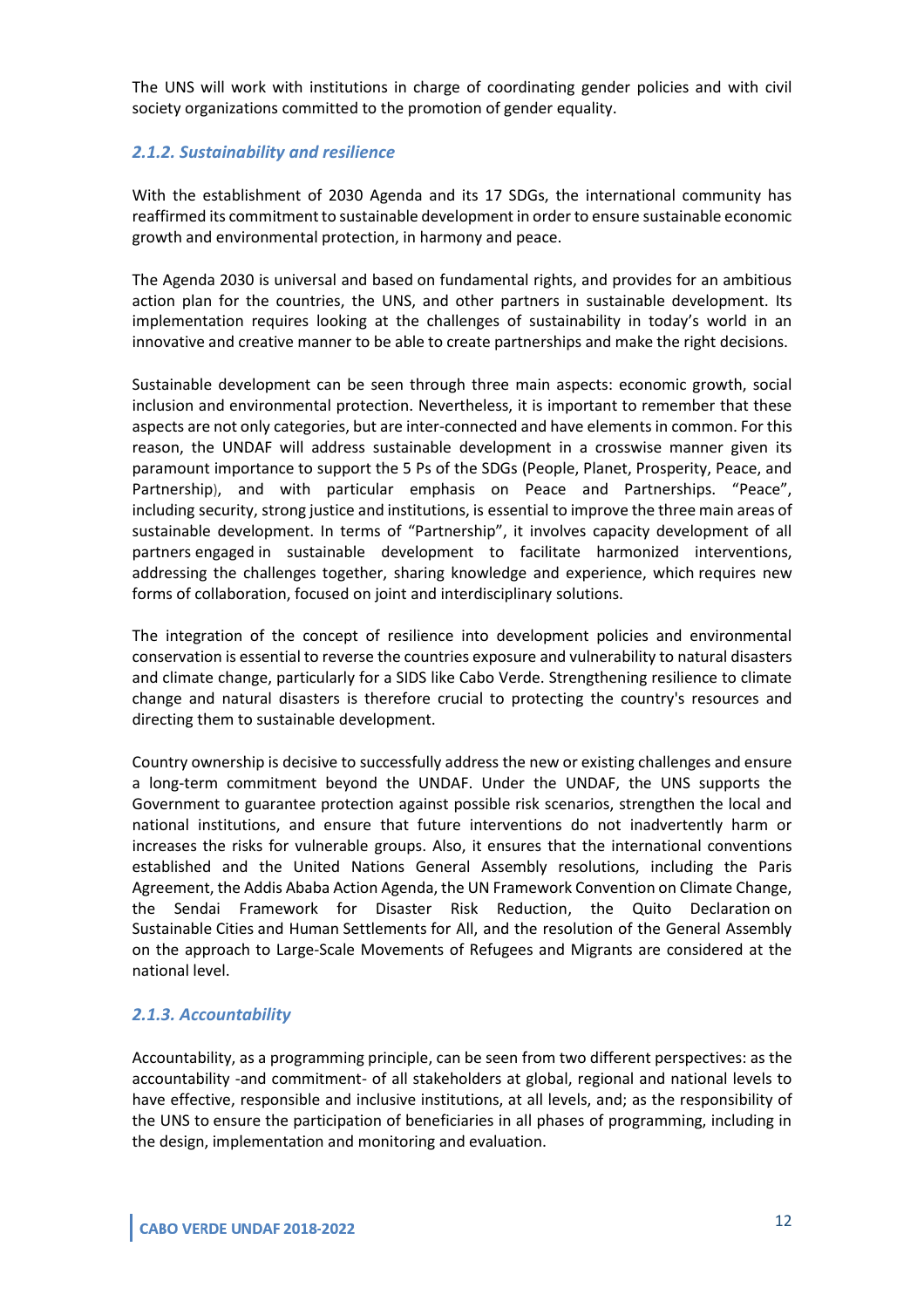In terms of the commitment to have effective, responsible and inclusive institutions, the UNS supports the GovCV in the promotion and observance of internationally accepted human rights standards, and ensure the contribution of the population to programs and governmental institutions. As such, institutional capacity needs to be developed, through a process of skills and competencies acquisition, strengthening, adaption and maintenance over time, including systems and procedures, organizational rules and alliances, internal structures and knowledge to achieve institutional goals beyond individual capabilities. This capacity development will have an impact on the production and best use of data, and sound and transparent information to support the design and implementation of public policies at national and local level.

To ensure accountability and inclusion of the population in UNS programs, mechanisms to promote participation, transparency and contribution will be used or established.

## **SECTION 3 - AREAS OF PARTNERSHIP**

#### **3.1. Sustainable development of human capital**

*Outcome: By 2022, the population of Cabo Verde, particularly the most vulnerable, have improved access to, and use more, quality health, education, food security and nutritional services, and benefit more from social and child protection services, that are inclusive and gender sensitive, throughout life cycle.*

Cabo Verde's development is due, to a great extend to the development of its human capital. However, the persistence of high levels of inequality, including gender inequality, hampers the eradication of poverty. At the same time, both health and education today face new challenges, with potential negative impacts for human capital in the country. The demographic transition needs to be addressed in all investments to be made in human capital, while at the same time strengthening the focus on reducing disparities and inequalities. Education faces challenges in terms of quality and in fitting the country's educational needs. Health needs to address the epidemiological transition phase the country is experiencing, which brings new demands to the health system and approach, while epidemics and public health emergencies take new relevance in a globalized world, also subject to the effects of climate change. These challenges have all specific social and gender dimensions.

In the face of the social inequalities, the Government's Program (2016-2021) considers social development as fundamental and adopts a multidimensional approach. These dimensions include health, education, protection and social cohesion, and access to basic services, among others, with special emphasis on children, the elderly and people with disabilities while effectively promoting gender equality.

This UNDAF outcome directly connected to "P" of People of the SDGs, and more specifically to the SDGs 1, 2, 3, 4, 5, 8, 10, 11 and 12, aims to support national policies and sectorial programs identified in the PEDS, particularly in the areas of health, education, food security and nutrition, children protection, social protection and inclusion. The UNS will support national efforts to strengthen the National Health System towards universal coverage and public health preparedness, with more inclusive strategic planning involving all stakeholders, the humanization of services, gender mainstreaming, and the promotion of healthy behaviours, including in the use of services.

In the education area, the UNS will support the mechanisms of access and permanence for all children within the educational system, from pre-school, and the implementation of educational models adapted to the country context. Areas of intervention will also reinforce technical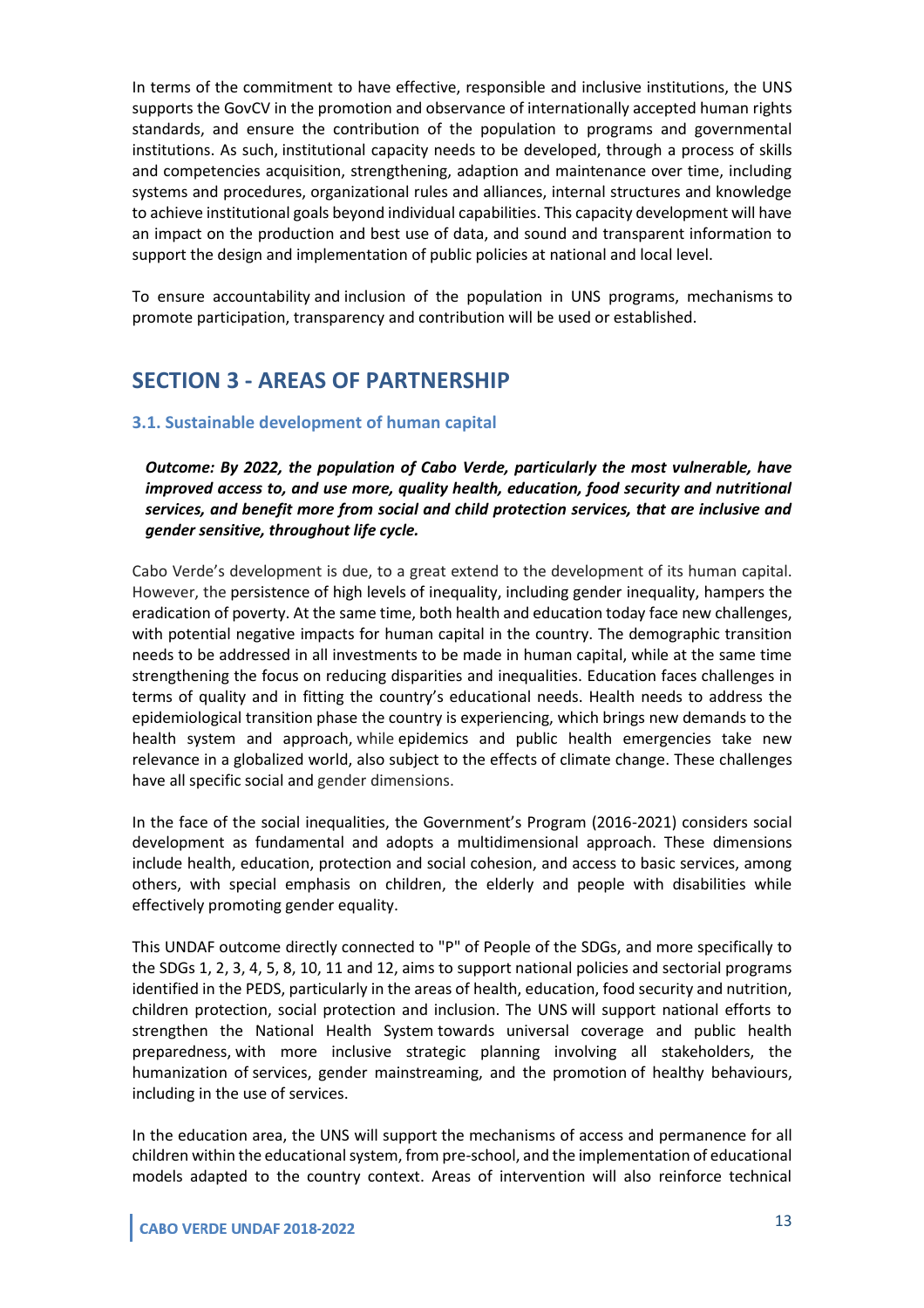education, vocational and professional training, higher education, training and capacity development for qualified employment, and investment in permanent learning for the most vulnerable groups, including youth, women, and minorities.

The UNS will support national efforts in the implementation of National Strategies and National Plans on food security and nutrition, which have impact on population health, with emphasis on the decentralized level, the support of research, and the review and implementation of the regulatory national framework. In terms of social protection and inclusion, UNS support is focused on the National System and Mechanism for the Municipalisation of social protection services, the regulation and reorganization of services and benefits, policy support and legal and effective frameworks towards the reinforcement and progressive building of a comprehensive social protection system.

In regard to the protection of children and adolescents, UNS provides support to strengthening of strategies and legal frameworks in the observance of their rights and protection, the reinforcement of early warning mechanisms and control of harmful practices and broadening the accessibility and regulation of financial services. Globally, partnership will also include the development of national capacities for the effective management of services and resources, monitoring the quality of services, statistical and information capacities, monitoring and evaluation, support in the reorganization of services, revision and reinforcement of legal frameworks, as well as to enable access and promote the use of quality services, with focus on the most vulnerable groups.

#### **3.2. Sustainable management of natural resources and biodiversity**

*Outcome: By 2022, the population of Cabo Verde, particularly the most vulnerable, benefit from enhanced national and local capacity to apply integrated and innovative approaches to the sustainable and participative management of natural resources and biodiversity, climate change adaptation and mitigation, and disaster risk reduction.*

The location and the geomorphology of the archipelago in the Atlantic Ocean, the extreme weather, the high vulnerability to the effects of climate change and the presence of volcanic activity, along with the SIDS characteristics, greatly influence the national development policies.

The vulnerability of infrastructures and housing to natural disasters, along with the rapid urbanization process and an increasing number of settlements (formal and non-formal) in highrisk areas impacts especially the population with greater socio-economic vulnerability. The urbanization process has also had an impact on energy consumption and the emission of greenhouse gases, with an electricity production based on imported fossil fuels, and a growing deficit of energy.

The tourism economic sector, which is the focus of the government's growth and development strategy, with a contribution to the GDP of about 22% in 2016 also contributes to the pressure on the country's fragile biodiversity, marine ecosystems and occupation of coastal areas, as well as the increase of solid waste and pollution.

This UNDAF outcome, which is directly connected to the "**P" of Planet** of the SDGs, and more specifically to the SDGs 1, 2, 6, 7, 9, 11, 12, 13, 14 and 15, aims to support national policies and sectoral programs identified in the PEDS, particularly in the areas of housing and urbanization, protection of cities and territorial cohesion, the production of renewable energy and energy efficiency, as well as strengthen the resilience and preparedness in the face of natural disasters. These priorities will be supported by better policies, strategies and plans for sustainable management of natural resources and urbanization at national and local level, reinforcement of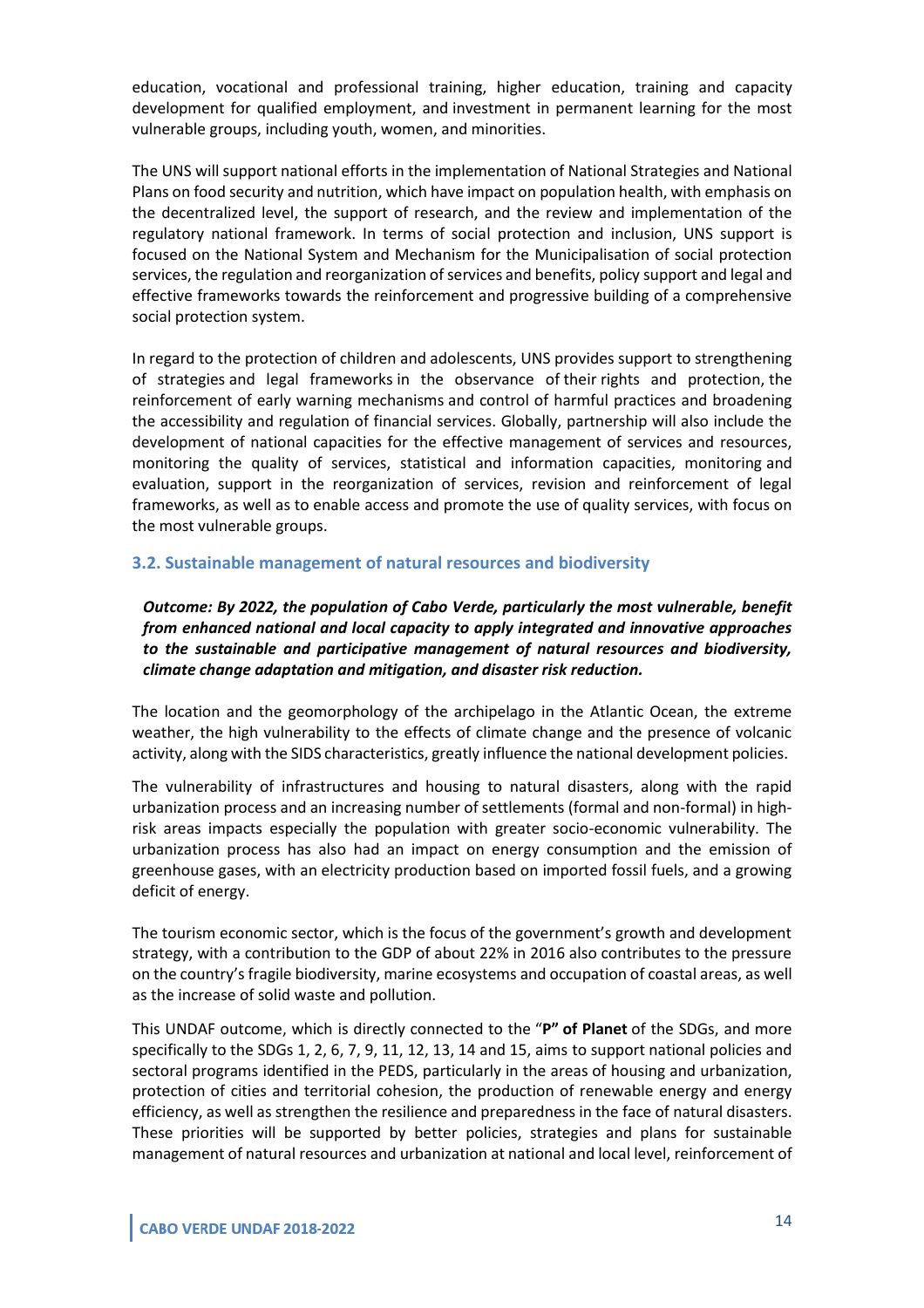policies for the disasters risks reduction and increased resilience, towards building better afterwards, with special focus on children and gender sensitive.

Other national priorities to support include improving regulation, ocean protection, biodiversity protection, treasure endogenous resources, and promote green policy. The interventions of the UNS in Cabo Verde will be geared to the development of institutional capacities in sustainable management of natural resources and biodiversity, and the development of strategies for adaptation and mitigation of climate change and reducing the risks of disasters, including in the plans, programs and projects for sectorial development. The protection and sustainable use of the country's natural resources is another crucial element of collaboration, supporting the development of the tourism sector, with a particular focus on green economy and blue economy. A cross cutting feature within this outcome is the collaboration for the reinforcement of statistical and monitoring systems, with mechanisms of knowledge management to support the decision-making based on evidence.

#### **3.3. Economic transformation, and sustainable and inclusive growth**

#### *Outcome: By 2022, the population of Cabo Verde of working age, particularly women and youth, benefit from decent work through economic transformation in key sectors, that leads to more sustainable and inclusive economic development.*

Between 1991 and 2014, the economy of Cabo Verde grew on average 5.5% per year whereas the rate of the population of Cabo Verde living below the absolute poverty threshold decreased from 57,6% in 2002 to 35% in 2015. Despite this progress, challenges persist, in terms of significant regional disparities, differences in terms of poverty among islands, as well as continuing high levels of inequalities. <sup>16</sup>

The characteristics of Cabo Verde as a SIDS, with its dry and unpredictable climate, limitation and access to water and geomorphology of the islands represent significant risks for the primary sector, especially for agriculture. The territorial fragmentation also hampers a unified internal market and has implications on transport systems and distribution, storage and other essential services, especially important for agriculture and fishery products, representing high transaction costs. The tertiary sector or services accounted for about two-thirds of the economy in 2014 and generates almost half of the total national employment, which makes Cabo Verde a country particularly dependent on tourism, since tourism is main driving force of economic growth in the country.

Full participation in the labour market, particularly for youth and women, remains a major challenge and this is where major inequalities are found. Unemployment affects mainly young people in urban areas and continues to be higher among women than men (17. 4% and 12.9% respectively). In 2016, the highest rates of unemployment were observed among young women living in urban areas (74.3% for women between ages 15 and 19). The high rates of unemployment, especially among the young, also increase the likelihood of underemployment, which many times is characterized by low wages and precarious conditions, and tends to be associated with the activities of the informal sector. The growth of the national economy has not helped increase the creation of decent jobs, although the country has ratified international key conventions in this aspect.

This UNDAF outcome, which is directly connected to the "**P" of Prosperity** of the SDGs, and more specifically with the SDGs 2, 5, 8, 9, 10, 11, 12, and 14, aims to support national policies and sectorial programs identified in the PEDS, specifically in the eradication of extreme poverty and

<sup>16</sup> The Gini coefficient 2015: 0.46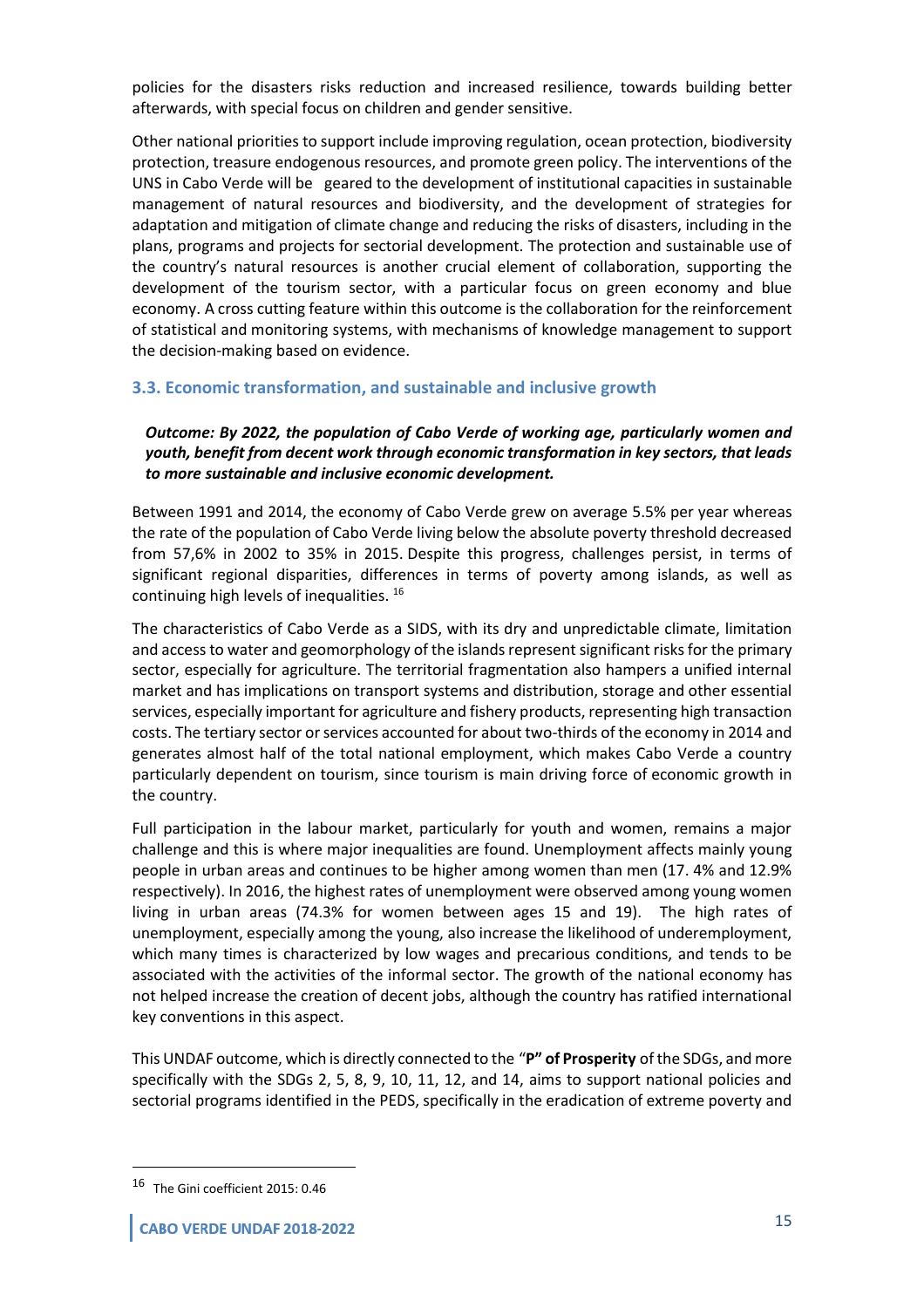reduction of absolute poverty, decent employment, vocational and professional training, economic transformation and competitiveness, social inclusion, youth and gender equality.

Taking this into account, the UNS in Cabo Verde will focus its interventions on programs in key sectors likely to contribute to youth and women's integration in the labour market, as well as on the transition from the informal sector to the formal sector, and on policies and programs that consider unpaid work as a key part of the economy. Areas of collaboration will also be geared toward the transformation of the economy, with a focus on primary and secondary sectors, policy support, legal frameworks and economic and sectoral regulation, strengthening facilitator connected services, and reinforcing innovation towards the use of science and technology in the economy. The development of a results-based management culture at institutional level and of entities representing the private sector, and the strengthening of the production and dissemination of economic statistics are also areas of intervention.

#### **3.4. Governance, public policy and justice**

#### *Outcome: By 2022, the population of Cabo Verde benefit from a system of democratic governance and public administration that is more effective, transparent, participative, and gender sensitive.*

Stable democracy, transparent institutions and a strong civil society are some of the main achievements of Cabo Verde. According to the Democracy Index of the Economist Intelligence Unit, the country occupies the  $32<sup>nd</sup>$  position at global level in 2015. However, the full engagement of all citizens in the democratic processes, including the political engagement of youth and women, and the geographical characteristics of the archipelago continue to pose a challenge.

The GovCV has prioritized governance and public administration as areas of reform, with particular emphasis on continued efforts to promote a culture of results based programs within the public administration and improve the efficiency of public spending. A more efficient and decentralization public sector is another key priority area for the government, that is likely to strengthen national and local governance, as well as improve the efficiency and effectiveness of public administration, enhancing transparency and accountability and promoting civic participation and engagement.

This UNDAF outcome, which is directly connected to the '**P' of Peace** of the sustainable development goals, and in particular with the SGDs 5, 11, 16, and 17, aims to support national policies and sectoral programs identified in the PEDS with a focus on strengthening democracy, transparency and good governance, security and justice, social engagement and gender equality. The UNS in Cabo Verde will support national institutions in public policy planning, monitoring and evaluation, as well as in accountability and transparency ', and the statistical systems that support central and local level results-based management for the achievement of the SDGs. The UNS will also support the establishment and implementation of a public finance management system to promote the allocation of public resources towards gender equality and women's empowerment and the most vulnerable population. The establishment of mechanisms for citizen engagement and support to women's and youth's effective participation and representation in key political decision spheres will also be pursued

*Outcome: By 2022, the population of Cabo Verde, particularly women, youth and children, benefit from increased human security, improved social cohesion, and a responsive and inclusive justice system and law application institutions, that lead to the fulfilment of human rights.*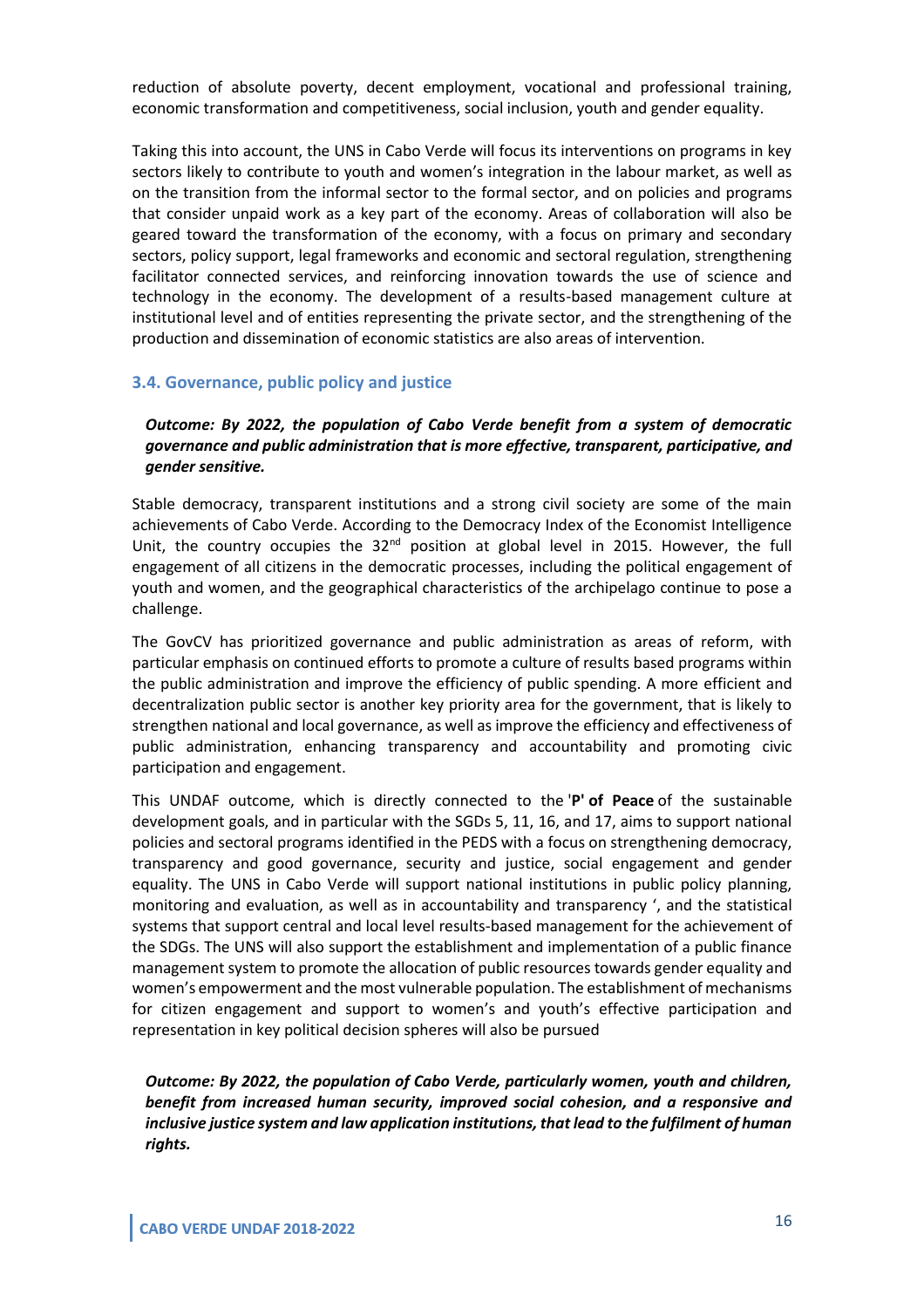An increase in crime and violence constitutes a recent challenge to social cohesion in the country and has a particularly high incidence in urban centres of Praia and Mindelo. Combined with an increase in illicit drug trafficking and firearms, partly due to Cabo Verde's geographical location between Central and South America, Africa and Europe, this phenomenon is contributing to an increased feeling of insecurity among citizens. Aside from the perceived insecurity of citizens, this situation could also undermine the country's image as a tourist destination and the development of this sector. According to the annual report on the situation of Justice in Cabo Verde, between the 1<sup>st</sup> August 2015 and 31<sup>st</sup> July 2016, 215 criminal proceedings for homicide have been reported to Attorney General, and between 2015 and 2016 it was observed an increase of criminal proceedings on the order of 6,7%. The crimes involving victims (robberies, burglaries, break-ins) in Praia increased 208% from 2015 with 3,430 cases reported (those same crimes with no victim present increased 183% from 2015 with 931 cases reported).

Deeply rooted gender stereotypes and discriminatory attitudes in some sectors of society also have as consequence sexual violence, including against children, and other forms of GBV, which almost exclusively affect women and girls (between 2012 and 2016 a total of 16,315 GBV complaints were presented to the Public Attorney's Office and 1,248 sexual crimes complaints, of which 1,178 against children under 18, 95% of which are girls).

Some gaps exist at the level of the justice system, such as special measures of protection for children in contact or in conflict with the law, the ability to conduct forensic investigations, and the effective access to justice and protection of legal rights of citizens, particularly among the most vulnerable population.

This UNDAF outcome, which is directly connected to the "**P" of Peace** of the sustainable development goals, and in particular with the SDGs 5, 11, 16, and 17 aim to strengthen national capacity and social inclusion through civic education, citizenship and participation, preventing threats and allowing people in Cabo Verde to live free from fear. This will be achieved the support to national policies and sectorial programs identified in the PEDS with focus of the reinforcement of the justice and security sectors, while also supporting the effective coordination between responsible entities in sectors, and institutional capacity development for legal framework implementation, with emphasis on children, young people and women, as well as the strengthening of law enforcement services capable of responding to security challenges. This outcome will also strengthen partnership towards the prevention and fight against violence in all its forms, especially GBV and violence against vulnerable population, strengthening the justice system for children in accordance with national and international laws on children's rights, as well as mechanisms to prevention recurrence and social reintegration. Within this area of partnership there's also the promotion of a culture of citizenship, respect for diversity, peace, human rights and gender equality, including LGBTI rights against stigma and discrimination, the reinforcement of mechanisms to claim rights, access legal information and legal assistance, and the strengthening of capacities in security and justice information systems for policy formulation and decision-making.

To enhance human security, and mitigate social risks which perpetuate cycles of poverty and inequality, the implementation of the UNDAF will focus on strengthening the capacity of civil society and the public administration to ensure the effective use of resources, to create spaces for citizens to participate more effectively in governance processes, as well as to combat gender inequalities and gender-based violence, and improve the response of the justice system to protect human rights.

#### **3.5. Mobilization, coordination and efficiency of development resources**

*Outcome: By 2022, Cabo Verde has improved national and local capacities for the mobilization, coordination and efficient management of partnerships and funding for development, including South-South, triangular, and decentralized cooperation, and that*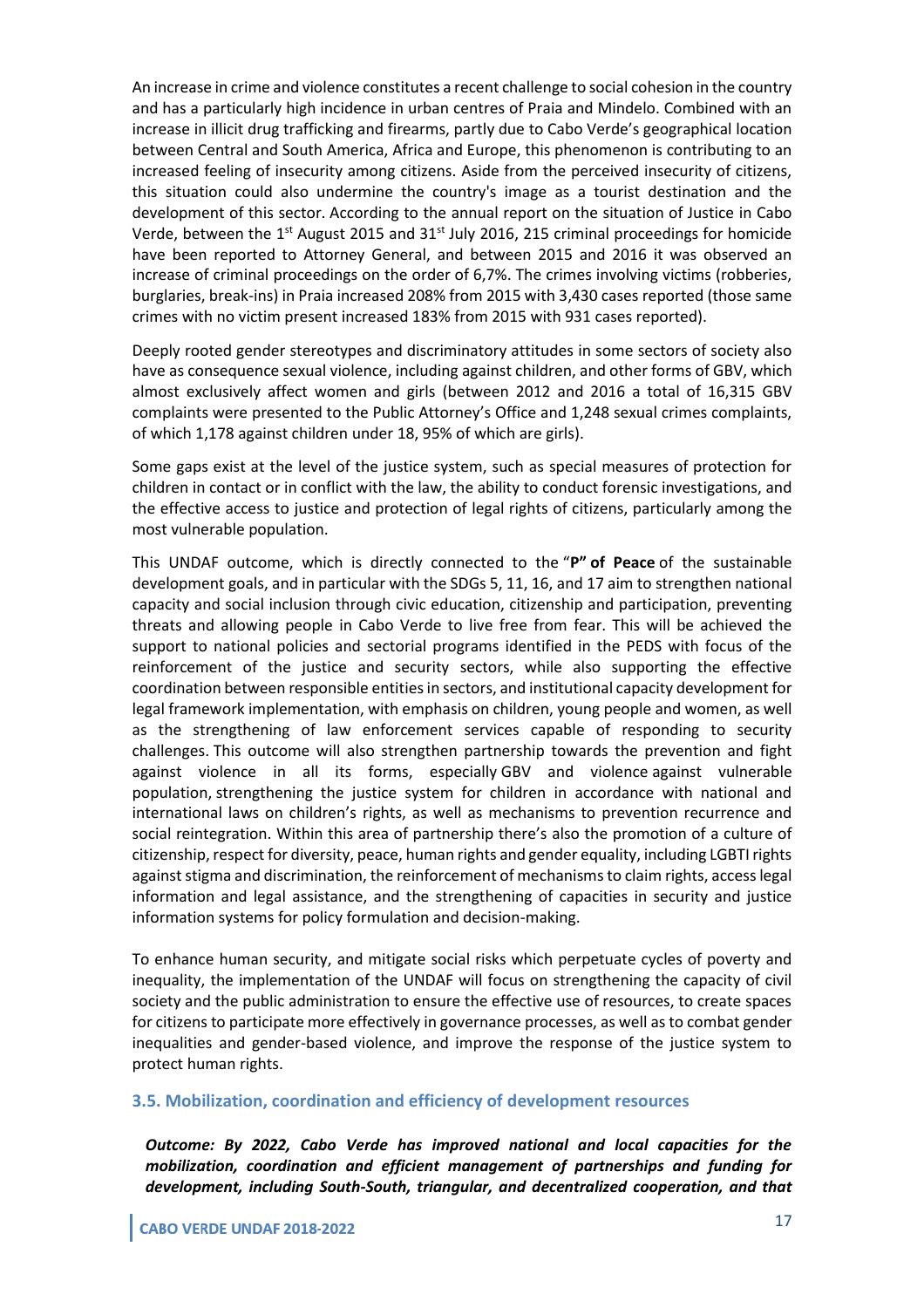#### *contribute to the achievement of the SDG.*

Financing for development is a key challenge for Cabo Verde as the country goes forward with its national development agenda. The Praia Declaration on sustainable development goals states that special attention should be given to the challenges faced by SIDS and global partnerships should be strengthened to ensure that this group of countries have the necessary means to implement the 2030 Agenda for sustainable development.

The high degree of vulnerability to natural disasters and the specific SIDS challenges, considered a particular case from the point of view of sustainable development, bring an opportunity for the discussion of new partnerships within the framework of SIDS and the climate finance, as well as the mobilization of bilateral resources and of International Financial Institutions (IFIs), although for this purpose institutional and civil society organizations capacity development is necessary. Despite some initiatives for the coordination and mobilization of external resources, currently in the country there are not effective and operational mechanisms to that end.

South-South and Triangular Cooperation in Cabo Verde occurs on an ad-hoc basis, without a well-defined strategy, although the country has carried out many successful experiences through this modality especially within the CPLP and PALOP, and in some cases with Cabo Verde being in the position to offer technical expertise. Decentralized cooperation in the country require new and enhanced mechanisms to strengthen and coordinate this type of cooperation, and there are shortcomings at municipal level and civil society organizations in terms of sufficiently developed capacity to access available resources.

This UNDAF outcome, which is directly connected to the "**P" of Partnership** of the SDGs, and more specifically with the SDG 17, is aligned with the current national priorities for macroeconomic and financial stability, which has a strong focus on public debt management.

For this purpose, the UN System will support a national mechanism of resource mobilization and partnership development, the promotion of representation and effective participation of Cabo Verde in international forums and the exchange of knowledge in the context of South-South and Triangular Cooperation. It will equally promote mechanisms to increase the involvement of the diaspora in the country's development, capacity development of institutions and civil society organizations for negotiation and participation at international level while encouraging the integration of volunteerism as a crosscutting force for the promotion of SDGs and development partnership in Cabo Verde.

# **SECTION 4 - RISKS AND ASSUMPTIONS**

The outcome results set forth in this UNDAF take into account a series of assumptions for their achievement and consider a number of internal or external risks that may affect the results foreseen.

According to the result to be achieved, the assumptions are macroeconomic stability and good governance, political engagement with the 2030 Agenda and the SDGs, favourable legal and institutional frameworks, and the maintenance or establishment of new sectoral partnerships. It will be necessary to reinforce in a more strategic way the institutional and civil society organizations capacity and take facilitating measures to promote a culture of results-based management. Finally, in the spirit of "leave no one behind" principle, the engagement of local government, private sector and civil society organizations will be crucial to the achievement of results in an equitable manner at national level.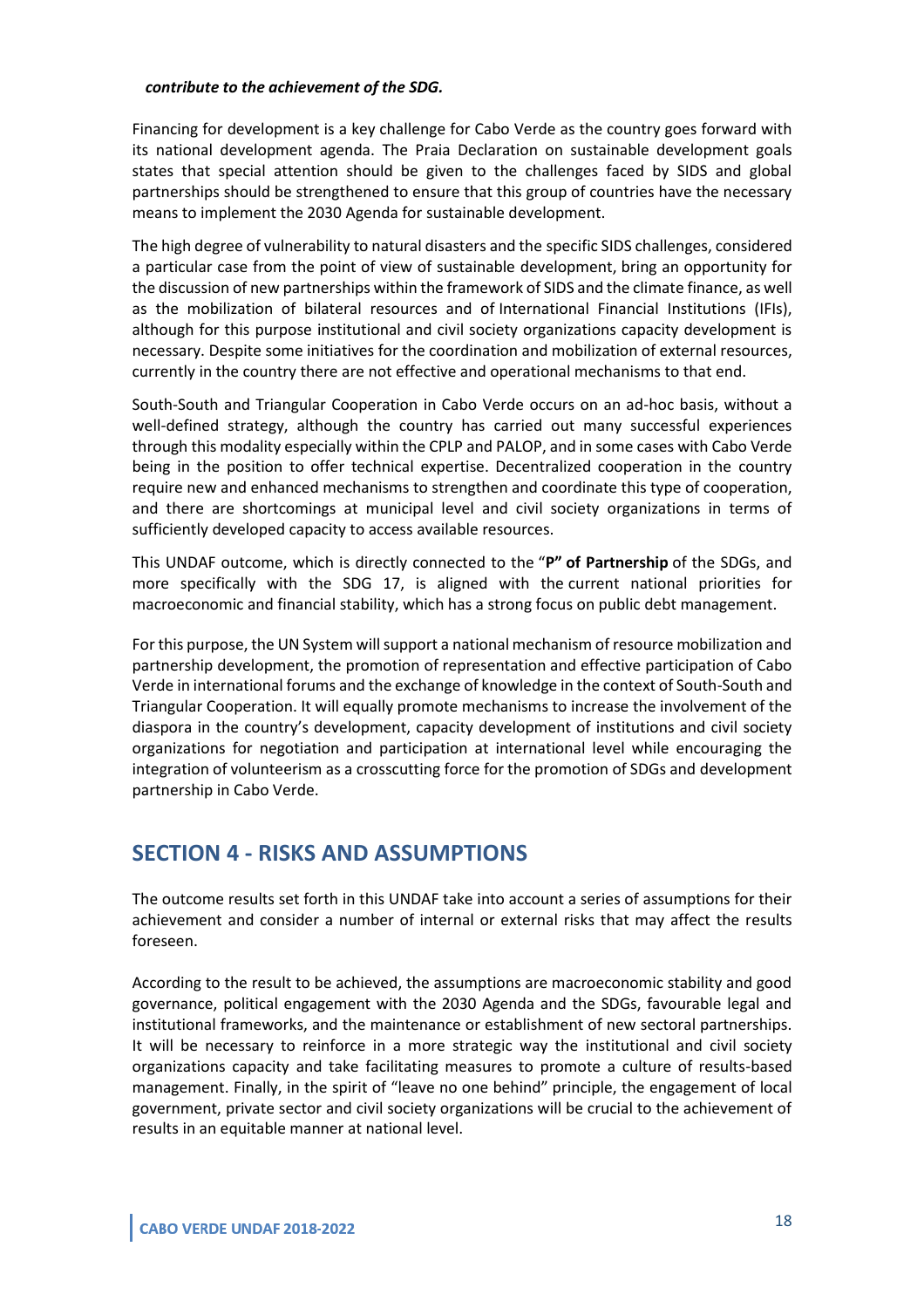However, Cabo Verde is vulnerable to some risks to and they may affect the achievement of the goals set for each of the planned outcomes. One of the main risks is the characteristics of Cabo Verde being an archipelago, with the presence of threats in relation to natural disasters, territorial fragmentation and regional inequalities among the different islands. In addition to the high transaction costs of interventions, this feature also involves the risk that these interventions might not achieve progress for the whole population especially the most vulnerable. The recent international financial and economic crisis was strongly felt by Cabo Verde which means that international economic shocks may always affect the mobilization of resources and the financing sector of the country. An increase in the instability, at central and decentralized level, of partners such as the organizations of civil society or the private sector, could significantly affect the success of interventions that would feed the results established in different outcomes. However, there is a risk that all partners involved in the development of the country should consider, i.e. deeply rooted social behaviour in some sectors of the population that particularly affect health and education, conservation of natural resources and biodiversity, gender equality and protection against violence in all its forms.

## **SECTION 5 - INITIATIVES OUTSIDE THE RESULTS MATRIX**

For the period 2018-2022 there is no current prospect of having major initiatives of the United Nations System in Cabo Verde other than those established in the results matrix of the present UNDAF, with exception of additional initiatives that specialized UN entities or non-resident agencies could implement. However, the country's specificities as Small Island Developing State, its geo-location, the possibility of the occurrence of natural disasters and preparedness for public health events, or other type of emergency, may lead to the implementation of extraordinary initiatives.

# **SECTION 6 - FINANCING STRATEGY AND RESOURCE REQUIREMENTS**

The Addis Ababa Action Agenda calls for "nationally owned development strategies supported by integrated financing frameworks" and Cabo Verde's UNDAF 2018-2022 is committed to catalyse and leverage public and private resources for the national achievement of SDGs, strengthening the effort of financing transformative changes.

Regarding system-wide coherence, the UNCT in Cabo Verde has large experience in the implementation of strategies to mobilize resources and build partnerships in support of the Government, as captured in the 2012-2016 United Nations Resource Mobilization and Partnership Strategy, developed in an integrated manner with the UNCT's communication strategy and in support of the consolidation of the UNCT's aid coordination role in the country. Based on the accumulated experience and knowledge, the UNCT will prepare a new resource mobilization linked to the new UNDAF cycle.

The resources identified in the medium-term common budgetary framework below are grouped in three types, the total of resources projected to be available, which are funds available from all funding sources and already secured; the resources to be mobilized, which is the difference between resources already secured and the total estimated cost of implementing the UNDAF, which in turn is the sum of the available resources and the resources to be mobilized. The total estimated cost to implement Cabo Verde UNDAF 2018-2022 is 96,106,908 USD and its impact on the development of Cabo Verde will also depend on the capacity of the UNCT to mobilize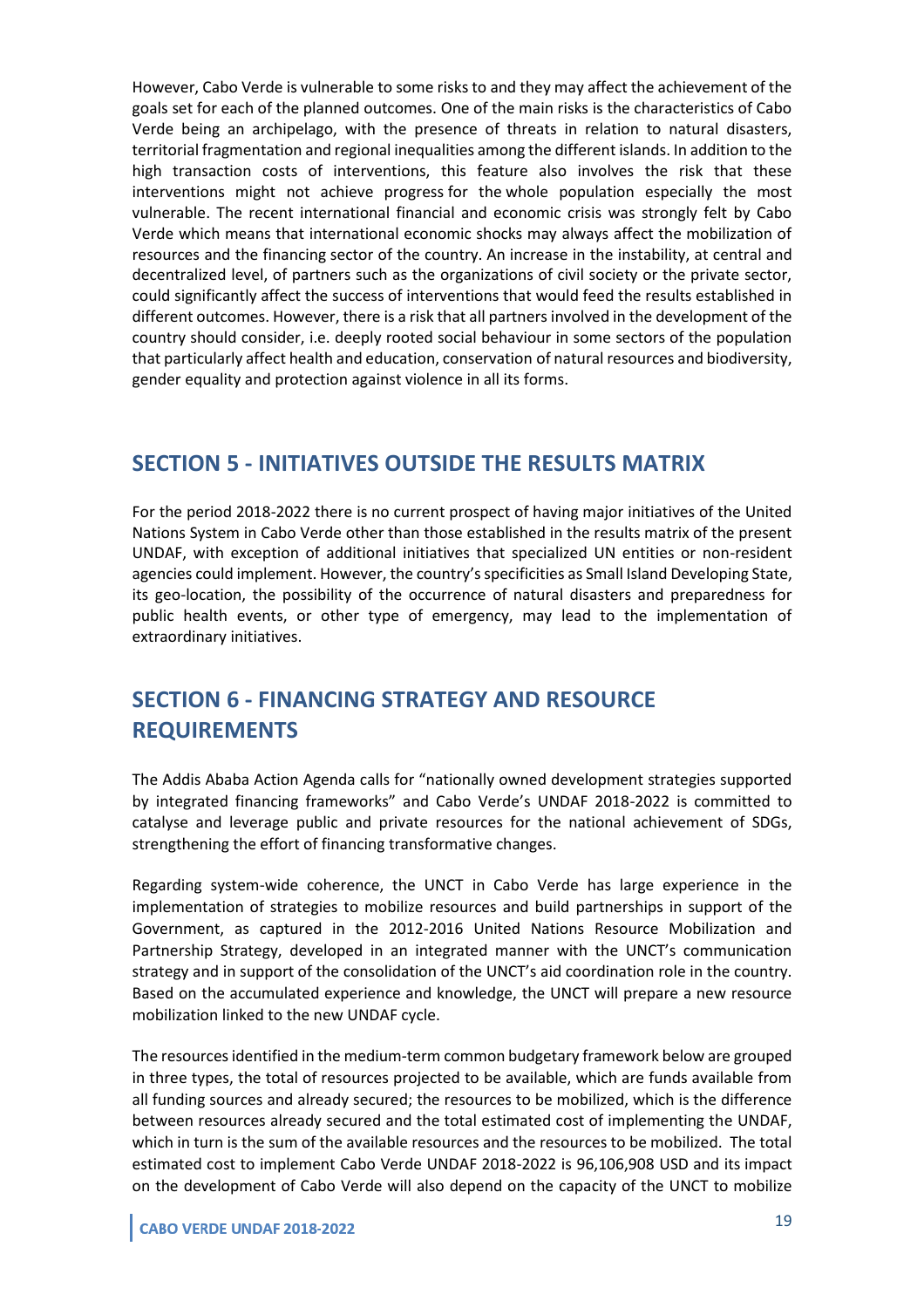resources to finance it, particularly in the context of a Middle-Income Country, including national and diaspora resources, and south-south and triangular cooperation.

Emphasis is given to reinforcing partnerships with the private sector, multilateral and bilateral organizations, (including Global and South-South Partnerships), and civil society organizations, and promoting, innovative and integrated financing frameworks that align financing with planning in line with the Addis Ababa Action Agenda. The UN will support Cabo Verde to access global financing mechanisms such as the Global Environmental Facility and the Green Climate Fund and seek to strengthen and diversify bi-lateral, South-South, North-South, triangular and decentralized partnerships. The implementation of the UNDAF will support access to global funds, and innovative development financing solutions in partnership with the World Bank, African Development Bank and other bi-lateral, multi-lateral and decentralized cooperation actors.

| <b>UNDAF RESOURCES MATRIX</b>                                                                                                                                                                                                                                                                                                                                                                                                                                                                                                                                                             |                 |                                                              |                                                  |     |  |  |
|-------------------------------------------------------------------------------------------------------------------------------------------------------------------------------------------------------------------------------------------------------------------------------------------------------------------------------------------------------------------------------------------------------------------------------------------------------------------------------------------------------------------------------------------------------------------------------------------|-----------------|--------------------------------------------------------------|--------------------------------------------------|-----|--|--|
|                                                                                                                                                                                                                                                                                                                                                                                                                                                                                                                                                                                           | <b>UN</b>       | MEDIUM-TERM COMMON BUDGETARY FRAMEWORK (US<br><b>DOLLAR)</b> |                                                  |     |  |  |
| <b>RESULTS</b>                                                                                                                                                                                                                                                                                                                                                                                                                                                                                                                                                                            | <b>PARTNERS</b> | <b>Total</b><br>(C)                                          | Projected to be To be mobilized<br>available (A) | (B) |  |  |
| STRATEGIC PRIORITY 1 - SUSTAINABLE DEVELOPMENT OF HUMAN CAPITAL                                                                                                                                                                                                                                                                                                                                                                                                                                                                                                                           |                 |                                                              |                                                  |     |  |  |
| RELATED NATIONAL DEVELOPMENT PRIORITY OR GOAL - WELFARE STATE, HUMAN CAPITAL, QUALITY OF LIFE, AND<br><b>COMBATING INEQUALITIES (PEDS SOCIAL PILLAR)</b>                                                                                                                                                                                                                                                                                                                                                                                                                                  |                 |                                                              |                                                  |     |  |  |
| Related SDGs - 1, 3, 4, 5, 8, 10, 11, 12                                                                                                                                                                                                                                                                                                                                                                                                                                                                                                                                                  |                 |                                                              |                                                  |     |  |  |
| <b>FAO</b><br><b>ILO</b><br><b>Outcome 1.1</b><br><b>IOM</b><br>By 2022, the population of Cabo<br><b>UNESCO</b><br>Verde, particularly the most<br>vulnerable.<br>have<br>improved<br><b>UNDP</b><br>access to, and use more, quality<br>13,706,000<br>5,802,000<br>7,904,000<br><b>UNFPA</b><br>health, education, food security<br>and nutritional services, and<br><b>UN-HABITAT</b><br>benefit more from social and<br><b>UNICEF</b><br>child protection services, that are<br>inclusive and gender sensitive,<br><b>UNODC</b><br>throughout life cycle.<br><b>UNV</b><br><b>WHO</b> |                 |                                                              |                                                  |     |  |  |
| STRATEGIC PRIORITY 2 - SUSTAINABLE MANAGEMENT OF NATURAL RESOURCES AND BIODIVERSITY                                                                                                                                                                                                                                                                                                                                                                                                                                                                                                       |                 |                                                              |                                                  |     |  |  |
| RELATED NATIONAL DEVELOPMENT PRIORITY OR GOAL - NEW ECONOMIC GROWTH MODEL (PEDS ECONOMIC<br>PILLAR)                                                                                                                                                                                                                                                                                                                                                                                                                                                                                       |                 |                                                              |                                                  |     |  |  |
| Related SDGs - 1, 2, 3, 6, 7, 9, 11, 12, 13, 14, 15                                                                                                                                                                                                                                                                                                                                                                                                                                                                                                                                       |                 |                                                              |                                                  |     |  |  |
|                                                                                                                                                                                                                                                                                                                                                                                                                                                                                                                                                                                           |                 |                                                              |                                                  |     |  |  |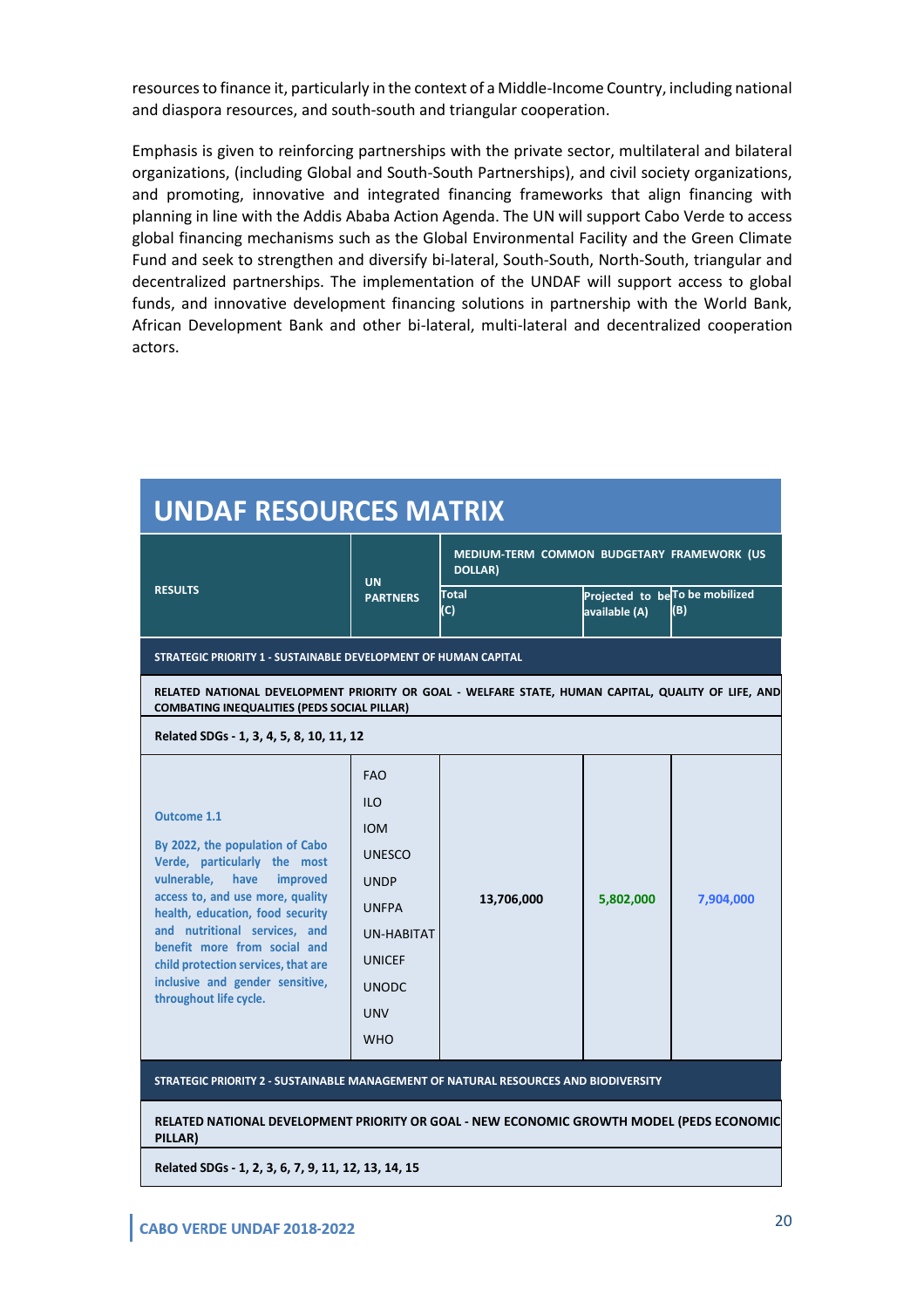| <b>Outcome 2.1</b><br>By 2022, the population of Cabo<br>Verde, particularly the most<br>vulnerable, benefit<br>from<br>enhanced national and local<br>capacity to apply integrated and<br>innovative approaches to the<br>sustainable and participative<br>of<br>natural<br>management<br>biodiversity,<br>and<br>resources<br>climate change adaptation and<br>mitigation, and disaster risk<br>reduction. | <b>FAO</b><br><b>IOM</b><br><b>UNDP</b><br><b>UNEP</b><br><b>UNFPA</b><br>UN-HABITAT<br><b>UNICEF</b><br><b>UNIDO</b><br><b>UNOPS</b><br><b>WHO</b> | 33,557,200 | 15,544,114 | 18,013,086 |
|--------------------------------------------------------------------------------------------------------------------------------------------------------------------------------------------------------------------------------------------------------------------------------------------------------------------------------------------------------------------------------------------------------------|-----------------------------------------------------------------------------------------------------------------------------------------------------|------------|------------|------------|
| STRATEGIC PRIORITY 3 - ECONOMIC TRANSFORMATION AND SUSTAINABLE AND INCLUSIVE GROWTH                                                                                                                                                                                                                                                                                                                          |                                                                                                                                                     |            |            |            |
|                                                                                                                                                                                                                                                                                                                                                                                                              |                                                                                                                                                     |            |            |            |

**RELATED NATIONAL DEVELOPMENT PRIORITY OR GOAL - NEW ECONOMIC GROWTH MODEL (PEDS ECONOMIC PILLAR)**

**Related SDGs - 2, 5, 8, 9, 10, 11, 12, 14**

| UN-WOMEN |
|----------|
|----------|

**STRATEGIC PRIORITY 4 - GOVERNANCE, PUBLIC POLICIES AND JUSTICE**

**RELATED NATIONAL DEVELOPMENT PRIORITY OR GOAL - A NEW STATE MODEL (PEDS SOVEREIGNTY PILLAR)**

**Related SDGs - 5, 11, 16, 17**

| Outcome 4.1<br>By 2022, the population of Cabo<br>Verde benefit from a system of<br>democratic<br>governance and<br>public administration that is<br>effective, transparent,<br>more<br>participative,<br>gender<br>and<br>sensitive. | <b>IOM</b><br><b>UNFPA</b><br>UN-HABITAT<br><b>UNICEF</b><br><b>UNDP</b><br><b>UNODC</b><br>UN-WOMEN<br><b>WHO</b> | 9,589,000 | 3,839,000 | 5,750,000 |
|---------------------------------------------------------------------------------------------------------------------------------------------------------------------------------------------------------------------------------------|--------------------------------------------------------------------------------------------------------------------|-----------|-----------|-----------|
| <b>Outcome 4.2</b><br>By 2022, the population of Cabo<br>Verde population, particularly<br>women, youth and children,<br>benefit from increased human<br>security,<br>improved<br>social<br>cohesion, and a responsive and            | <b>ILO</b><br><b>IOM</b><br><b>UNDP</b><br><b>UNFPA</b><br><b>UN-HABITAT</b>                                       | 8,077,597 | 2,042,000 | 6,035,597 |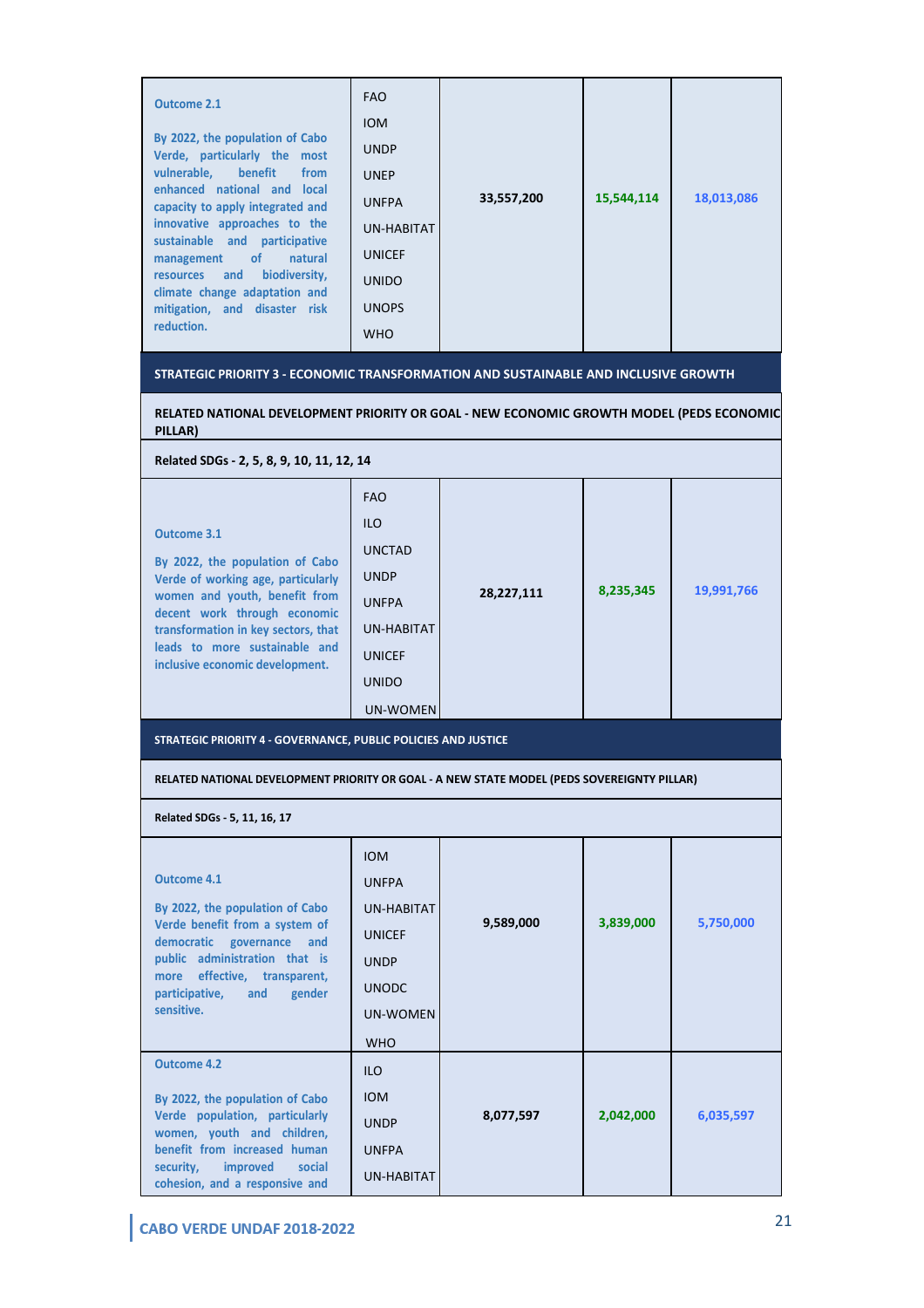| inclusive justice system and law<br>application institutions, that lead<br>to the fulfilment of human rights.                                                                                                                                                                                                                                                    | <b>UNICEF</b><br><b>UNODC</b><br><b>UN-WOMEN</b> |            |            |            |
|------------------------------------------------------------------------------------------------------------------------------------------------------------------------------------------------------------------------------------------------------------------------------------------------------------------------------------------------------------------|--------------------------------------------------|------------|------------|------------|
| STRATEGIC PRIORITY 5 - MOBILIZATION, COORDINATION AND EFFECTIVENESS OF DEVELOPMENT RESOURCES                                                                                                                                                                                                                                                                     |                                                  |            |            |            |
| RELATED NATIONAL DEVELOPMENT PRIORITY OR GOAL - A NEW STATE MODEL (PEDS SOVEREIGNTY PILLAR)                                                                                                                                                                                                                                                                      |                                                  |            |            |            |
| Related SDG - 17                                                                                                                                                                                                                                                                                                                                                 |                                                  |            |            |            |
| <b>Outcome 5.1</b><br>By 2022, Cabo Verde has<br>improved national and local<br>capacities for the mobilization,<br>coordination<br>and<br>efficient<br>management of partnerships and<br>funding<br>for development,<br>South-South,<br><b>including</b><br>triangular, and decentralized<br>cooperation, and that contribute<br>to the achievement of the SDG. | <b>UN System</b>                                 | 2,950,000  | 850,000    | 2,100,000  |
| <b>Total</b>                                                                                                                                                                                                                                                                                                                                                     |                                                  | 96,106,908 | 36,312,459 | 59,794,449 |

## **SECTION 7 - IMPLEMENTATION ARRANGEMENTS**

The previous UNDAF cycles in Cabo Verde, as well as the experience of the United Nations System, Government, and other national and international partners gained from the establishment of the Joint Office in 2006, and later from the "Delivering as One" approach, facilitate the elaboration and implementation of the Cabo Verde UNDAF 2018-2022.

To have an effective and coherent UNDAF implementation, the establishment of an adequate coordination structure is required to ensure appropriate delivering of the UNDAF and the achievement of its results, contributing to the national development goals and the achievement of the SDGs at national level. The implementation arrangements structure aims to be timeeffective and avoid duplication of tasks among different groups members, and is composed of a Steering Committee, the UNCT, the Results Groups and the Cross-cutting Groups. The Steering Committee is co-chaired by the Minister of Foreign Affairs and the Resident Coordinator, counting on the participation of a Representative from a Resident Agency and from a Non-Resident Agency, a Representative from the NGOs Platform, a Representative from the National Association of Municipalities, and a Representative from the Private Sector.

The Steering Committee guides the strategic implementation of the UNDAF and the joint work plans, providing high-level oversight and support, gathering to review and assess progress at least once a year. The UNCT is responsible, on a regular basis, for the planning, implementation, and monitoring of the UN initiatives aligned to the UNDAF results framework and in line with the Steering Committee guidance. The Results Group report to the UNCT, and are composed by UN members and national counterparts, grouped in concordance with the 5 Ps of the SDGs and the pillars of the national Sustainable Development Strategic Plan (PEDS), as such there are four Results Groups: Result Group "People" (PEDS Social Pillar), Result Group "Planet", (PEDS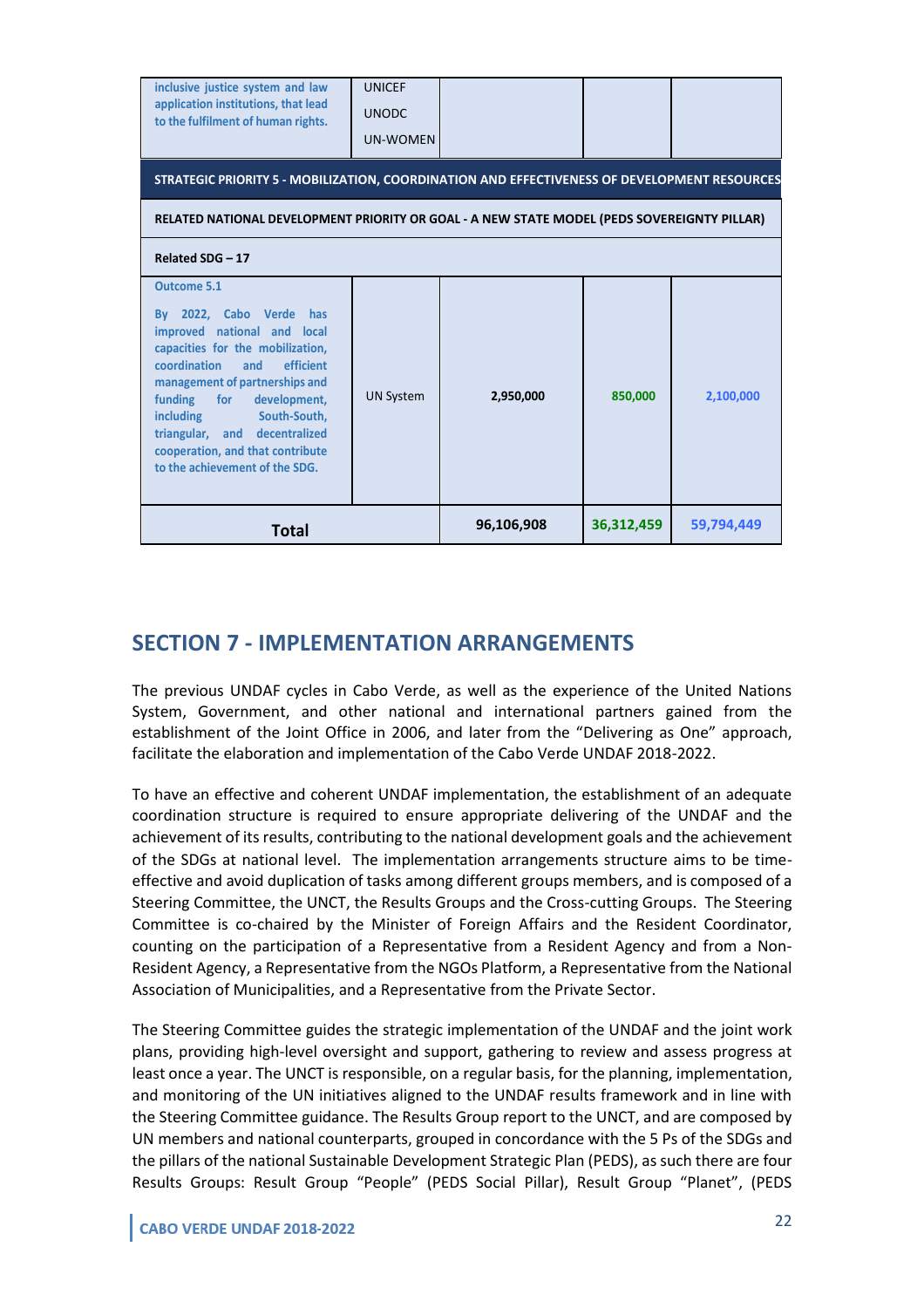Economic Pillar), Result Group "Prosperity" (PEDS Economic Pillar) and Result Group "Peace" and "Partnership" (PEDS Sovereignty Pillar). Finally, the Cross-cutting Groups are the Monitoring and Evaluation Group (M&E) and the Operations Management Team (OMT), to support the Result Groups; the Communication Group (UNCG) to communicate results according UNDAF progress; and the Human Rights and Gender Group (UNHRGG) to ensure and guide the integration of these principles in UN interventions and coordinate joint UN action on human rights and gender equality.



Figure 1 - **UNDAF design and implementation arrangement**

# **SECTION 8 - MONITORING AND EVALUATION**

In order to have adequate follow-up and evaluation mechanisms and ensure the achievement of expected results, an institutional structure and a system of measurement indicators should be established. On one hand, from the point of view of the institutional structure, an appropriate follow-up should count on a strengthened monitoring and evaluation (M&E) team group, and working groups organized according to the results established in the UNDAF results matrix (Annex I), capable of monitoring programs, projects, and activities that will be implemented to achieve the expected results. On the other hand, it also implies a system of indicators with their respective baselines, targets and means of verification/data source, as noted in the UNDAF results matrix. The indicators included in the UNDAF results matrix are indicators of global reference for the achievement of results, and in some cases, are directly connected to the country's programs or strategies and, in other cases, connected to programs being developed by the United Nations System in Cabo Verde. In both instances, these indicators were identified following the national information systems, having been validated with experts from different Government institutions.

The monitoring should be executed as close to real-time as possible. The approach of real-time monitoring provides a constant flow of data and analysis that facilitate decision making in a timely manner. The advances in information and communication technologies facilitate realtime monitoring and offer new opportunities to increase the coherence and impact of the UNS approach. The instruments and platforms for real-time monitoring offer new ways of working, with opportunities to innovate and adapt ways to generate and use data, as well as facilitate the effective engagement of the population and partners. There will be a UNDAF global digital platform to showcase the progress in achieving the results.

The institutional structure established to monitor the outcomes and indicators is based on groups of results, composed by teams of experts of the United Nations System in Cabo Verde,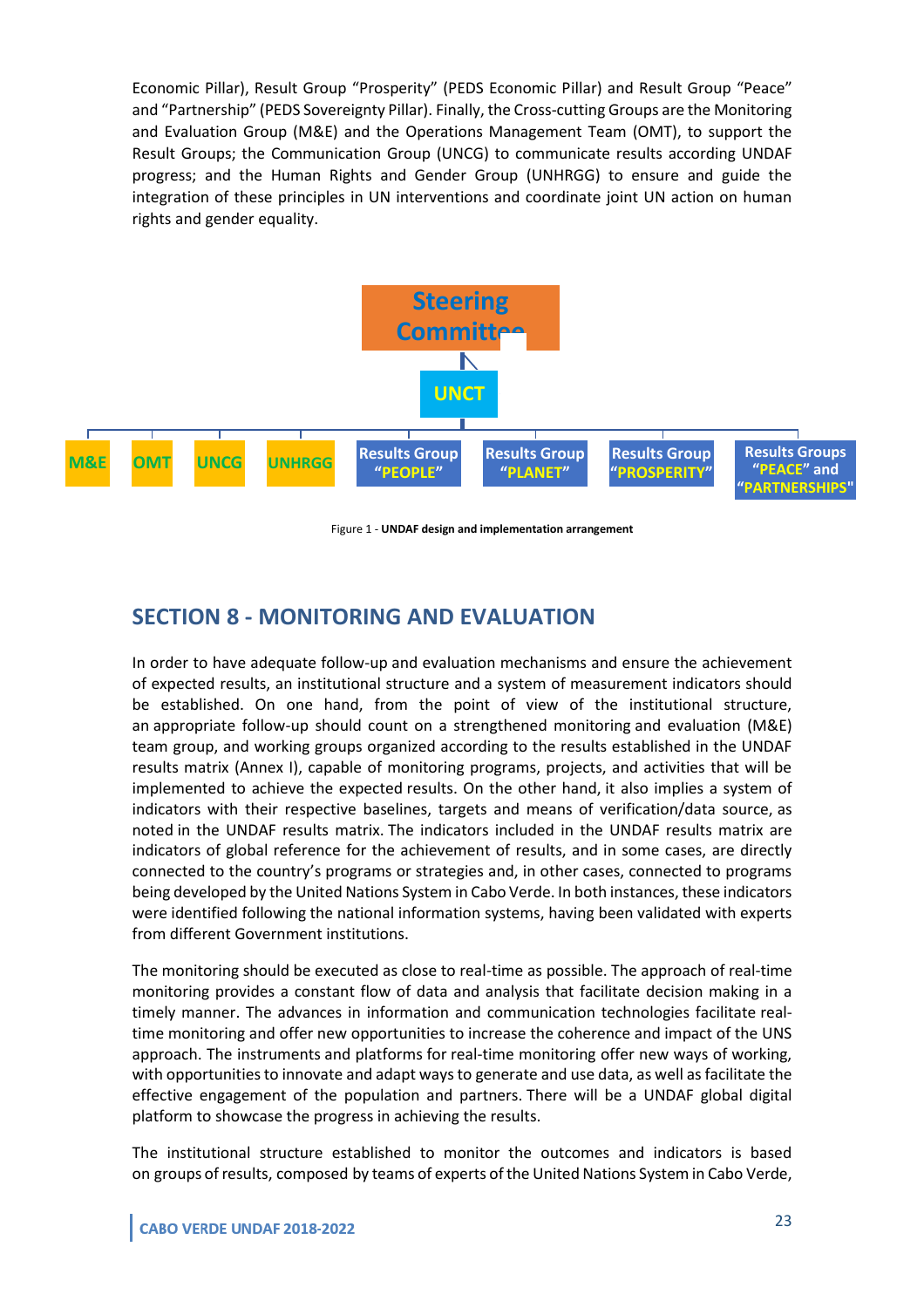in coordination with the technical groups of governmental institutions in the priority areas identified in the UNDAF.

The M&E group is responsible for stimulating the results groups and ensuring that in relation to the specific theme of each group, the monitoring and evaluation of goals established in the UNDAF is implemented using the indicators included in the results matrix. The groups will meet quarterly to monitor the evolution of the indicators established for each outcome of the UNDAF results matrix and report these developments to the UNCT, including budget implementation. Each group of results should also report on the evolution of crosscutting programming principles, namely, human rights, gender equality and women's empowerment, sustainability and resilience, and accountability. Regarding gender equality and women's empowerment investments, allocations will be monitored based on a gender marker to be tracked annually. Considering that the government is preparing to implement a State Budget gender marker, an initiative receiving UNS support, alignment with the methodology used at national level will be sought. The participation of the communication group will allow the UNS in Cabo Verde to adequately report on the advances of results in the scope of the UNDAF.

#### **8.1 Monitoring and evaluation calendar**

The follow-up meetings, which will be quarterly for the results groups and biannual for the UNCT, will begin with a preparatory meeting between the results groups and the UNCT, and will be coordinated by the Office of the Coordinator in charge in the first quarter of 2018. During this initial meeting, the calendar for monitoring and evaluation to be implemented during the period 2018-2022 will be established.

There are two main activities regarding the UNDAF monitoring and evaluation which should be performed during its cycle, namely the preparation of annual reports of the results, including, among others, an in-depth analysis of the situation, information on the budget, on resources mobilization, communication and advocacy; and an evaluation during the second last year of the UNDAF period whose purpose should be to report on the relevance and contribution of the UNS according to what is described in the UNDAF Cabo Verde 2018-2022.

It is expected that, at mid-term and at the end of UNDAF cycle, a review of the performance is executed in the area of gender equality, through a scorecard for the Country teams of the SNU (UNCT SWAP scorecard) or, alternatively, a gender audit.

### **SECTION 9 - COMMUNICATING RESULTS**

"Communicating as One" is fundamental to ensuring the strategic positioning of the UNS in Cabo Verde, and communication should be seen as a relevant strategic element in the UNS interventions in the context of UNDAF 2018-2022. The communication will play a vital role in promoting transparency and visibility of the importance and contribution of the UNS to improve the living conditions of the population and will also play a central role in raising awareness of the major development challenges, promoting partnerships and advocating for priority programs, ensuring that the voices of the most vulnerable are heard in harmony with the principle of "leave no one behind". The next overall communication plan of the UNS in the context of the new UNDAF cycle, promotes effective communication specifically inspired by, and in support of, the 5 Ps of the SDGs, on the basis of which this UNDAF was developed. UNS communication support the UNDAF and the national priorities, as well as the implementation of the 2030 Agenda goals. In the context of the SDGs, communication will support national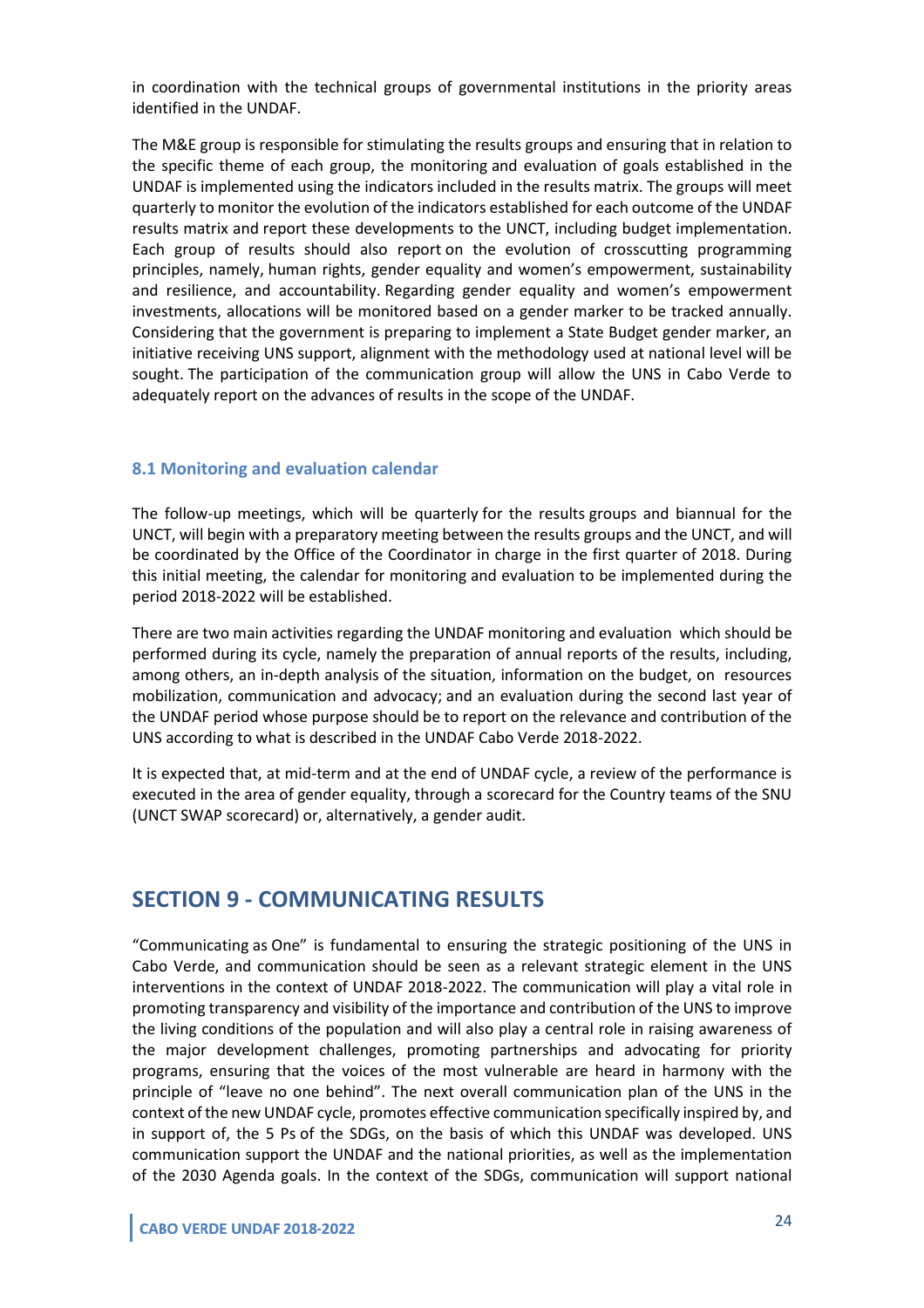efforts to engage the government, civil society, private sector and the general public to act and make the Agenda 2030 a reality.

The UN Communication Group should develop and ensure the implementation of a strategy of an integrated communication as a tool to support the UNS to report on key subjects of development, the UNDAF results obtained and to promote the Agenda 2030 and the SDGs in Cabo Verde. This will involve the preparation of common and consistent communication agenda, based on a shared vision and principles, common goals, and the coordination of its implementation in order to facilitate the exchange of information, increase visibility, transparency, trust and avoid duplication of messages.

Another element that will be included in this UNDAF cycle will be a Communication for Development (C4D) strategy as a key element in the implementation of the programs, with the purpose of empowering the people, so that they can influence decisions and public policies, since the C4D approach integrates social mobilization, advocacy and strategies of social change in aspects of development, including the SDGs.

In the context of UNDAF, there will be a process of strategic communication, which will be systematic, planned, participatory, based on human rights, gender equality and empowerment of women, with the purpose of promoting positive and measurable outcomes and individual behaviour and attitudes, and also social transformation.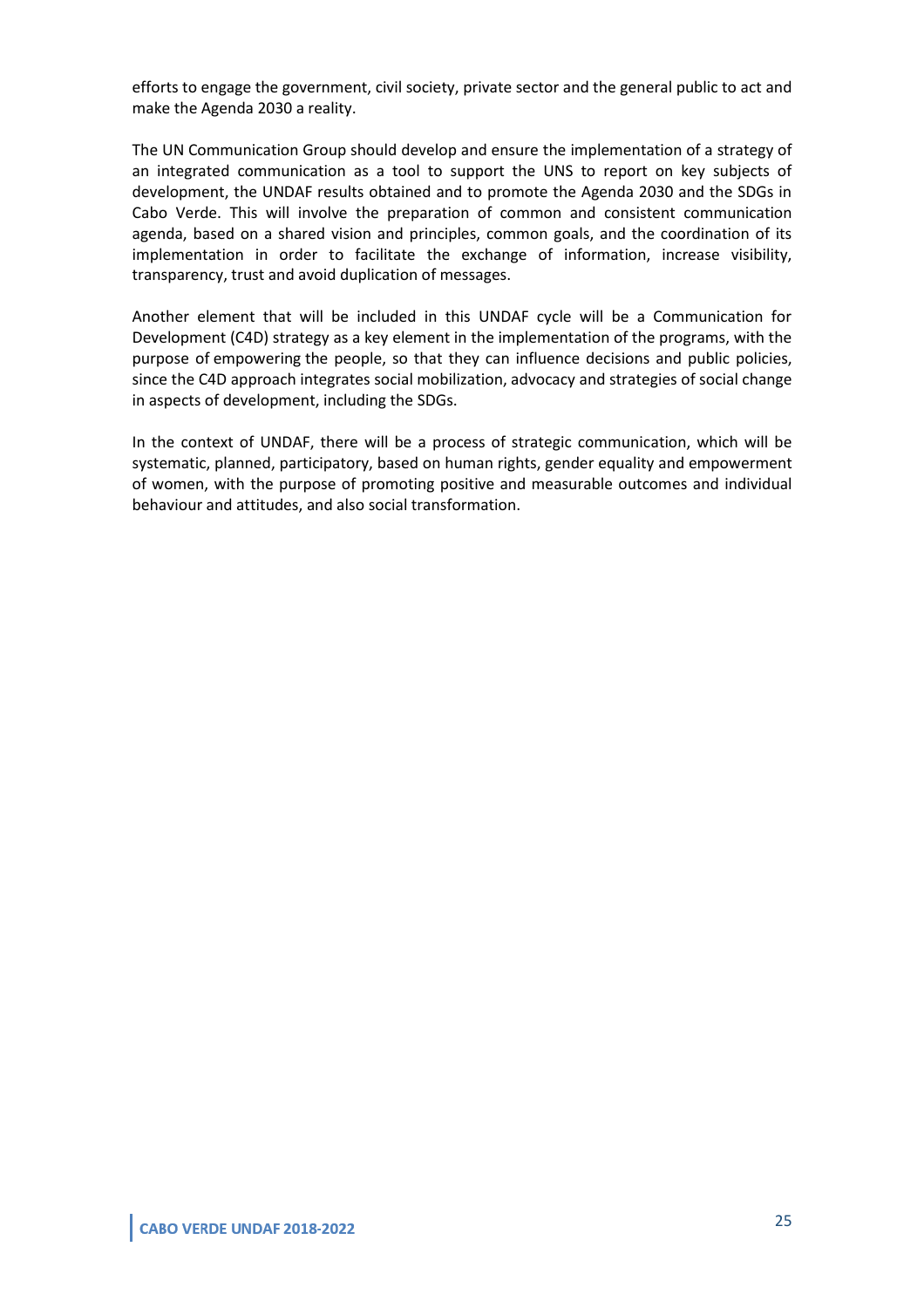# **ANNEX I UNDAF RESULTS AND RESOURCES MATRIX**

|                                                                                                                                                                                                                                                                                                                                                    |                                                                                                                                                                                                                                                                                                                                                                                                                                                                                                                                                                                                                                                                                                                                                                                        | <b>UN</b>                                                                                                                                                         | <b>MEDIUM-TERM</b><br><b>COMMON</b><br><b>BUDGETARY</b><br><b>FRAMEWORK (US DOLLAR)</b> |                               |                           |
|----------------------------------------------------------------------------------------------------------------------------------------------------------------------------------------------------------------------------------------------------------------------------------------------------------------------------------------------------|----------------------------------------------------------------------------------------------------------------------------------------------------------------------------------------------------------------------------------------------------------------------------------------------------------------------------------------------------------------------------------------------------------------------------------------------------------------------------------------------------------------------------------------------------------------------------------------------------------------------------------------------------------------------------------------------------------------------------------------------------------------------------------------|-------------------------------------------------------------------------------------------------------------------------------------------------------------------|-----------------------------------------------------------------------------------------|-------------------------------|---------------------------|
| <b>RESULTS</b>                                                                                                                                                                                                                                                                                                                                     | <b>INDICATORS</b>                                                                                                                                                                                                                                                                                                                                                                                                                                                                                                                                                                                                                                                                                                                                                                      | <b>PARTNERS</b>                                                                                                                                                   | Total (C)                                                                               | Projected to<br>available (A) | be To be mobilized<br>(B) |
| STRATEGIC PRIORITY 1 - SUSTAINABLE DEVELOPMENT OF HUMAN CAPITAL                                                                                                                                                                                                                                                                                    |                                                                                                                                                                                                                                                                                                                                                                                                                                                                                                                                                                                                                                                                                                                                                                                        |                                                                                                                                                                   |                                                                                         |                               |                           |
|                                                                                                                                                                                                                                                                                                                                                    | RELATED NATIONAL DEVELOPMENT PRIORITY OR GOAL - WELFARE STATE, HUMAN CAPITAL, QUALITY OF LIFE, AND COMBATING INEQUALITIES (PEDS SOCIAL PILLAR)                                                                                                                                                                                                                                                                                                                                                                                                                                                                                                                                                                                                                                         |                                                                                                                                                                   |                                                                                         |                               |                           |
| Related SDG(s) - 1, 2, 3, 4, 5, 8, 10, 11, 12                                                                                                                                                                                                                                                                                                      |                                                                                                                                                                                                                                                                                                                                                                                                                                                                                                                                                                                                                                                                                                                                                                                        |                                                                                                                                                                   |                                                                                         |                               |                           |
| Outcome 1.1<br>By 2022, the population of Cabo Verde,<br>particularly the most vulnerable, have<br>improved access to, and use more, quality<br>health, education, food security and<br>nutritional services, and benefit more from<br>social and child protection services, that are<br>inclusive and gender sensitive, throughout<br>life cycle. | Indicator 1.1.1: Prevalence of anaemia in children 0-5 years (by municipality).<br>Baseline: 52.4%<br>Target: 39%<br>Data Source: IDSR, nutrition monitoring reports, Ministry of Health and Social Security.<br>Indicator 1.1.2: Rate of adolescent pregnancy (15-19 years)<br>Baseline: 14%<br>Target: 10%<br>Data Source: IDSR statistical reports, Ministry of Health and Social Security annual<br>reports, population census.<br>Indicator 1.1.3: Rate of consumption of psychoactive substances.<br>Baseline: Alcohol 63.5% (W: 28%, M: 67%), other drugs 7.6% (W: 2.5%, M: 14%)<br>Target: Alcohol 61.5%, other drugs 6.8%<br>Data Source: National survey on the prevalence of psychoactive substances in the<br>general population (15-64 years) (2018) – Ministry of Health | <b>FAO</b><br><b>ILO</b><br><b>IOM</b><br><b>UNESCO</b><br><b>UNDP</b><br><b>UNFPA</b><br>UN-HABITAT<br><b>UNICEF</b><br><b>UNODC</b><br><b>UNV</b><br><b>WHO</b> | 13,706,000                                                                              | 5,802,000                     | 7,904,000                 |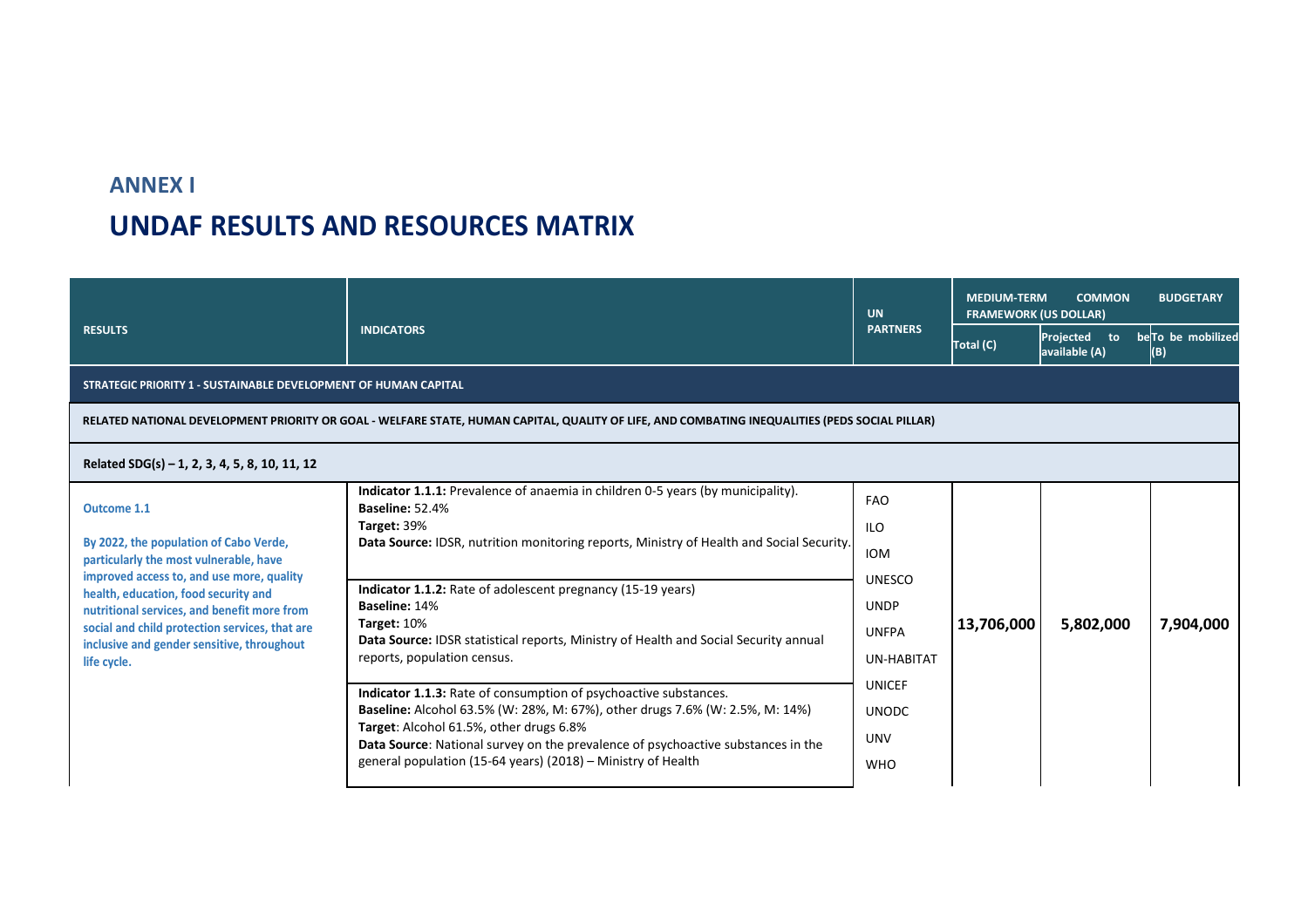|                |                                                                                                                                                                                                                                                                          | <b>UN</b>       | <b>MEDIUM-TERM</b><br><b>COMMON</b><br><b>BUDGETARY</b><br><b>FRAMEWORK (US DOLLAR)</b> |                                                 |     |
|----------------|--------------------------------------------------------------------------------------------------------------------------------------------------------------------------------------------------------------------------------------------------------------------------|-----------------|-----------------------------------------------------------------------------------------|-------------------------------------------------|-----|
| <b>RESULTS</b> | <b>INDICATORS</b>                                                                                                                                                                                                                                                        | <b>PARTNERS</b> | Total (C)                                                                               | Projected to beTo be mobilized<br>available (A) | (B) |
|                | Indicator 1.1.4: Universal Health coverage index.<br>Baseline: 60%<br>Target: 70%<br>Data Source: National Health Directorate / Ministry of Health and Social Security<br>reports.                                                                                       |                 |                                                                                         |                                                 |     |
|                | Indicator 1.1.5: Population with access to integrated care services (by sex and age).<br>Baseline: 0<br>Target: TBD in the first year of UNDAF implementation.<br>Data Source: Ministry of Family and Social Inclusion administrative reports.                           |                 |                                                                                         |                                                 |     |
|                | Indicator 1.1.6: Rate of access to pre-school education (by sex and area of residence)<br>Baseline: 85%<br><b>Target: 100%</b><br>Data Source: Ministry of Education annual reports.                                                                                     |                 |                                                                                         |                                                 |     |
|                | Indicator 1.1.7: Percentage of children with satisfactory learning outcomes in Maths<br>and Portuguese at end of primary school.<br>Baseline: Maths 34.8%, Portuguese 30.2%<br>Target: Maths and Portuguese 66%<br>Data Source: Ministry of Education annual reports.    |                 |                                                                                         |                                                 |     |
|                | Indicator 1.1.8: Number of children at risk of exclusion, reached by the child<br>protection system (including public and NGO institutions).<br>Baseline: 2800<br><b>Target: 3600</b><br>Data Source: Cabo Verdean Institute for Children and Adolescents annual report. |                 |                                                                                         |                                                 |     |
|                | Indicator 1.1.9: Gap between the reported cases of sexual abuse of children and the<br>cases with adequate follow up, in line with national standards.<br>Baseline: 40%<br><b>Target: 25 %</b>                                                                           |                 |                                                                                         |                                                 |     |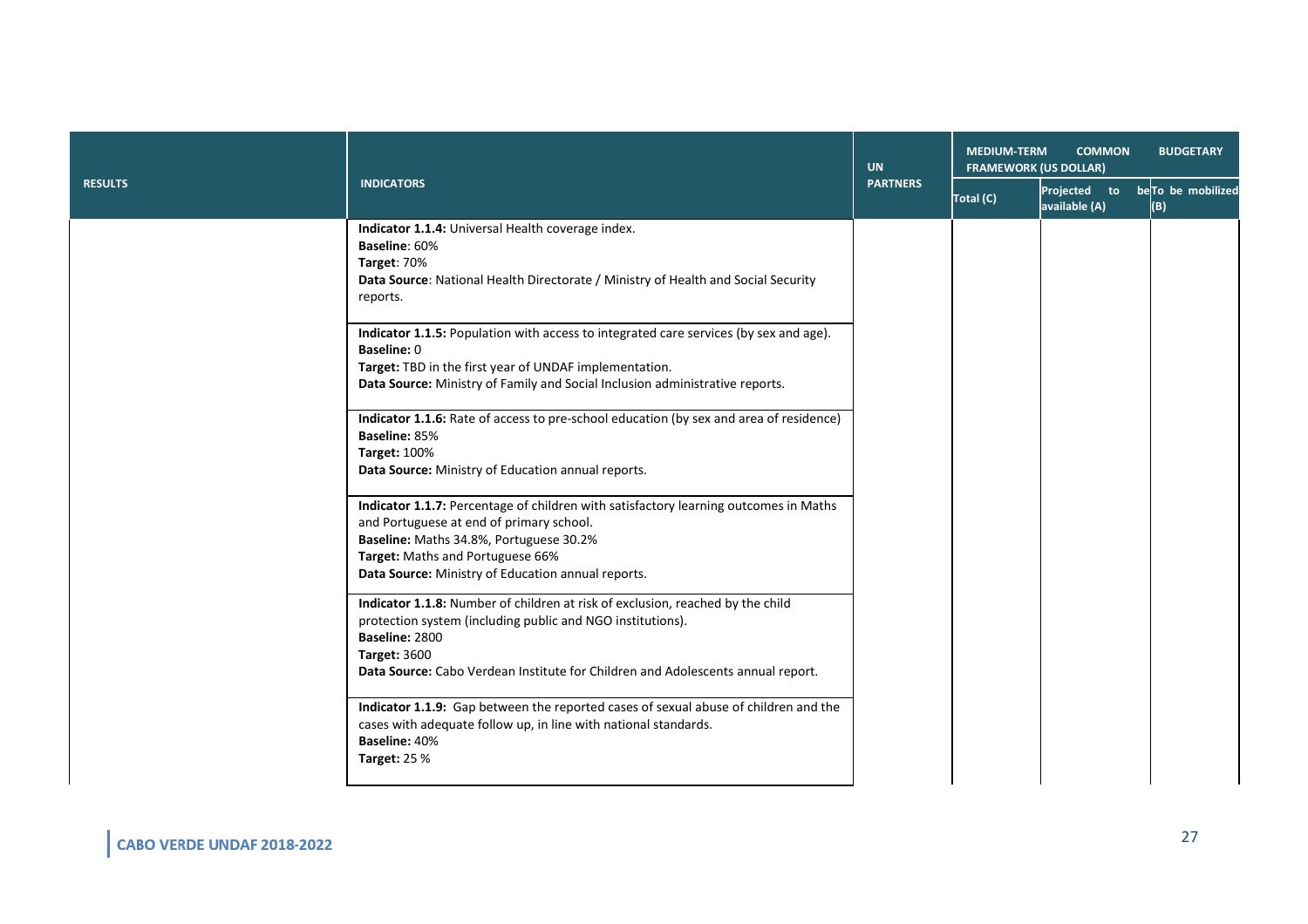|                                                                                                  |                                                                                                                                                                                                                                                                                                                                  | <b>UN</b>       | <b>COMMON</b><br><b>MEDIUM-TERM</b><br><b>BUDGETARY</b><br><b>FRAMEWORK (US DOLLAR)</b> |                               |                          |  |  |
|--------------------------------------------------------------------------------------------------|----------------------------------------------------------------------------------------------------------------------------------------------------------------------------------------------------------------------------------------------------------------------------------------------------------------------------------|-----------------|-----------------------------------------------------------------------------------------|-------------------------------|--------------------------|--|--|
| <b>RESULTS</b>                                                                                   | <b>INDICATORS</b>                                                                                                                                                                                                                                                                                                                | <b>PARTNERS</b> | Total (C)                                                                               | Projected to<br>available (A) | beTo be mobilized<br>(B) |  |  |
|                                                                                                  | Data source: Cabo Verdean Institute for Children and Adolescents, National Police and<br>Judiciary Police annual reports.                                                                                                                                                                                                        |                 |                                                                                         |                               |                          |  |  |
|                                                                                                  | Indicator 1.1.10: Proportion of vulnerable persons receiving benefits (by sex, age, and<br>area of residence, if possible)<br>Baseline: TBD in the first year of UNDAF implementation.<br>Target: TBD in the first year of UNDAF implementation.<br>Data Source: Ministry of Family and Social Inclusion administrative reports. |                 |                                                                                         |                               |                          |  |  |
|                                                                                                  | Indicator 1.1.11: Prevalence of undernourishment<br>Baseline: 9,4%;<br>Target: $<$ 2,5%<br>Data Source: Ministry of Agriculture and Environment annual statistical reports.                                                                                                                                                      |                 |                                                                                         |                               |                          |  |  |
|                                                                                                  | Indicator 1.1.12: Number of families in food insecurity (disaggregated by household<br>sex and area of residence)<br>Baseline: 20%<br>Target: 10%<br>Data Source: Agricultural survey, vulnerability survey, Ministry of Agriculture and<br>Environment annual reports.                                                          |                 |                                                                                         |                               |                          |  |  |
| STRATEGIC PRIORITY 2 - SUSTAINABLE MANAGEMENT OF NATURAL RESOURCES AND BIODIVERSITY              |                                                                                                                                                                                                                                                                                                                                  |                 |                                                                                         |                               |                          |  |  |
| RELATED NATIONAL DEVELOPMENT PRIORITY OR GOAL - NEW ECONOMIC GROWTH MODEL (PEDS ECONOMIC PILLAR) |                                                                                                                                                                                                                                                                                                                                  |                 |                                                                                         |                               |                          |  |  |

**Related SDG(s) - 1, 2, 3, 6, 7, 9, 11, 12, 13, 14, 15**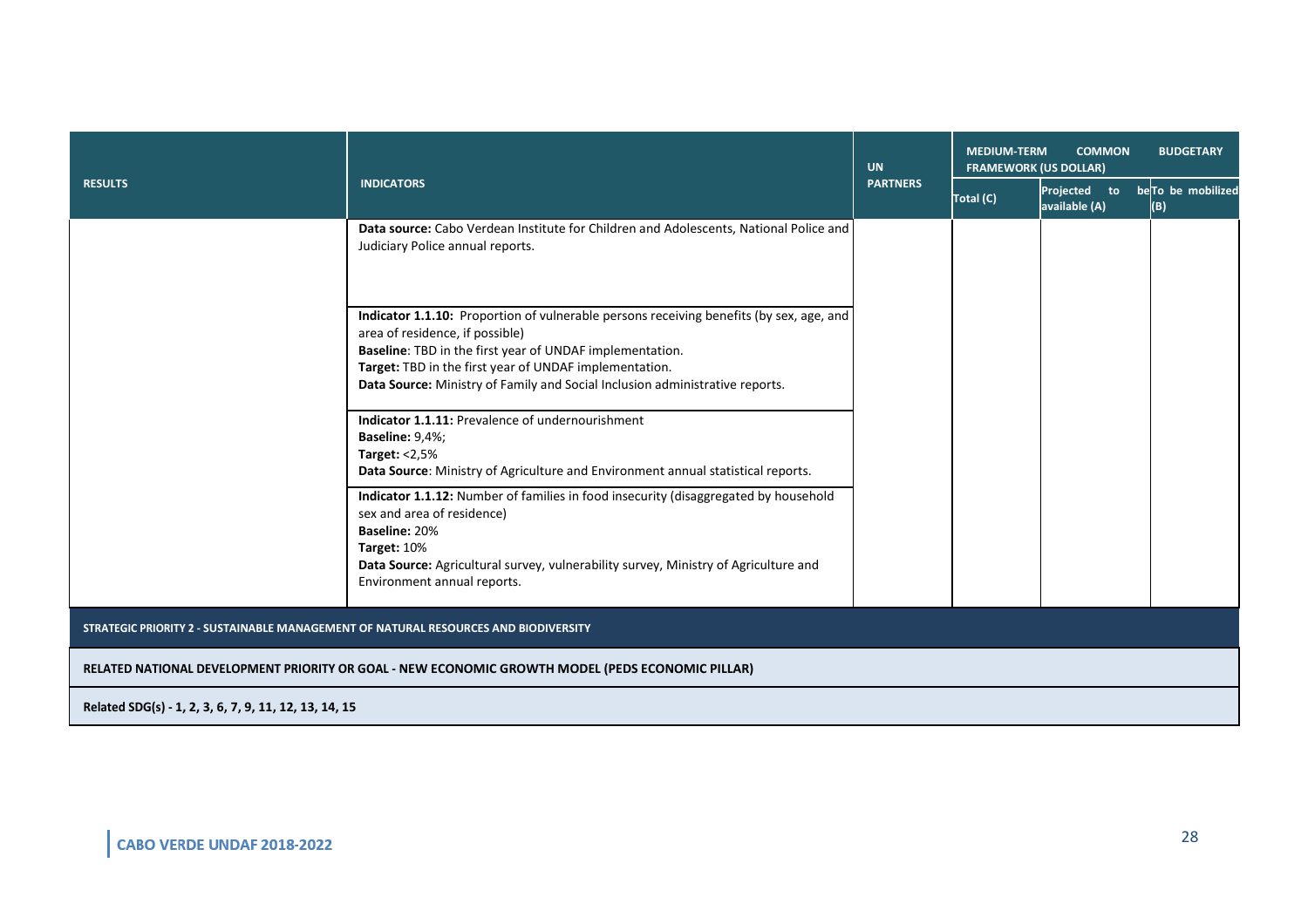| <b>RESULTS</b>                                                                                                                                                                                                                                                                                                                                                                    | <b>INDICATORS</b>                                                                                                                                                                                                                                                                                                                                                                                                                                                                                                                                                                                                                                                                                                                                                                                                                                                                                                                                                                                                                                                                                                                                                                                                                                                                                                                                                                                      | <b>UN</b>                                                                                                                                                  | <b>MEDIUM-TERM</b><br><b>COMMON</b><br><b>BUDGETARY</b><br><b>FRAMEWORK (US DOLLAR)</b> |                               |                          |  |
|-----------------------------------------------------------------------------------------------------------------------------------------------------------------------------------------------------------------------------------------------------------------------------------------------------------------------------------------------------------------------------------|--------------------------------------------------------------------------------------------------------------------------------------------------------------------------------------------------------------------------------------------------------------------------------------------------------------------------------------------------------------------------------------------------------------------------------------------------------------------------------------------------------------------------------------------------------------------------------------------------------------------------------------------------------------------------------------------------------------------------------------------------------------------------------------------------------------------------------------------------------------------------------------------------------------------------------------------------------------------------------------------------------------------------------------------------------------------------------------------------------------------------------------------------------------------------------------------------------------------------------------------------------------------------------------------------------------------------------------------------------------------------------------------------------|------------------------------------------------------------------------------------------------------------------------------------------------------------|-----------------------------------------------------------------------------------------|-------------------------------|--------------------------|--|
|                                                                                                                                                                                                                                                                                                                                                                                   |                                                                                                                                                                                                                                                                                                                                                                                                                                                                                                                                                                                                                                                                                                                                                                                                                                                                                                                                                                                                                                                                                                                                                                                                                                                                                                                                                                                                        | <b>PARTNERS</b>                                                                                                                                            | Total (C)                                                                               | Projected to<br>available (A) | beTo be mobilized<br>(B) |  |
| <b>Outcome 2.1</b><br>By 2022, the population of Cabo Verde,<br>particularly the most vulnerable, benefit<br>from enhanced national and local capacity to<br>apply integrated and innovative approaches<br>to the sustainable and participative<br>management of natural resources and<br>biodiversity, climate change adaptation and<br>mitigation, and disaster risk reduction. | Indicator 2.1.1: Proportion of municipalities that incorporate and implement<br>principles of sustainable and gender based urban development in the planning<br>process.<br><b>Baseline: 1</b><br>Target: 5<br><b>Data Source:</b> Programs and monitoring reports (local and national urban forum) -<br>Ministry of Infra-structure<br>Indicator 2.1.2: CO2 emissions per unit of additional value.<br>Baseline: 306.80 Gg of CO2 (2010 INMG)<br>Target: TBD<br>Data Source: National Institute of Meteorology and Geophysics reports.<br>Indicator 2.1.3: % of selected municipalities that integrate resilience and adaptive<br>capacity to climate-related hazards and natural disasters in their development<br>strategies.<br>Baseline: 0<br>Target: 50%<br>Data source: National Platform for Disaster Risk Reduction, Local Development Plans.<br>Indicator 2.1.4: Rate of integration of renewable energy for electricity production.<br>Baseline: 20%<br>Target: TBD - Sectorial Master Plan in preparation, 2017.<br>Data Source: National Directorate of Energy, Industry and Commerce annual report.<br>Indicator 2.1.5: Annual total financing for marine and terrestrial<br>biodiversity/protected areas system.<br><b>Baseline: TBD</b><br>Target: $+30%$<br>Data source: Annual reports by National Directorate of Environment and Protected<br>Areas Management Unit annual reports. | <b>FAO</b><br><b>IOM</b><br><b>UNDP</b><br><b>UNEP</b><br><b>UNFPA</b><br><b>UN-HABITAT</b><br><b>UNICEF</b><br><b>UNIDO</b><br><b>UNOPS</b><br><b>WHO</b> | 33,557,200                                                                              | 15,544,114 18,013,086         |                          |  |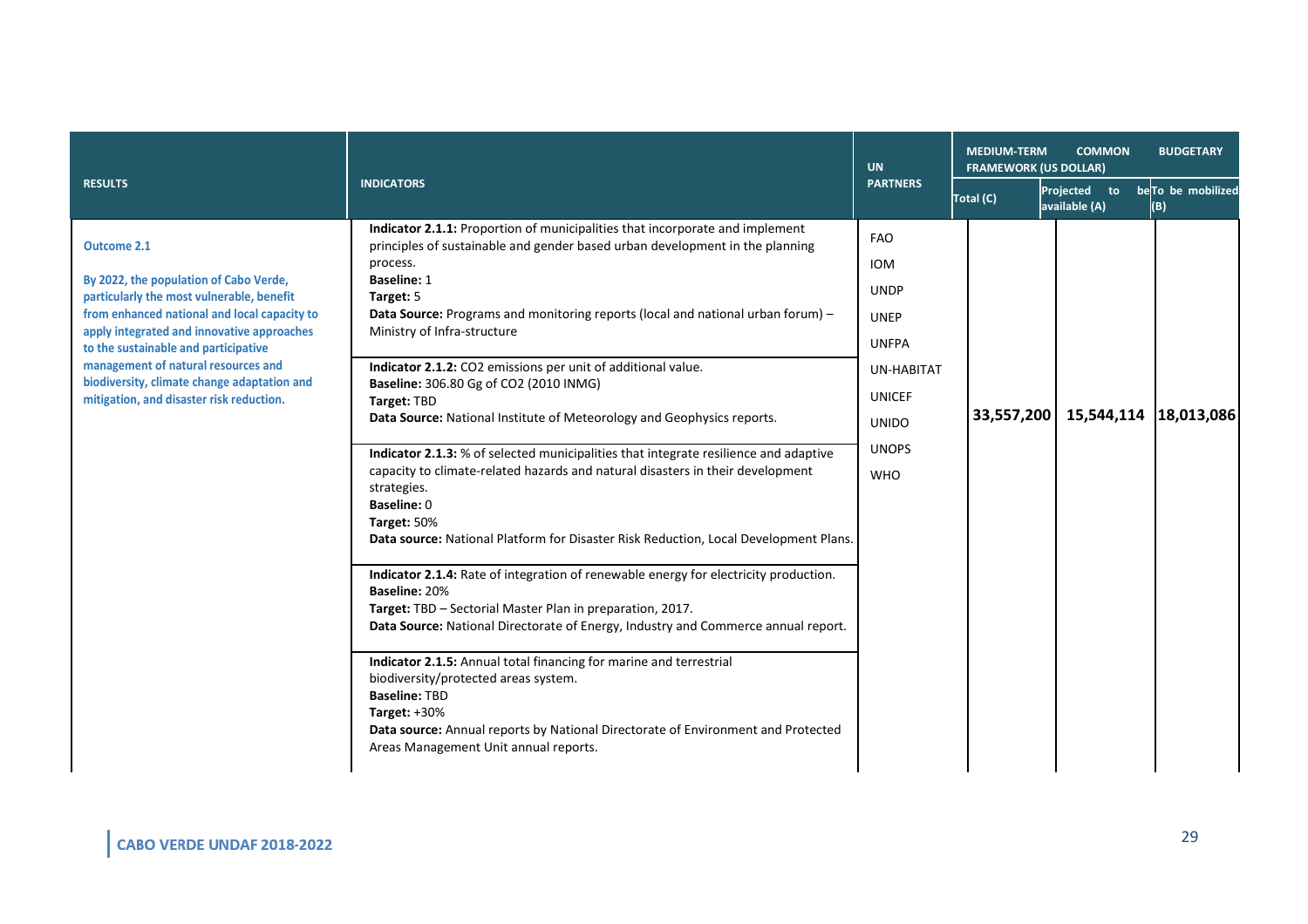| <b>RESULTS</b>                                                                                                                                                                                                                                                | <b>INDICATORS</b>                                                                                                                                                                                                                                                                                                                                                                                                                                                                                                                                                                       | <b>UN</b>                                                                                                                    | <b>MEDIUM-TERM</b><br><b>COMMON</b><br><b>BUDGETARY</b><br><b>FRAMEWORK (US DOLLAR)</b> |                                     |                           |
|---------------------------------------------------------------------------------------------------------------------------------------------------------------------------------------------------------------------------------------------------------------|-----------------------------------------------------------------------------------------------------------------------------------------------------------------------------------------------------------------------------------------------------------------------------------------------------------------------------------------------------------------------------------------------------------------------------------------------------------------------------------------------------------------------------------------------------------------------------------------|------------------------------------------------------------------------------------------------------------------------------|-----------------------------------------------------------------------------------------|-------------------------------------|---------------------------|
|                                                                                                                                                                                                                                                               |                                                                                                                                                                                                                                                                                                                                                                                                                                                                                                                                                                                         | <b>PARTNERS</b>                                                                                                              | Total (C)                                                                               | Projected<br>to to<br>available (A) | be To be mobilized<br>(B) |
|                                                                                                                                                                                                                                                               | STRATEGIC PRIORITY 3 - ECONOMIC TRANSFORMATION AND SUSTAINABLE AND INCLUSIVE GROWTH                                                                                                                                                                                                                                                                                                                                                                                                                                                                                                     |                                                                                                                              |                                                                                         |                                     |                           |
|                                                                                                                                                                                                                                                               | RELATED NATIONAL DEVELOPMENT PRIORITY OR GOAL - NEW ECONOMIC GROWTH MODEL (PEDS ECONOMIC PILLAR)                                                                                                                                                                                                                                                                                                                                                                                                                                                                                        |                                                                                                                              |                                                                                         |                                     |                           |
| Related SDG(s) - 2, 5, 8, 9, 10, 11, 12, 14                                                                                                                                                                                                                   |                                                                                                                                                                                                                                                                                                                                                                                                                                                                                                                                                                                         |                                                                                                                              |                                                                                         |                                     |                           |
| Outcome 3.1<br>By 2022, the population of Cabo Verde of<br>working age, particularly women and youth,<br>benefit from decent work through economic<br>transformation in key sectors, that leads to<br>more sustainable and inclusive economic<br>development. | Indicator 3.1.1: Proportion of population living below the national poverty line, by sex,<br>age, area of residence (and nationality).<br>Baseline: 35%<br>Target: TBD<br>Data Source: National Institute of Statistics.<br>Indicator 3.1.2: Nº of Informal Production Unit by activity sector, gender and age of<br>owner.<br>Baseline: 33,228 (W: 20,767, M: 12,460 - IMC: Module - Non-agricultural informal<br>sector - 2015)<br>Target: decrease by 15,000 IPU (2022)<br>Data Source: National Institute of Statistics, Multi-objective Survey - Module on the<br>informal sector. | <b>FAO</b><br>ILO<br><b>UNCTAD</b><br><b>UNDP</b><br><b>UNFPA</b><br>UN-HABITAT<br><b>UNICEF</b><br><b>UNIDO</b><br>UN-WOMEN | 28,227,111                                                                              | 8,235,345                           | 19,991,766                |
|                                                                                                                                                                                                                                                               | Indicator 3.1.3: Unemployment rate (over 15 years) by sex, age and area of residence<br>Baseline: 15% (W: 17.4%, M: 12.9%)<br>Target: 10%<br>Data Source: National Institute of Statistics, Multi-objective survey - Employment and<br>Labour Market statistics.<br>Indicator 3.1.4: Time spent on unpaid work (home and care) by sex, age and area of<br>residence.<br>Baseline: 52:09 h:mm weekly (W: 62:52, M: 38:10) - IMC 2012 - Module Time and<br>Unpaid Work in Cabo Verde)<br>Target: W: 58:52 (2021)                                                                          |                                                                                                                              |                                                                                         |                                     |                           |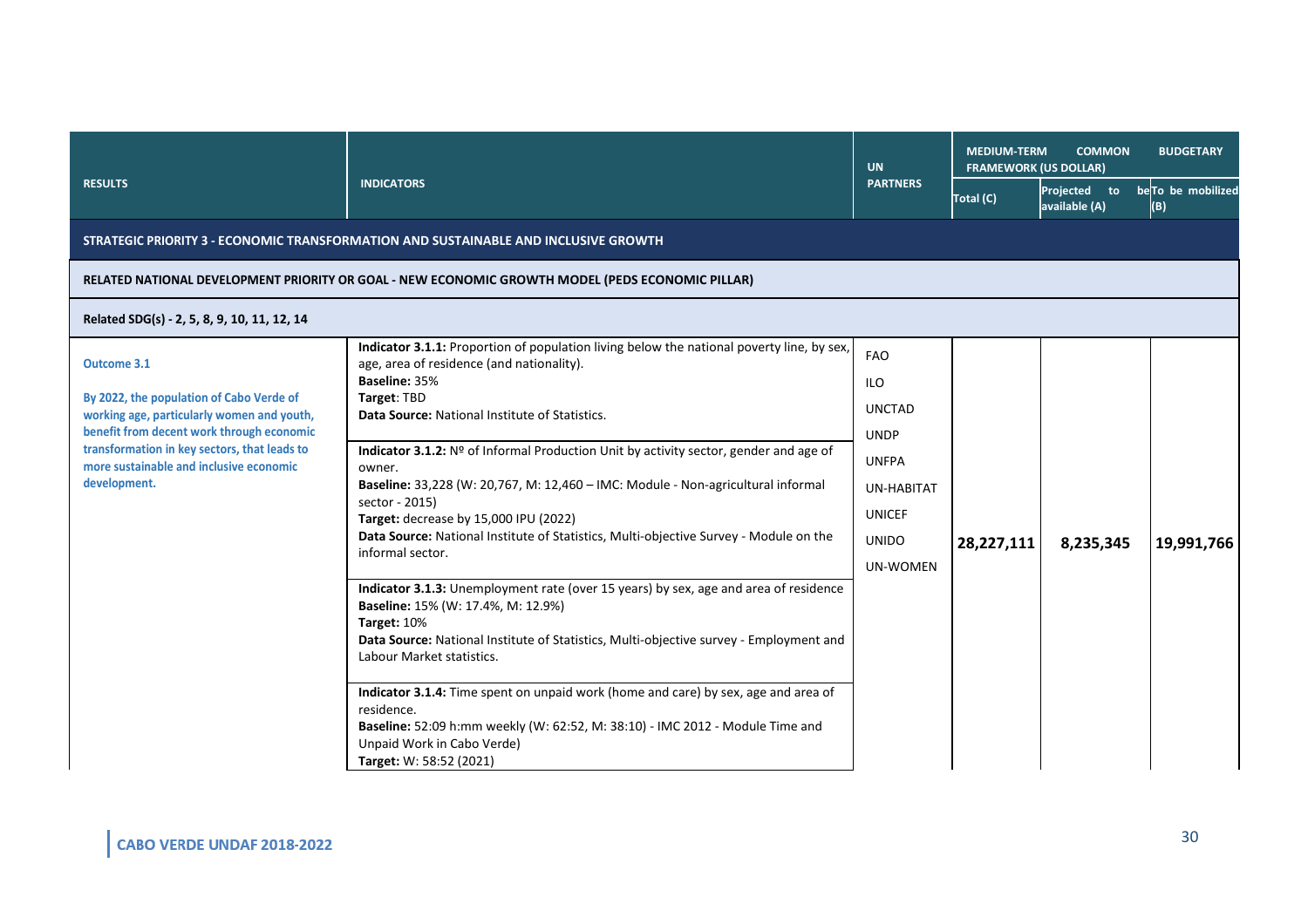| <b>RESULTS</b>                                                                                                                                               | <b>INDICATORS</b>                                                                                                                                                                                                                                                                                   | <b>UN</b><br><b>PARTNERS</b> | <b>MEDIUM-TERM</b><br><b>COMMON</b><br><b>BUDGETARY</b><br><b>FRAMEWORK (US DOLLAR)</b> |                               |                                      |
|--------------------------------------------------------------------------------------------------------------------------------------------------------------|-----------------------------------------------------------------------------------------------------------------------------------------------------------------------------------------------------------------------------------------------------------------------------------------------------|------------------------------|-----------------------------------------------------------------------------------------|-------------------------------|--------------------------------------|
|                                                                                                                                                              |                                                                                                                                                                                                                                                                                                     |                              | Total (C)                                                                               | Projected to<br>available (A) | be <sub>To be</sub> mobilized<br>(B) |
|                                                                                                                                                              | Data Source: National Institute of Statistics, Multi-objective survey - Time and Unpaid<br>Work module.                                                                                                                                                                                             |                              |                                                                                         |                               |                                      |
|                                                                                                                                                              | Indicator 3.1.5: Proportion of jobs in selected sectors (Agriculture, Fisheries, Industry,<br>and Tourism) out of total jobs.<br>Baseline: Agriculture (TBD), Fisheries (TBD), Industry 9.9%, Accommodation and<br>Restaurant 7,8%<br>Target: TBD<br>Data Source: National Institute of Statistics. |                              |                                                                                         |                               |                                      |
|                                                                                                                                                              | Indicator 3.1.6: Proportion of jobs in green economy and blue economy out of total<br>jobs.<br><b>Baseline: TBD</b><br>Target: TBD<br>Data Source: TBD                                                                                                                                              |                              |                                                                                         |                               |                                      |
| STRATEGIC PRIORITY 4 - GOVERNANCE, PUBLIC POLICIES AND JUSTICE                                                                                               |                                                                                                                                                                                                                                                                                                     |                              |                                                                                         |                               |                                      |
| RELATED NATIONAL DEVELOPMENT PRIORITY OR GOAL - A NEW STATE MODEL (PEDS SOVEREIGNTY PILLAR)                                                                  |                                                                                                                                                                                                                                                                                                     |                              |                                                                                         |                               |                                      |
| Related SDG(s) - 5, 11, 16, 17                                                                                                                               |                                                                                                                                                                                                                                                                                                     |                              |                                                                                         |                               |                                      |
| <b>Outcome 4.1</b>                                                                                                                                           | Indicator 4.1.1: Number of National and Local Government Programmes elaborated<br>and implemented with results-based management approach and gender sensitive.<br>Baseline: National O, Municipality O, Islands O                                                                                   | IOM<br><b>UNFPA</b>          | 9,589,000                                                                               | 3,839,000                     | 5,750,000                            |
| By 2022, the population of Cabo Verde<br>benefit from a system of democratic<br>governance and public administration that<br>is more effective, transparent, | Target: National 1, Municipality 12, Islands 3<br>Data Source: National Strategic Plan for Sustainable Development, Human<br>Development Report, Sectorial Reports, Municipal Plans.                                                                                                                | UN-HABITAT<br><b>UNICEF</b>  |                                                                                         |                               |                                      |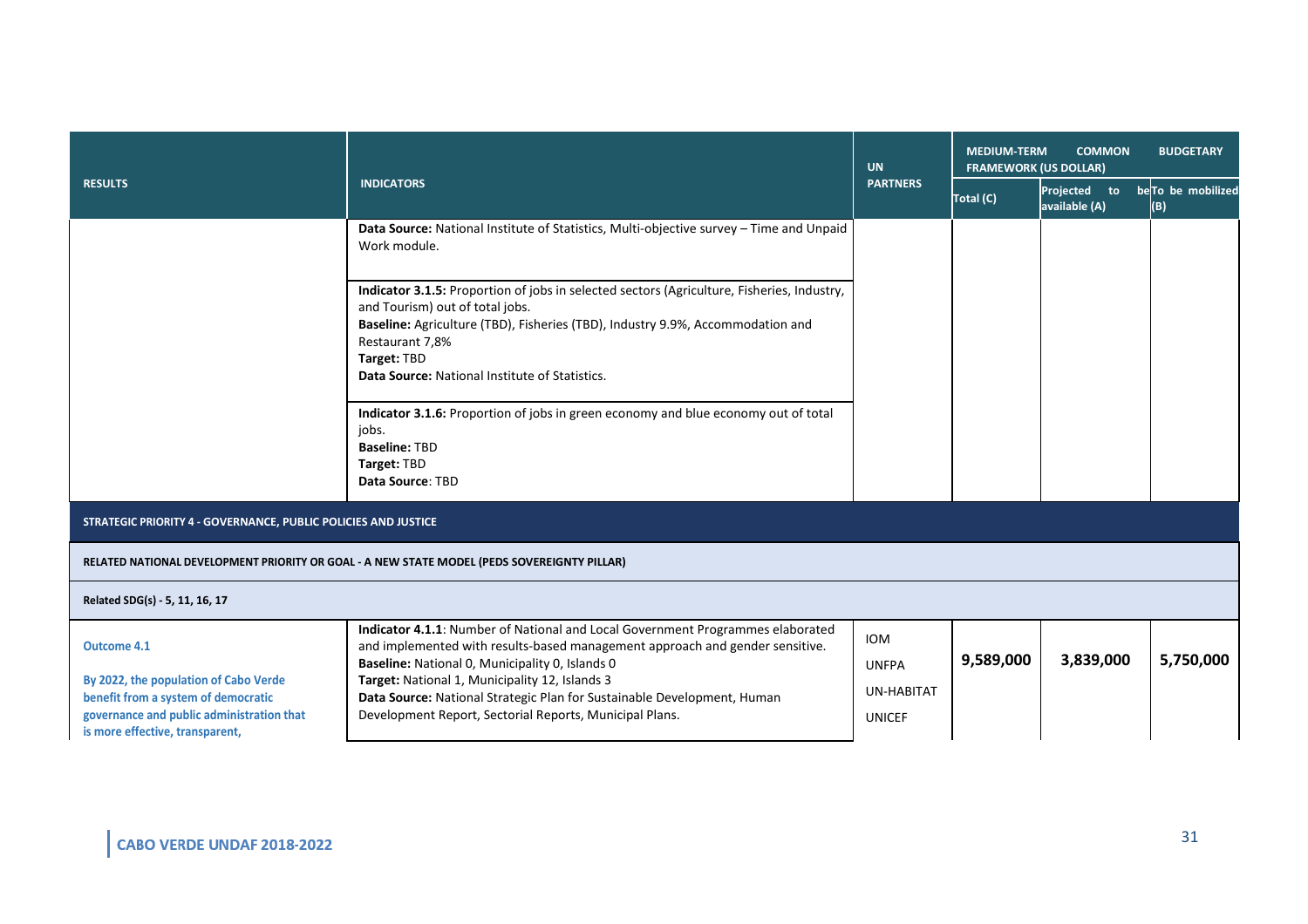| <b>RESULTS</b>                                                                                                                                     | <b>INDICATORS</b>                                                                                                                                                                                                                                                                                                                                                                                                                                                                                                                                                                                                                                                                                                                                                                                                                                                                                                                                                                                                                                                                                                                                                                         | <b>UN</b><br><b>PARTNERS</b>                          | <b>MEDIUM-TERM</b><br><b>COMMON</b><br><b>BUDGETARY</b><br><b>FRAMEWORK (US DOLLAR)</b> |                               |                          |  |
|----------------------------------------------------------------------------------------------------------------------------------------------------|-------------------------------------------------------------------------------------------------------------------------------------------------------------------------------------------------------------------------------------------------------------------------------------------------------------------------------------------------------------------------------------------------------------------------------------------------------------------------------------------------------------------------------------------------------------------------------------------------------------------------------------------------------------------------------------------------------------------------------------------------------------------------------------------------------------------------------------------------------------------------------------------------------------------------------------------------------------------------------------------------------------------------------------------------------------------------------------------------------------------------------------------------------------------------------------------|-------------------------------------------------------|-----------------------------------------------------------------------------------------|-------------------------------|--------------------------|--|
|                                                                                                                                                    |                                                                                                                                                                                                                                                                                                                                                                                                                                                                                                                                                                                                                                                                                                                                                                                                                                                                                                                                                                                                                                                                                                                                                                                           |                                                       | Total (C)                                                                               | Projected to<br>available (A) | beTo be mobilized<br>(B) |  |
| participative, and gender sensitive.                                                                                                               | Indicator 4.1.2: Percentage of gender-sensitive local and national budget lines.<br><b>Baseline: 0</b><br>Target: 70% of programmes with gender marker,<br>Data Source: Sectorial budget execution report, Municipal Plans.<br>Indicator 4.1.3: Percentage of women elected to Parliament and Local Government.<br>Baseline: Parliament 23.6%, Local Government: 26.3%<br><b>Target: 40,3%</b><br>Data Source: National Election Commission, Inter-Parliamentary Union, UN Women,<br>Global Gender Inequality Index, and Human Development Index.<br>Indicator 4.1.4: Number of Functional Participation Mechanisms for the identification<br>of priorities or public policies, at national et local level.<br>Baseline: National 3, Local 0<br>Target: National 4, Local 8<br>Data Source: Minutes of meetings, Nº of members, minutes of public hearings of<br>elected representatives with the population, petitions to propose laws, Nº Public and<br>Social Debates - Ministry of Justice<br>Indicator 4.1.5: Victimization Rate on Corruption Crime in the Public Sector<br>Baseline: 3.5<br>Target: 2.8<br>Data Source: Crime and Corruption inquiry reports - Ministry of Justice | <b>UNDP</b><br><b>UNODC</b><br>UN-WOMEN<br><b>WHO</b> |                                                                                         |                               |                          |  |
| <b>Outcome 4.2</b><br>By 2022, the population of Cabo Verde<br>population, particularly women, youth and<br>children, benefit from increased human | Indicator 4.2.1: General Crime Rate<br>Baseline: 1.8%<br><b>Target: 1.5%</b><br>Data Source: Annual Report of the National Police annual report - Ministry of Internal<br>Affairs - Nacional Police                                                                                                                                                                                                                                                                                                                                                                                                                                                                                                                                                                                                                                                                                                                                                                                                                                                                                                                                                                                       | <b>ILO</b><br><b>IOM</b><br><b>UNDP</b>               | 8,077,597                                                                               | 2,042,000                     | 6,035,597                |  |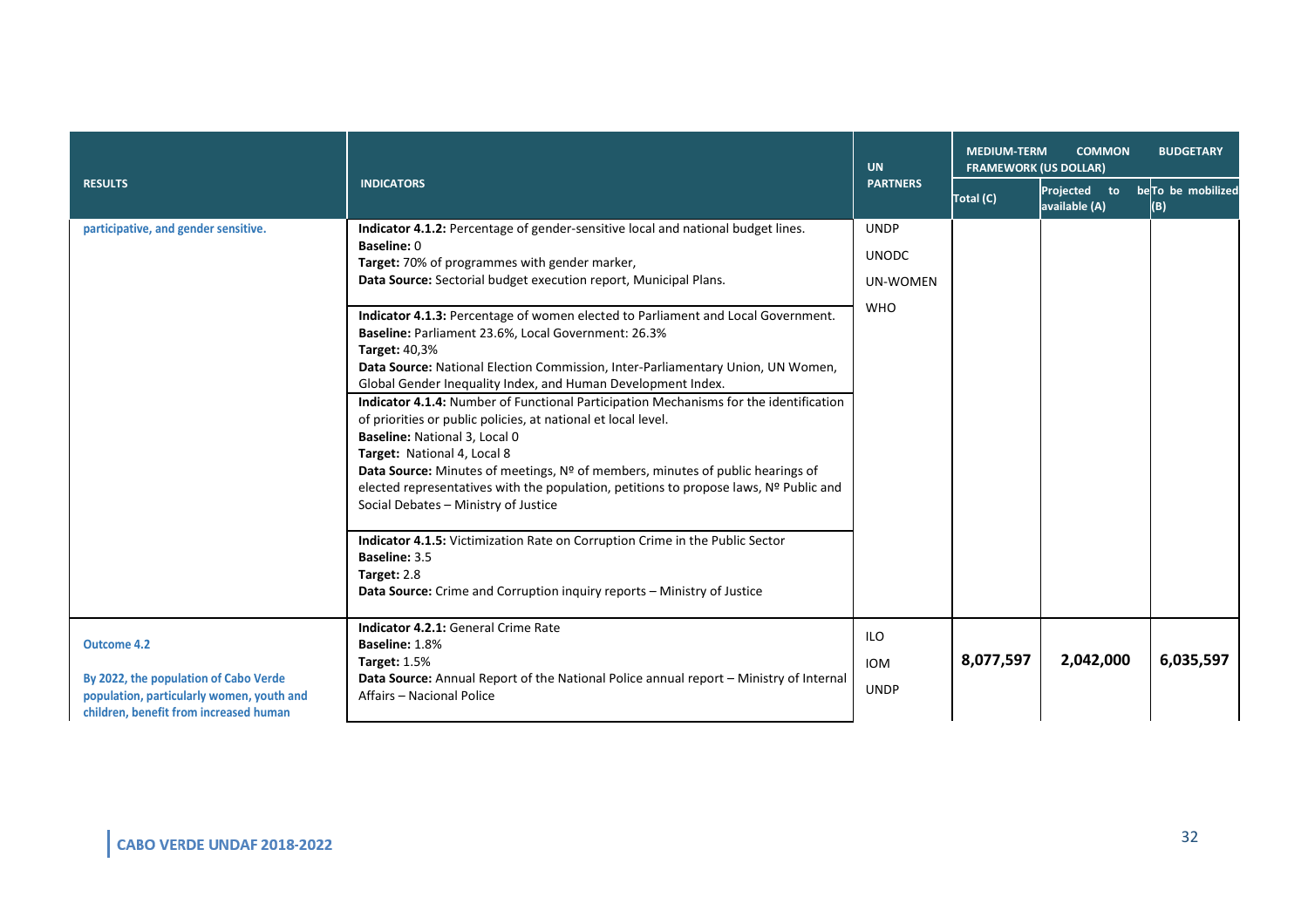| <b>RESULTS</b>                                                                                                                                                            | <b>INDICATORS</b>                                                                                                                                                                                                                                                                                                                                                                                                                                                                                                                                                                                                                                                                                                                                                                                                                                                                                                                                                                                                                                                                                                                                                                                                                                                                                                                                                                                                                                        | <b>UN</b><br><b>PARTNERS</b>                                                   | <b>MEDIUM-TERM</b><br><b>COMMON</b><br><b>BUDGETARY</b><br><b>FRAMEWORK (US DOLLAR)</b> |                                                               |     |  |
|---------------------------------------------------------------------------------------------------------------------------------------------------------------------------|----------------------------------------------------------------------------------------------------------------------------------------------------------------------------------------------------------------------------------------------------------------------------------------------------------------------------------------------------------------------------------------------------------------------------------------------------------------------------------------------------------------------------------------------------------------------------------------------------------------------------------------------------------------------------------------------------------------------------------------------------------------------------------------------------------------------------------------------------------------------------------------------------------------------------------------------------------------------------------------------------------------------------------------------------------------------------------------------------------------------------------------------------------------------------------------------------------------------------------------------------------------------------------------------------------------------------------------------------------------------------------------------------------------------------------------------------------|--------------------------------------------------------------------------------|-----------------------------------------------------------------------------------------|---------------------------------------------------------------|-----|--|
|                                                                                                                                                                           |                                                                                                                                                                                                                                                                                                                                                                                                                                                                                                                                                                                                                                                                                                                                                                                                                                                                                                                                                                                                                                                                                                                                                                                                                                                                                                                                                                                                                                                          |                                                                                | Total (C)                                                                               | Projected to be <mark>To be</mark> mobilized<br>available (A) | (B) |  |
| security, improved social cohesion, and a<br>responsive and inclusive justice system and<br>law application institutions, that lead to<br>the fulfilment of human rights. | Indicator 4.2.2: Proportion of women and girls who are victims of GBV (by age, and<br>area of residence).<br>Baseline: 20.3% (15-19: 14,9%, 20-29: 23,8%, 30-39: 25,8%, 40-49: 14,8%)<br><b>Target: 13.3%</b><br>Data Source: Demographic and Reproductive Health indicators surveys and reports -<br>Ministry of Health<br>Indicator 4.2.3: Victimization Rate by Type of Crime<br>Baseline: (W: 60%, M:40%) - Theft: 1.1%; Personal property theft/robbery: 3.8%;<br>Assaults/Threats: 1.4%; Sexual Assault (Only Women): 0.8%; Deception: 14.1%<br>Target: Theft: 0.8%; Personal property theft: 3.0%; Assaults/Threats: 1.0% Sexual<br>Assault (Only Women): 0.5%; Deception: 10.1%<br>Data Source: International Crime Victims Survey reports - Ministry of Justice<br>Indicator 4.2.4: % of UPR (Universal Periodic Review) recommendations implemented.<br>Baseline: 57%<br>Target: 90%<br>Data Source: Ministry of Justice reports.<br><b>Indicator 4.2.5:</b> % of court cases with free legal support.<br>Baseline: 10%<br>Target: 25%<br>Data Source: Ministry of Justice reports.<br>Indicator 4.2.6: Proportion of pre-trial prisoners to total prison population.<br><b>Baseline: TBD</b><br>Target: TBD<br>Data Source: TBD<br>Indicator 4.2.7: Number of children and youth in detention centres.<br>Baseline: 217 per year<br>Target: 150 per year<br>Data Source: Directorate of Penitentiary Services and Social Reinsertion reports. | <b>UNFPA</b><br>UN-HABITAT<br><b>UNICEF</b><br><b>UNODC</b><br><b>UN-WOMEN</b> |                                                                                         |                                                               |     |  |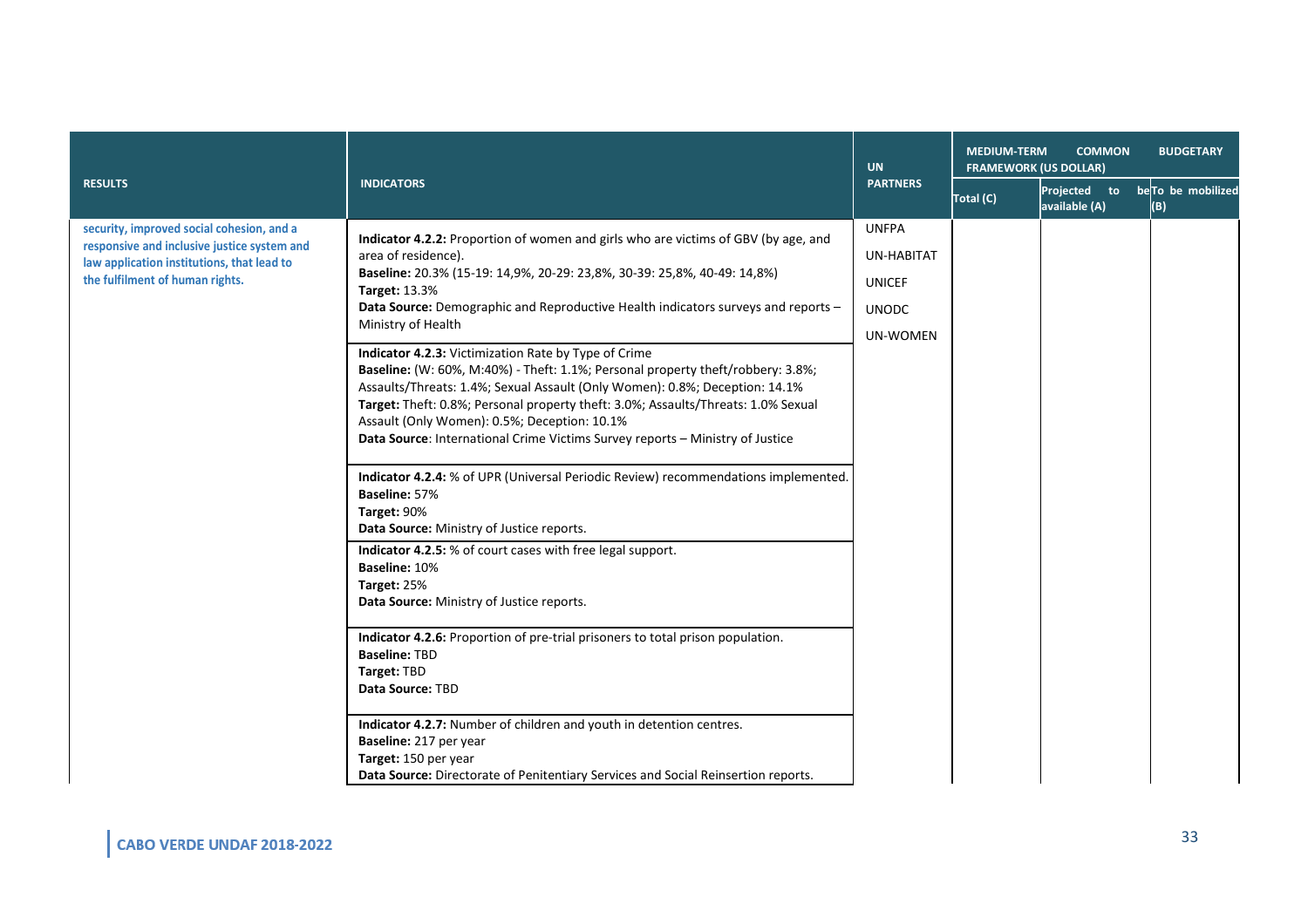| <b>INDICATORS</b>                                                                                                                                                                                                                                                                                                                                                                                                                                                                                                                                                                                                                                                                                                   | <b>UN</b>                                                                                                                                                                                     | <b>MEDIUM-TERM</b><br><b>COMMON</b><br><b>BUDGETARY</b><br><b>FRAMEWORK (US DOLLAR)</b> |               |                                       |
|---------------------------------------------------------------------------------------------------------------------------------------------------------------------------------------------------------------------------------------------------------------------------------------------------------------------------------------------------------------------------------------------------------------------------------------------------------------------------------------------------------------------------------------------------------------------------------------------------------------------------------------------------------------------------------------------------------------------|-----------------------------------------------------------------------------------------------------------------------------------------------------------------------------------------------|-----------------------------------------------------------------------------------------|---------------|---------------------------------------|
|                                                                                                                                                                                                                                                                                                                                                                                                                                                                                                                                                                                                                                                                                                                     |                                                                                                                                                                                               | Total (C)                                                                               | available (A) | Projected to beTo be mobilized<br>(B) |
|                                                                                                                                                                                                                                                                                                                                                                                                                                                                                                                                                                                                                                                                                                                     |                                                                                                                                                                                               |                                                                                         |               |                                       |
| STRATEGIC PRIORITY 5 - MOBILIZATION, COORDINATION AND EFFECTIVENESS OF DEVELOPMENT RESOURCES                                                                                                                                                                                                                                                                                                                                                                                                                                                                                                                                                                                                                        |                                                                                                                                                                                               |                                                                                         |               |                                       |
| RELATED NATIONAL DEVELOPMENT PRIORITY OR GOAL - A NEW STATE MODEL (PEDS SOVEREIGNTY PILLAR)                                                                                                                                                                                                                                                                                                                                                                                                                                                                                                                                                                                                                         |                                                                                                                                                                                               |                                                                                         |               |                                       |
|                                                                                                                                                                                                                                                                                                                                                                                                                                                                                                                                                                                                                                                                                                                     |                                                                                                                                                                                               |                                                                                         |               |                                       |
| mechanism.<br>Baseline: 0<br>Target: 1 functional mechanism.<br>Data Source: Ministry of Foreign Affairs and Communities and Ministry of Finance<br>reports.<br>Indicator 5.1.2: Number of formal signed partnership agreements (south-south,<br>triangular)<br>Baseline: 0<br>Target: 3 (2020), 4 (2022)<br>Data Source: Ministry of Foreign Affairs and Communities and Ministry of Finance<br>reports.<br>Indicator 5.1.3: Ratio of diaspora investment out of total investment.<br><b>Baseline: TBD</b><br>Target: TBD<br>Data Source: Ministry of Foreign Affairs and Communities and Ministry of Finance<br>reports.<br>Indicator 5.1.4: Number of CSOs (Civil Society Organisations) that participate in the |                                                                                                                                                                                               | 2,950,000                                                                               | 850,000       | 2,100,000                             |
|                                                                                                                                                                                                                                                                                                                                                                                                                                                                                                                                                                                                                                                                                                                     | Indicator 5.1.1: Functionality of a Resource Mobilization and Partnership Development<br>formulation and monitoring of development plans, budgets and public policies<br><b>Baseline: TBD</b> | <b>PARTNERS</b><br><b>UN SYSTEM</b>                                                     |               |                                       |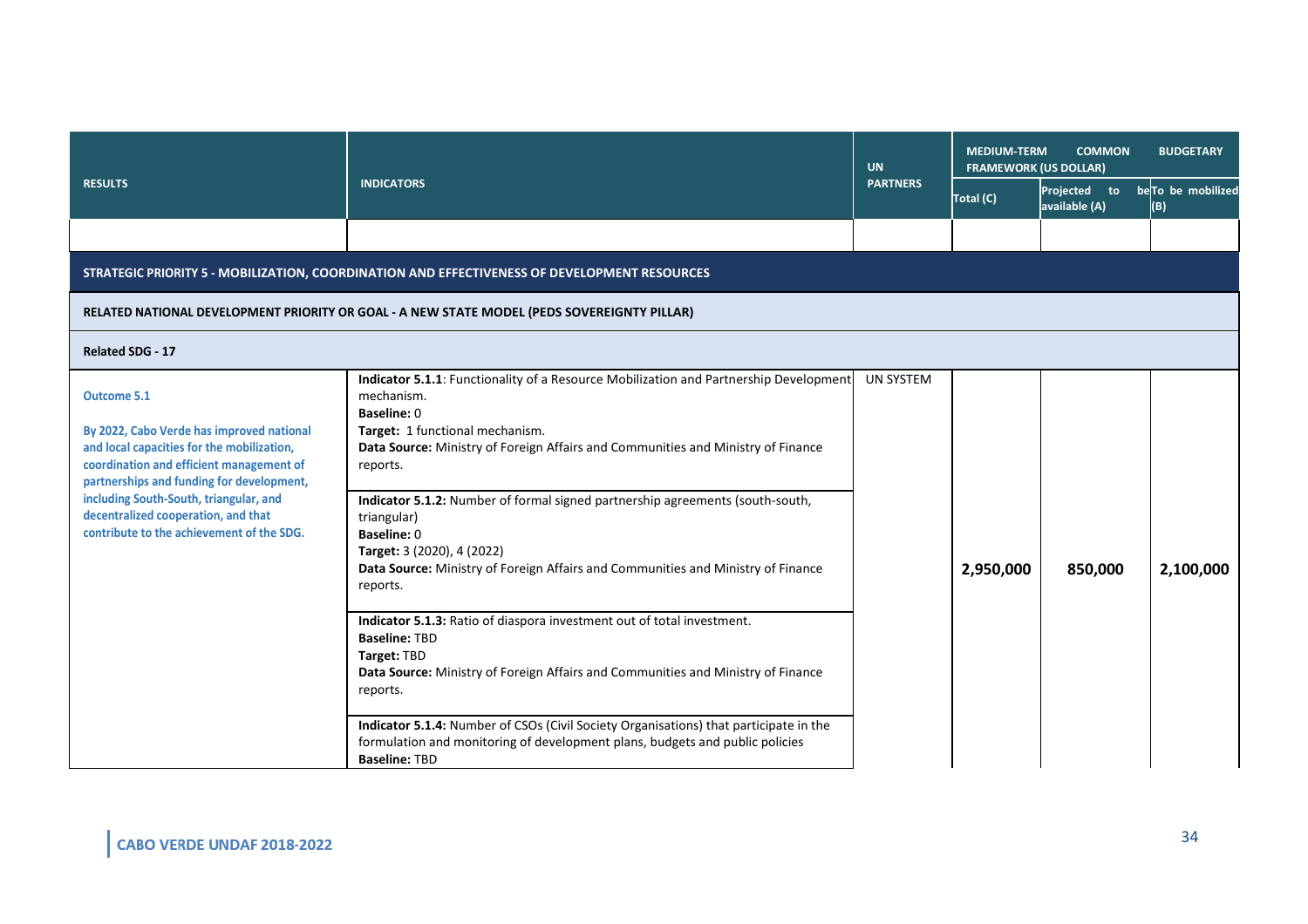| <b>RESULTS</b> | <b>INDICATORS</b>                                                                                                                                                          | <b>UN</b><br><b>PARTNERS</b> | <b>COMMON</b><br><b>BUDGETARY</b><br><b>MEDIUM-TERM</b><br><b>FRAMEWORK (US DOLLAR)</b> |                                                 |                          |  |
|----------------|----------------------------------------------------------------------------------------------------------------------------------------------------------------------------|------------------------------|-----------------------------------------------------------------------------------------|-------------------------------------------------|--------------------------|--|
|                |                                                                                                                                                                            |                              | Total (C)                                                                               | Projected<br>$\blacksquare$ to<br>available (A) | beTo be mobilized<br>(B) |  |
|                | Target: TBD<br>Data Source: TBD                                                                                                                                            |                              |                                                                                         |                                                 |                          |  |
|                | Indicator 5.1.5: Number of national SDGs progress reports submitted.<br><b>Baseline: 0</b><br>Target: 4<br>Data Source: Ministry of Foreign Affairs and Communities (MNEC) |                              |                                                                                         |                                                 |                          |  |
| <b>TOTAL:</b>  |                                                                                                                                                                            |                              | 96,106,908                                                                              | 36,312,459                                      | 59,794,449               |  |